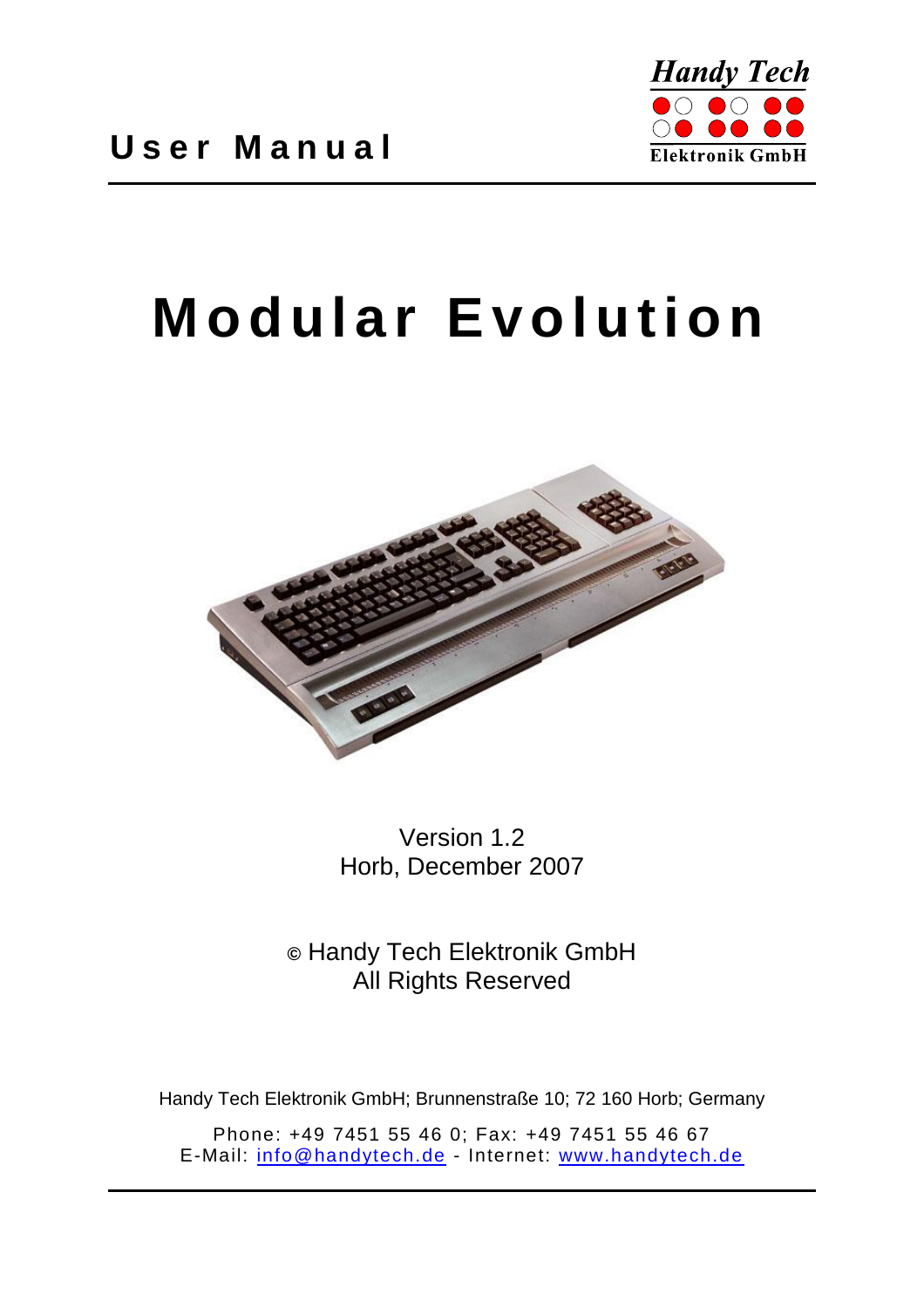

# **Table of Contents**

| 1              |       |                                                                               |  |  |
|----------------|-------|-------------------------------------------------------------------------------|--|--|
|                | 1.1   |                                                                               |  |  |
|                | 1.2   |                                                                               |  |  |
|                | 1.3   | Terms and Stylistic Conventions Used in this Manual 6                         |  |  |
| $\overline{2}$ |       |                                                                               |  |  |
|                | 2.1   |                                                                               |  |  |
|                | 2.2   |                                                                               |  |  |
|                | 2.3   |                                                                               |  |  |
|                | 2.3.1 |                                                                               |  |  |
|                | 2.3.2 |                                                                               |  |  |
|                | 2.4   |                                                                               |  |  |
|                | 2.5   |                                                                               |  |  |
|                | 2.5.1 |                                                                               |  |  |
|                | 2.5.2 |                                                                               |  |  |
|                | 2.5.3 |                                                                               |  |  |
|                | 2.5.4 |                                                                               |  |  |
|                | 2.5.5 |                                                                               |  |  |
| 3              |       |                                                                               |  |  |
|                | 3.1   |                                                                               |  |  |
|                | 3.2   |                                                                               |  |  |
|                | 3.3   |                                                                               |  |  |
|                | 3.4   | Braille Input with the Modular Evolution's Function Keys [L + B1 + B3 +<br>12 |  |  |
|                | 3.4.1 | Table of Key Commands for Controlling the PC13                                |  |  |
|                | 3.5   |                                                                               |  |  |
| 4              |       | <b>OPERATIONS SETTINGS FOR HANDY TECH BRAILLE DISPLAYS17</b>                  |  |  |
|                | 4.1   |                                                                               |  |  |
|                | 4.2   |                                                                               |  |  |
|                | 4.3   |                                                                               |  |  |
|                | 4.4   |                                                                               |  |  |
|                | 4.5   |                                                                               |  |  |
|                | 4.6   |                                                                               |  |  |
|                |       |                                                                               |  |  |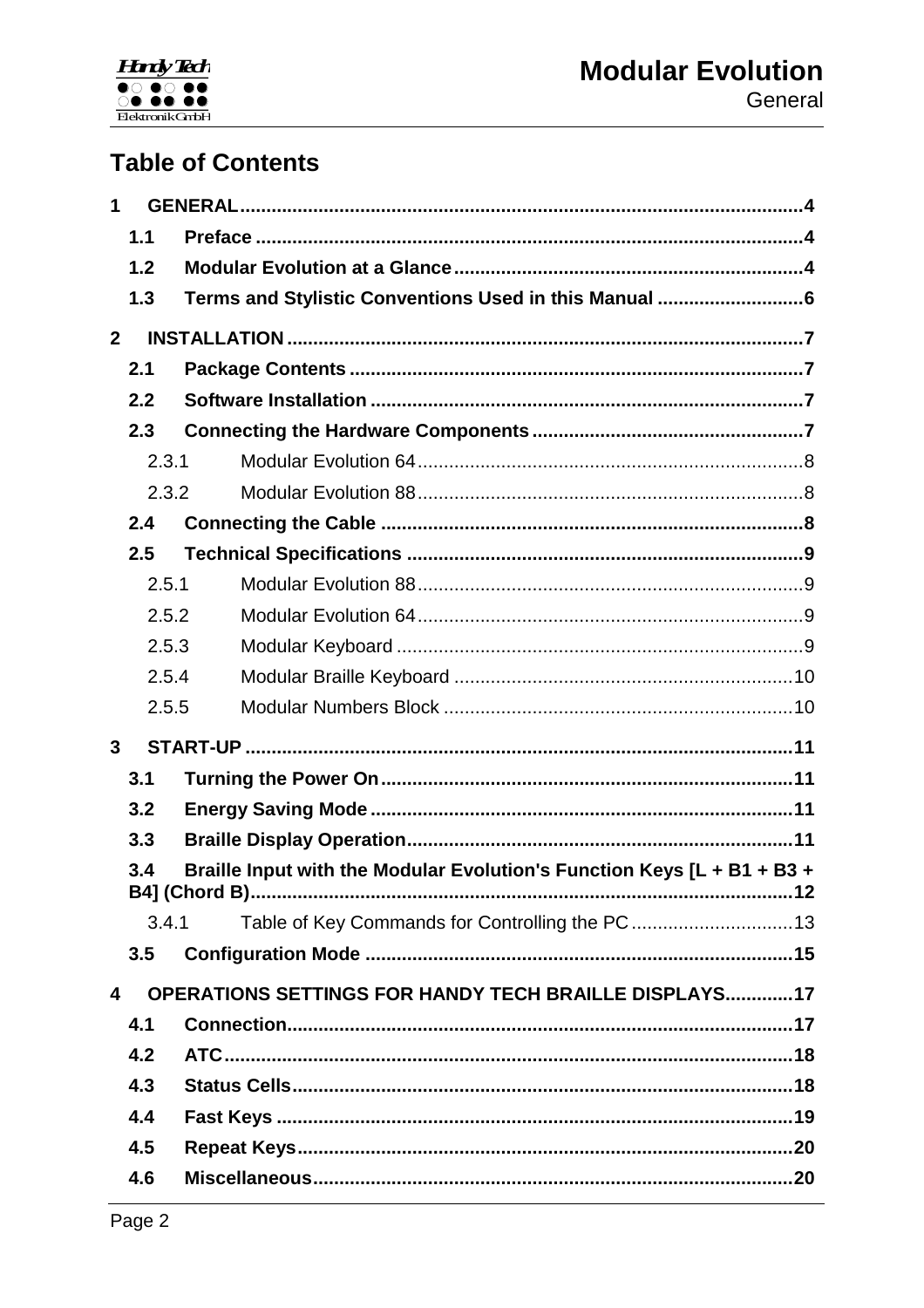# **Modular Evolution**

**General** 

| 5              |                                                                       |                                                               |  |  |  |
|----------------|-----------------------------------------------------------------------|---------------------------------------------------------------|--|--|--|
| 5.1            |                                                                       |                                                               |  |  |  |
|                | 5.2                                                                   |                                                               |  |  |  |
|                | 5.3                                                                   | Tips for Utilizing ATC for the Experienced Braille Reader 24  |  |  |  |
|                | 5.4                                                                   |                                                               |  |  |  |
| 6              |                                                                       |                                                               |  |  |  |
|                | 6.1                                                                   |                                                               |  |  |  |
|                | 6.1.1                                                                 |                                                               |  |  |  |
|                | 6.1.2                                                                 |                                                               |  |  |  |
|                | 6.2                                                                   | Screen reader under Windows, Example Hal/SuperNova29          |  |  |  |
|                | 6.2.1                                                                 |                                                               |  |  |  |
|                | 6.2.2                                                                 |                                                               |  |  |  |
|                | 6.3                                                                   | Screen reader under Windows, Example Window-Eyes31            |  |  |  |
|                | 6.3.1                                                                 |                                                               |  |  |  |
|                | 6.3.2                                                                 |                                                               |  |  |  |
| $\overline{7}$ |                                                                       |                                                               |  |  |  |
|                | 7.1                                                                   |                                                               |  |  |  |
|                | 7.2                                                                   | Safety Information Under the Standards for Medical Devices 34 |  |  |  |
|                | 7.3                                                                   |                                                               |  |  |  |
|                | 7.4                                                                   |                                                               |  |  |  |
|                | 7.5                                                                   |                                                               |  |  |  |
|                | 7.6                                                                   |                                                               |  |  |  |
| 8              |                                                                       |                                                               |  |  |  |
|                |                                                                       |                                                               |  |  |  |
|                | Guidance and manufacturer's declaration - electromagnetic emissions39 |                                                               |  |  |  |
|                |                                                                       |                                                               |  |  |  |
|                | Guidance and manufacturer's declaration - electromagnetic immunity 39 |                                                               |  |  |  |
|                | Guidance and manufacturer's declaration - electromagnetic immunity 40 |                                                               |  |  |  |
|                | Recommended separation distances between portable and mobile RF       |                                                               |  |  |  |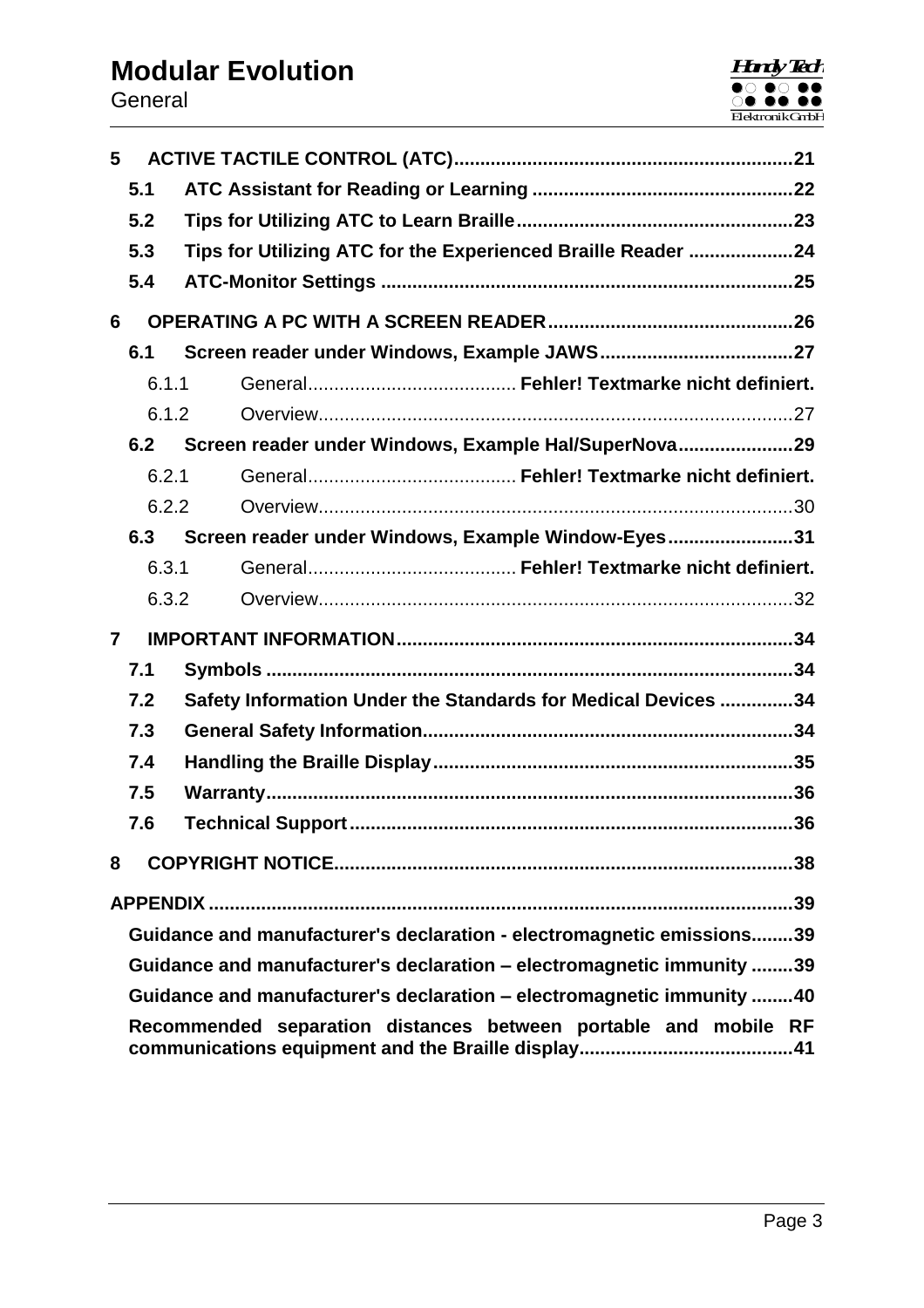

# <span id="page-3-0"></span>**1 General**

Thank you for choosing the Modular Evolution. The Modular Evolution model is the first Braille display in the world with Active Tactile Control (ATC) technology. ATC recognizes your reading position on the Braille display, which opens up the possibility of innovative additional operating functions on PCs.

### <span id="page-3-1"></span>**1.1 Preface**

Please take the time to read this User Manual carefully. We have tried to make using the Modular Evolution as easy and as intuitive as possible, but this manual will help you utilize your Modular Evolution's features even better.

It is very important that you read the safety information regarding the appropriate handling of the Modular Evolution before starting it up for the first time. You will find this information at the end of this manual.

In order to use the Modular Evolution as a Braille display under Windows, an output program called a screen reader is needed, which is also available from your Handy Tech dealer.

The Modular Evolution has been developed and tested with great care. However, if you have any ideas or suggestions for improvements, please do not hesitate to contact your Handy Tech customer service representative or write to us at Idee@handytech.de. Your opinion is very important to us.

<span id="page-3-2"></span>We hope you will enjoy using your Modular Evolution.

### **1.2 Modular Evolution at a Glance**

This section will help familiarize you with the Modular Evolution and its control elements. We recommend keeping the device handy, so that you can follow along with the instructions in this section.

Set up the Modular Evolution in front of you so that the control keys are towards the front. There are two long keys along the front edge of the unit, which are activated by your thumbs. These two keys, referred to as thumb keys, are used as the navigation keys, and also as space keys while writing text. The left thumb key navigates through text towards the left or up, and will be referred to by the symbol [L]. The right thumb key moves through text towards the right or down, and will be represented by [R].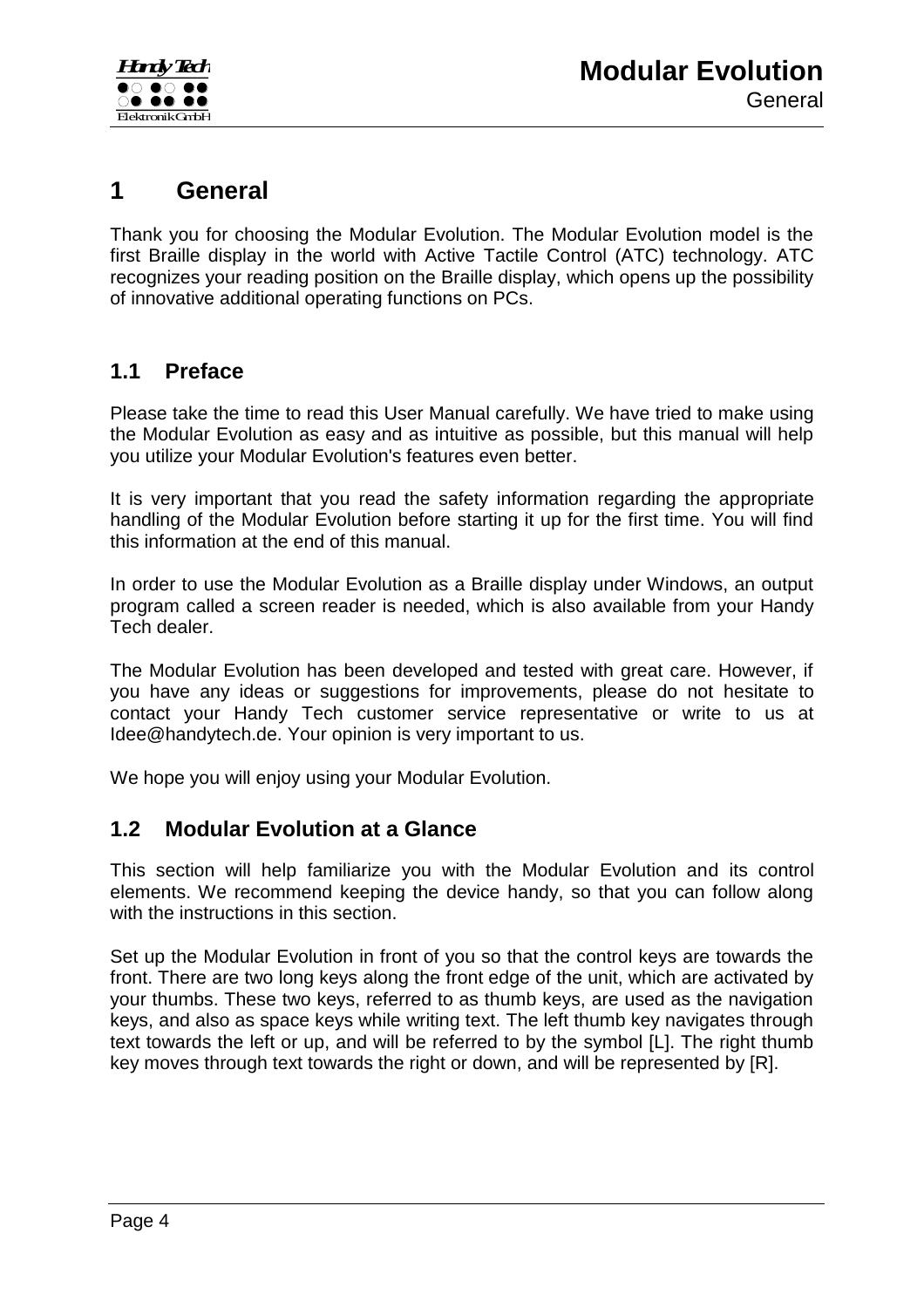Behind these two keys, you will find 8 function keys, which are also used as input keys. These function keys are labeled, from left to right, as B1 through B8. When these keys are used for Braille input, they correspond to the usual Braille keyboard layout:

7 3 2 1 4 5 6 8

Thus, B1 is also Dot 7, B4 is also Dot 1, etc.

Behind the input keys are located either 64 or 88 ergonomic Braille display elements with integrated cursor routing keys. The cursor routing keys, referred to as CR keys, which are integrated as part of each Braille module, enable you to place the cursor directly at the text position of that Braille module.

To the left and right of the Braille modules are the so-called Triple Action Keys. They are mounted in the housing such that they are flush with the Braille modules. These keys can be activated at the top, in the center, and at the bottom.

The Triple Action Keys have the following functions:

Either the left or right Triple Action Key's Up position also serves as a reading key – just like the left thumb key [L] – to move backward within the text, and will be referred to as [TLU] or [TRU] below.

Either the left or right Triple Action Key's Down position also serves as a reading key – just like the right thumb key  $[R]$  – to move backward through the text, and is referred to as [TLD] or [TRD] below. This means you can use either the thumb keys or the Triple Action keys to navigate through text.

The Center position of either the left or right Triple Action Key is used for additional functions. First, here is an overview of the symbols used in this manual to represent the Triple Action Keys:

| Left Triple Action Key, up:      | <b>[TLU]</b> |
|----------------------------------|--------------|
| Left Triple Action Key, center:  | [TLC]        |
| Left Triple Action Key, down:    | [TLD]        |
| Right Triple Action Key, up:     | <b>ITRUI</b> |
| Right Triple Action Key, center: | [TRC]        |
| Right Triple Action Key, down:   | [TRD]        |

Past the Braille modules is the Modular Evolution's base for attaching a modular keyboard or a modular Braille keyboard.

If your model is the Modular Evolution 88, a modular numbers block can also be snapped on to either the left or right side of the unit. The 16 keys on the modular numbers block are arranged in four rows of four keys each. Their designations are as follows: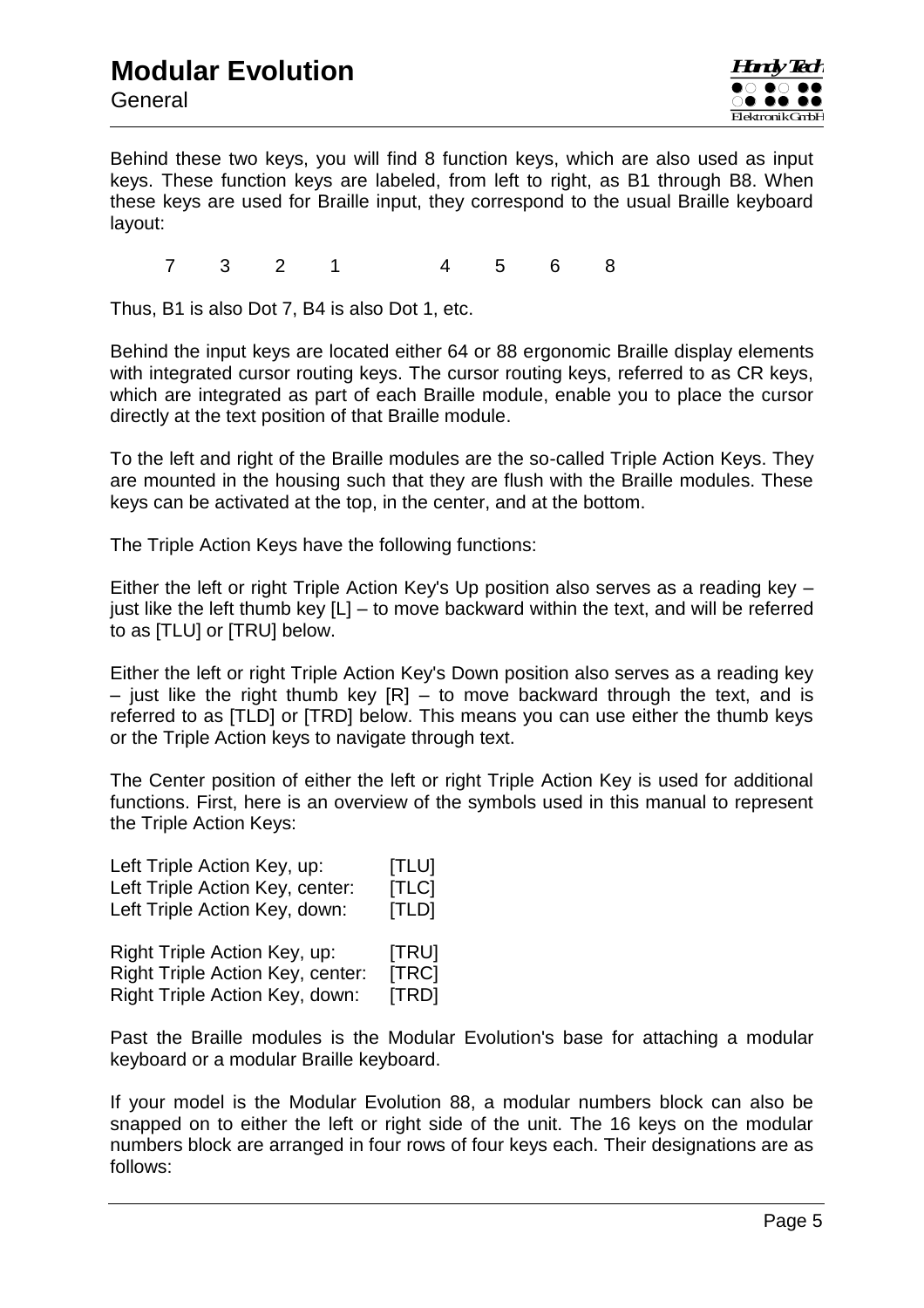

| Top row    | Β9  |            |   |  |
|------------|-----|------------|---|--|
| Second row | R10 |            | G |  |
| Third row  | R11 |            |   |  |
| Bottom row | R12 | <b>R13</b> |   |  |

Move your hand along the right side of the housing towards the back, and you will feel the main power switch. When you flip it towards you, the device is turned on. Behind the power switch is an additional USB interface, which permits connecting any peripheral to your computer.

Along the back face of the unit, there is another USB interface all the way on the left. The small sliding switch immediately on its right is used to turn internal memory on and off. Your Modular Evolution comes with 4 GB internal memory. When the sliding switch is in its left position when viewed from the front, you can access the internal memory from the PC and save your data on the Modular Evolution. The Modular Evolution's internal memory is recognized by the PC as a drive named "Modular." When the sliding switch is positioned to the right, then the PC cannot access the Modular Evolution's internal memory.

To the right of the sliding switch is the round outlet for the power supply plug. On its right is the USB Type B interface where you can connect the computer. This interface is the one with a square shape.

There is another free USB connection on the left side of the housing, where you can also connect any USB-peripheral.

### <span id="page-5-0"></span>**1.3 Terms and Stylistic Conventions Used in this Manual**

In this manual, the following conventions are used for inputs and outputs on the Modular Evolution:

| Single keystrokes on the Modular Evolution:   | [Key], e.g., [TLD]           |
|-----------------------------------------------|------------------------------|
| Key/dot combination on the Modular Evolution: | [L + B2 + B3] or [L + 2 3]   |
| Display on the Modular Evolution:             | 'Display Text', e.g., 'File' |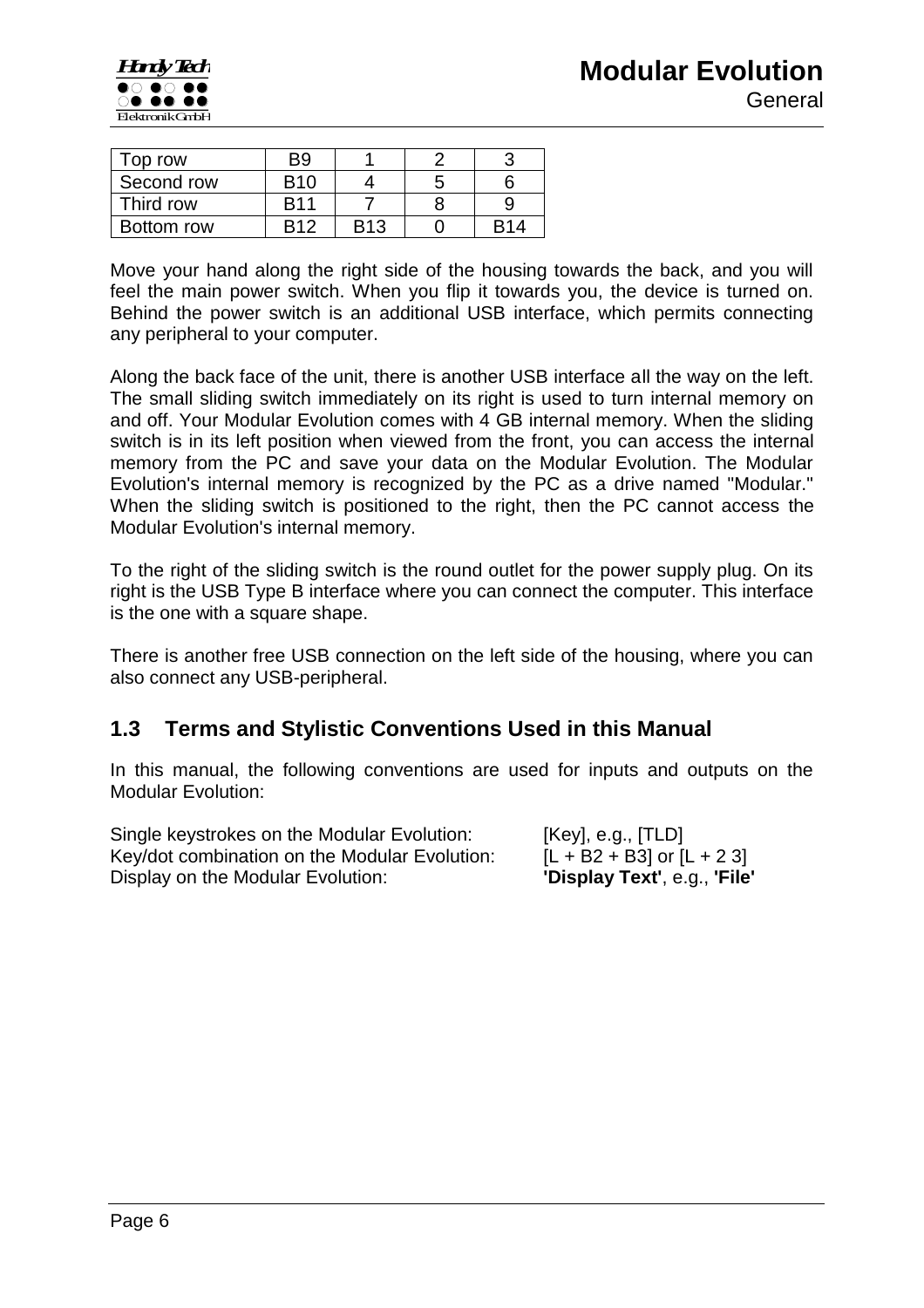# <span id="page-6-0"></span>**2 Installation**

This section contains helpful information about how to install your Modular Evolution. Please read it carefully to prevent difficulties while setting up.

### <span id="page-6-1"></span>**2.1 Package Contents**

Please verify that your package contains all of the parts listed below. If one of the components is missing or damaged, please contact your customer service representative in order to request the missing part or a replacement. Never turn the power on if any component is damaged.

You should find enclosed the following:

- Modular Evolution Braille display with 64 or 88 Braille display elements
- 1 USB interface cable with attached power supply (100 through 240 V AC; 5 V DC / 2.4 A; FW 7555M/05) for connecting the unit to a power outlet and to a PC
- Set of software on CD
- This User Manual in "Daisy" format on CD
- Quick Reference in Braille
- Dust cover

Optional:

- Modular keyboard
- Modular Braille input
- Modular numbers block

### <span id="page-6-2"></span>**2.2 Software Installation**

Before you can connect the Modular Evolution to your computer, you should first install the enclosed software package. Please make sure that the screen reader program you intend to use has been installed on the PC. Next, insert the CD containing the installation software into your computer's CD-ROM drive. Run the "Setup.exe" program that is on the CD. This installation program will install the latest available driver for your screen reader as well as this User Manual. Please follow the installation program's prompts in order to install all needed software components. Once installation has been successful, you may connect the Modular Evolution to your computer.

### <span id="page-6-3"></span>**2.3 Connecting the Hardware Components**

You can attach either a standard PC keyboard or a Braille keyboard to your Modular Evolution, as desired. In addition, the Modular Evolution 88 also features an option for attaching a 16-key numbers block. These components are mated securely to the housing of the Modular Evolution, creating a stable mechanical and electric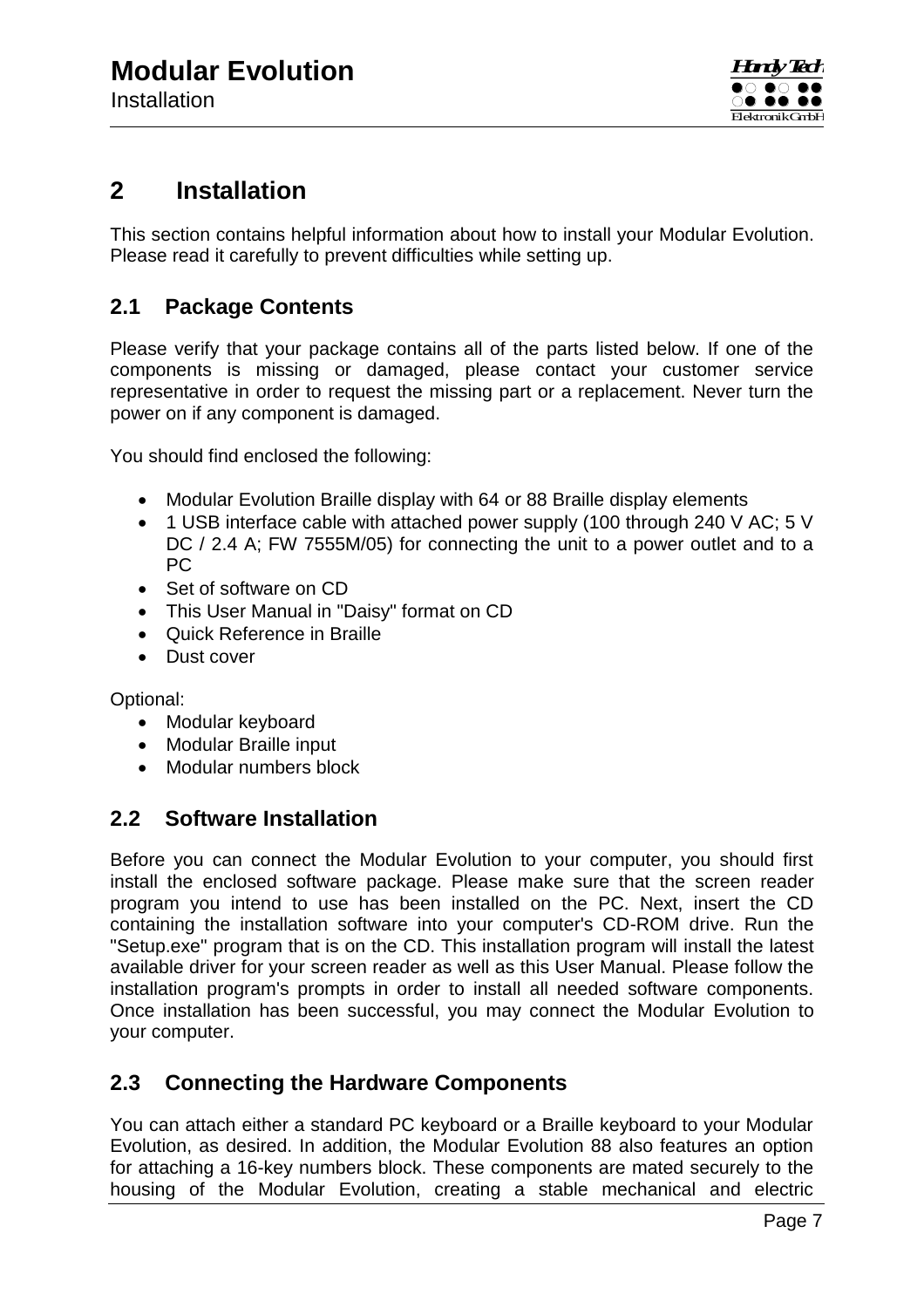

connection. Please use only the original hardware components you received with your Modular Evolution for these connections. Also, please note that the power must be turned off before installing any hardware components.

#### <span id="page-7-0"></span>**2.3.1 Modular Evolution 64**

The top face of the Modular Evolution 64 housing includes a recessed keyboard base with integrated snap-on connections on both the left and right side. Position the keyboard above the recessed area on the Modular Evolution so that the ridges on the right and left edge of the base are beneath the sides of the keyboard, which will extend sideways beyond the base. Lower the front edge of the keyboard first. Once the front edge has mated evenly with the Modular Evolution, press down the far edge of the keyboard onto the base. You should feel the keyboard snap into the connections.

#### <span id="page-7-1"></span>**2.3.2 Modular Evolution 88**

The top face of the Modular Evolution 88 housing includes a recessed keyboard base with integrated snap-on connections on both the left and right side. You have the choice of attaching the keyboard on either the left or the right side. Position the keyboard above the recessed area on the Modular Evolution so that the ridge on either the right or left edge of the base is beneath the side of the keyboard, which will extend sideways beyond the base. Lower the front edge of the keyboard first. Once the front edge has mated evenly with the Modular Evolution, press down the far edge of the keyboard onto the base. You should feel the keyboard snap into the connection.

The same procedure applies to the numbers block. Again, please note that the ridge on the Modular Evolution must be positioned underneath the edge of the numbers block, which will extend sideways beyond the base.

# <span id="page-7-2"></span>**2.4 Connecting the Cable**

The cable included in your package is used to connect the Modular Evolution both to the PC as well as to a power outlet. At one end of the cable are the two connectors that will be plugged into the back of the Modular Evolution. The power plug must be plugged into the round power outlet on the back of the housing, and the USB plug into the square USB outlet to the right of the power outlet.

The other end of the cable includes the power supply plug, which may now be connected to any convenient wall power outlet. When disconnecting your unit, please unplug the wall plug first and then the plugs on the back of the housing.

The remaining cable connector can be plugged into any free USB port on your PC. If the Modular Evolution is to be used as a medical device, the PC must conform to all Medical Device Standards, or else it must have a ground connection or be connected to an isolating transformer.

When the power is turned on for both the Modular Evolution and the PC, the Modular Evolution will be recognized automatically by USB-enabled operating systems. If you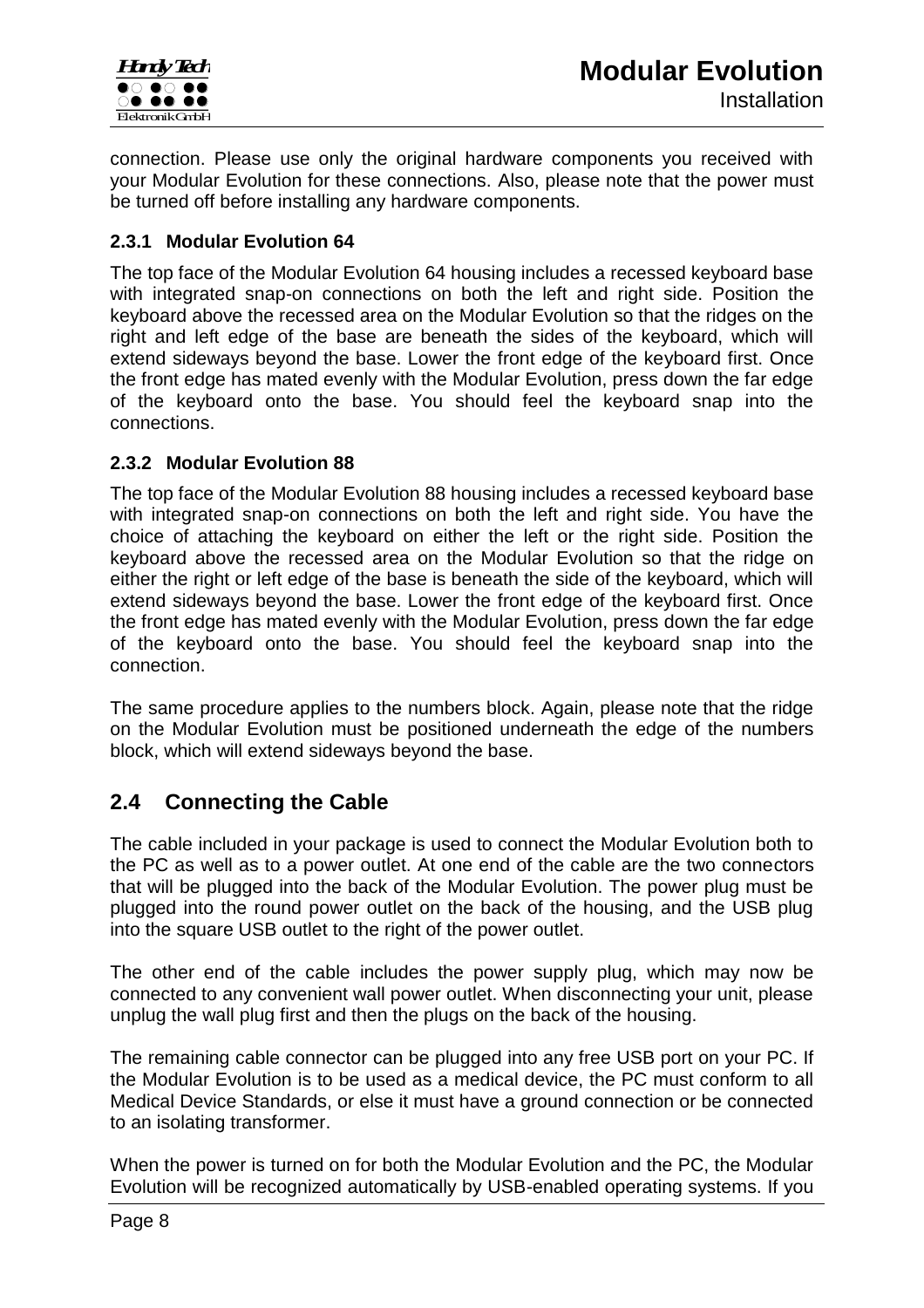are connecting the Modular Evolution to this PC's USB interface for the first time, you need to install the corresponding USB driver first, as described above.

# <span id="page-8-0"></span>**2.5 Technical Specifications**

In the following you find the technical specification for the components of the Modular Evolution 64 and 88.

#### <span id="page-8-1"></span>**2.5.1 Modular Evolution 88**

- 88 Braille elements
- 704 (88x8) ATC sensors
- 2 navigation keys
- 2 Triple Action Keys
- 88 cursor routing keys
- 8 function keys B1 to B8
- 3 USB Type A connections
- 4 GB internal memory
- Power supply:  $5V$  DC  $\pm$  5%; 2.5A
- Power consumption: 12 W
- Measurements: 64.3 cm W x 6.2 cm H x 26.5 cm D (25.3" W x 2.4" H x 10.4" D)
- $\bullet$  Weight: 3.5 kg  $(7.7 \text{ lbs})$

#### <span id="page-8-2"></span>**2.5.2 Modular Evolution 64**

- 64 Braille elements
- $\bullet$  512 (64 x 8) ATC sensors
- 2 navigation keys
- 2 Triple Action Keys
- 64 cursor routing keys
- 8 function keys B1 to B8
- 3 USB Type A connections
- 4 GB internal memory
- Power supply:  $5V$  DC  $\pm$  5%; 2.5A
- Power consumption: 12 W
- Measurements: 51.5 cm W x 6.2 cm H x 26.5 cm D (20.3" W x 2.4" H x 10.4" D)
- $\bullet$  Weight: 2.9 kg (6.4 lbs)

#### <span id="page-8-3"></span>**2.5.3 Modular Keyboard**

- 104/105 keys
- Tactile markings
- USB connection
- Power supply:  $5 \vee DC \pm 5\%$ ; 200 mA
- Power consumption: 1 W
- Measurements: 51.5 cm W x 4.2 cm H x 17.3 cm D (20.3" W x 1.7" H x 6.8" D)
- $\bullet$  Weight: 1.0 kg (2.2 lbs)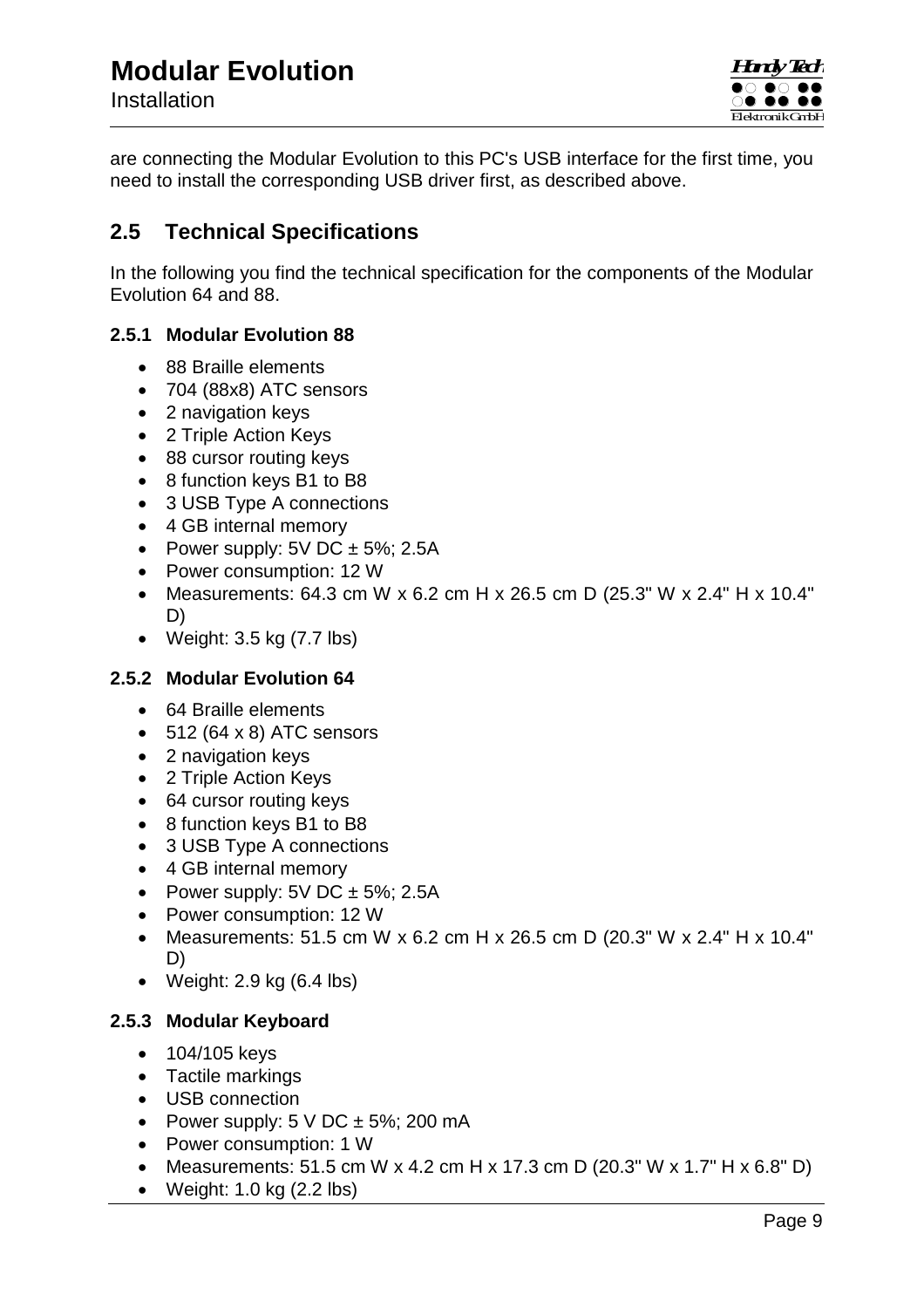<span id="page-9-0"></span>

- 8 Braille keys (P1 to P8)
- 2 space keys

*Handy Tech*

Elektronik GmbH

 $\circ\bullet\bullet\bullet$ 

- Function keys F1 to F12, Escape key, Numlog, ScrLog, Print
- Ctrl, Shift, Alt, Windows keys
- 6-key block, cursor keys
- Numbers block (17 keys)
- Power supply:  $5V$  DC  $\pm$  5%; 200 mA
- Power consumption: 1 W
- Measurements: 25.0 cm W x 4.5 cm H x 16.5 cm D (9.8" W x 1.8" H x 6.5" D)
- Weight:  $1.0 \text{ kg}$  (2.2 lbs)

#### <span id="page-9-1"></span>**2.5.5 Modular Numbers Block**

- 16 keys (B9 to B14, 0 to 9)
- Power supply:  $5V$  DC  $\pm$  5%; 50 mA
- Power consumption: 250 mW
- Measurements: 12.7 cm W x 4.2 cm H x 17.3 cm D (5.0" W x 1.7" H x 6.8" D)
- Weight: 0.9 kg (2.0 lbs)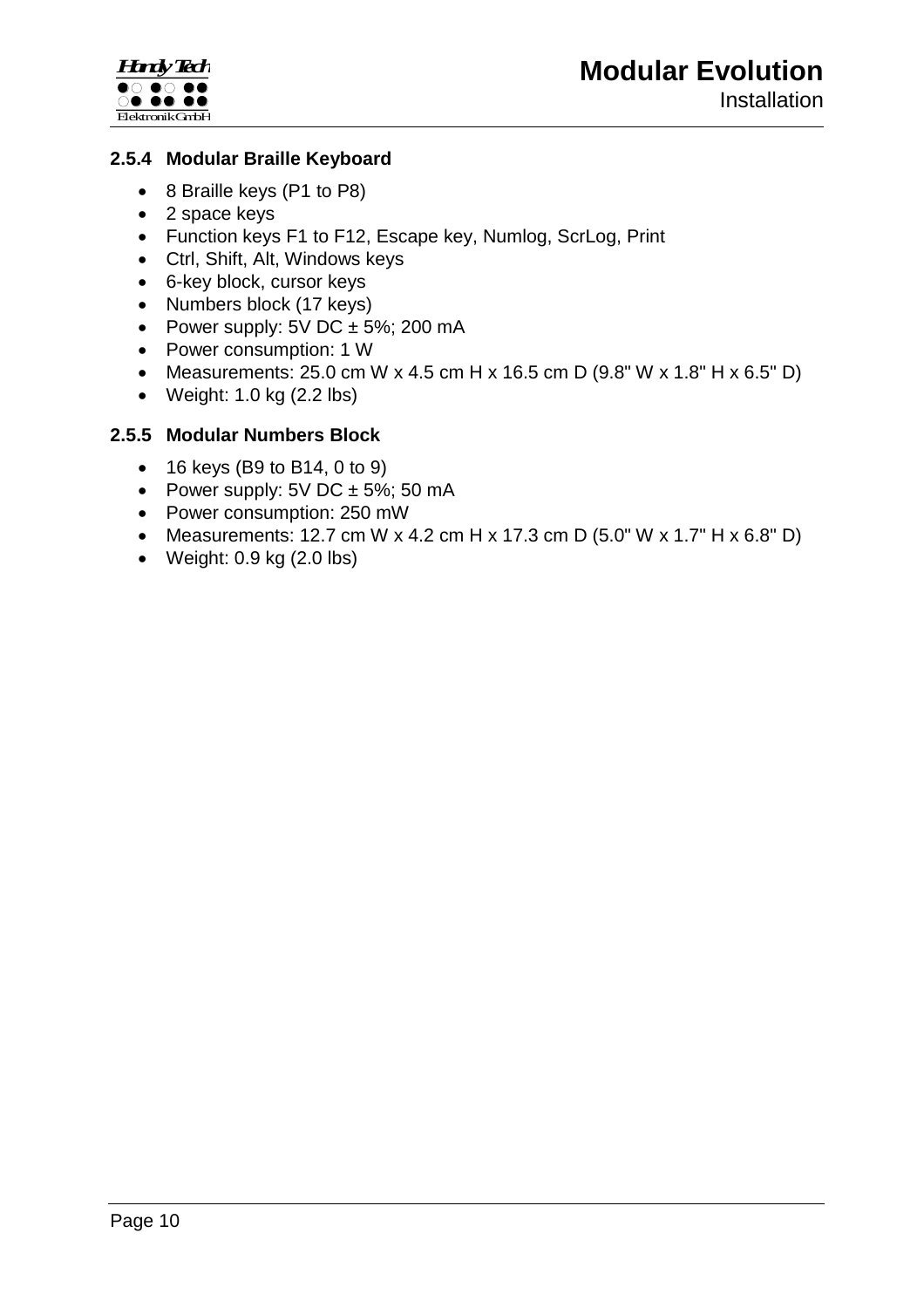

# <span id="page-10-0"></span>**3 Start-Up**

### <span id="page-10-1"></span>**3.1 Turning the Power On**

Please make sure that the Modular Evolution is connected to your PC with the USB cable, and that the PC is running. Flip the main power switch towards you. You will hear a short, high-pitched beep, and the following start-up message will be displayed on the Braille display:

#### **'Handy Tech Modular Evolution yy Ver. Fx.xx'**

In this string, yy indicates the number of Braille modules, that is, either 64 or 88. In "Ver. Fx.xx", x.xx is the version number of your Modular Evolution's firmware (e.g., 1.00).

After you hear the beep, the Modular Evolution is ready to work. As soon as the screen reader transmits any information to the Modular Evolution, the start-up message will disappear, and the new data will be displayed.

### <span id="page-10-2"></span>**3.2 Energy Saving Mode**

If no key is pressed or there is no change in the Braille display on the Modular Evolution for several minutes (the default setting is 90 minutes), it will enter sleep mode. In sleep mode, the Braille elements are off and some of the electronic modules are deactivated. As soon as any key is pressed, the Modular Evolution will be fully operational again immediately. You will recognize this because the tactile pins will be pushed back up. If you have selected a blinking cursor representation, the Modular Evolution will not go into energy saving mode.

# <span id="page-10-3"></span>**3.3 Braille Display Operation**

In order to operate the Modular Evolution as a Braille display under Windows, you need a screen reader to output the contents of the PC screen, which is not part of the Modular Evolution package.

Please make sure that your Modular Evolution is properly connected and switched on, and that the appropriate Braille display driver by Handy Tech is installed, before starting up the screen reader program (see Section [2.2\)](#page-6-2). As a rule, the screen reader will display the selected position within the active window on the Braille display. For example, if you are moving through a menu, the selected menu item is displayed. The navigation keys, [L] and [R] or [TRD] and [TLU], allow you to move through text. In word processing programs such as Microsoft Word, you can also position the cursor with the cursor routing keys. In addition, the [CR] keys also allow you to activate menu items or functions directly (e.g., when you are prompted for a yes or no answer with **'y/n'**, pressing the [CR] key above the **'y'** has the same effect as entering "y").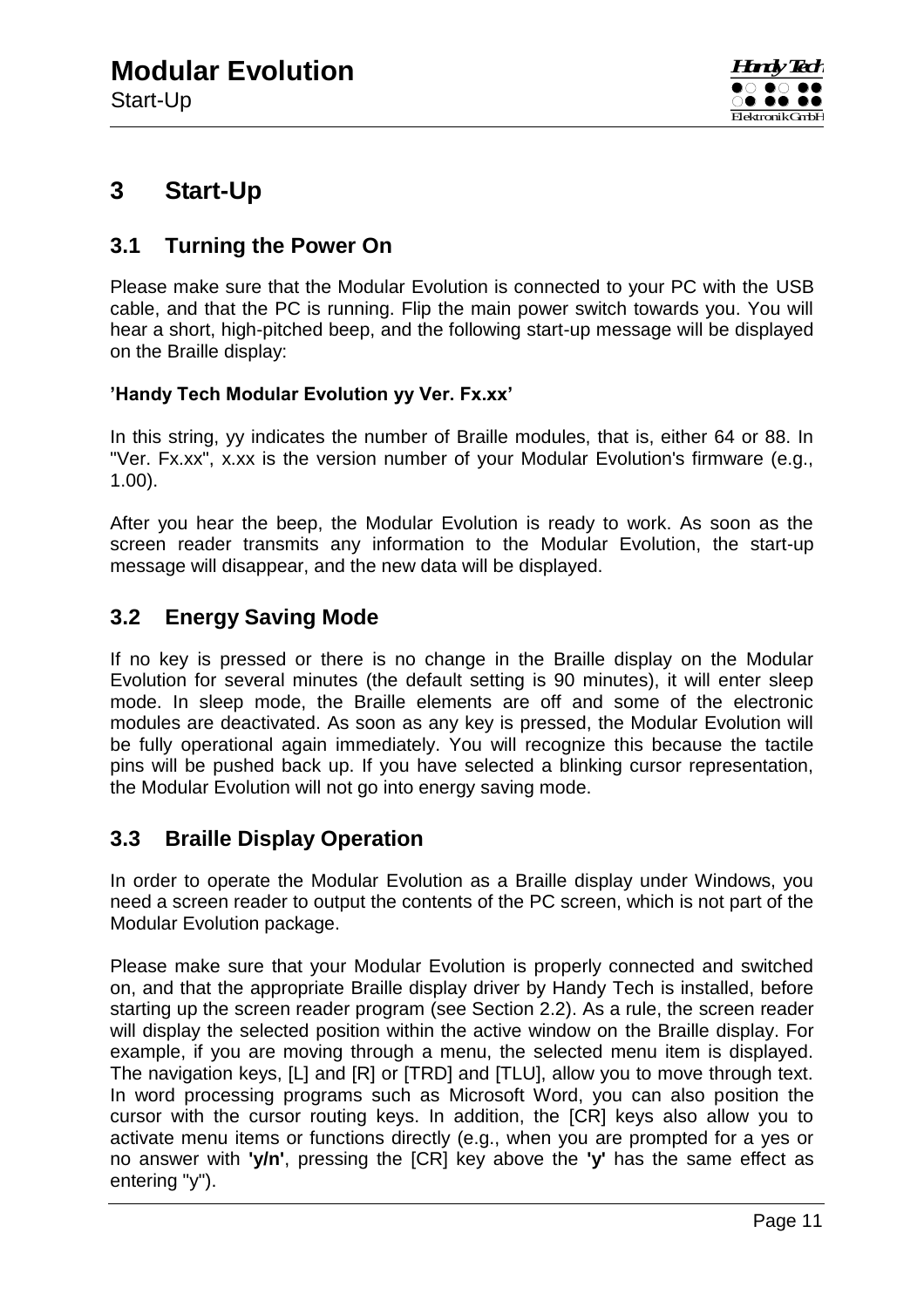

The screen reader program converts the text and graphic contents on the Windows screen into speech and Braille. Generally, the computer's built-in sound card is employed for the speech output function. The display of Braille is achieved with the help of your Braille display after the screen display information has been forwarded from the screen reader to the Modular Evolution. All standard screen readers are compatible with Handy Tech's Braille systems.

When you start up the program for the first time, a small start-up window appears, which displays the name of the Braille display detected by the program, Modular Evolution, as well as the interface used for communication, and the driver's version number. The various screen reader program functions may be assigned to specific keys on your Modular Evolution.

The operation of the Modular Evolution as Braille display under Windows is described below in Section [6.1](#page-26-0) using JAWS as an example. A summary of the main operating features for users of Hal/SuperNova is contained in Section [6.2,](#page-28-0) and for users of Window-Eyes in Section [6.3.](#page-30-0)

Due to the Modular Evolution's recognition of your reading position by means of ATC technology, various assistant functions, e.g., automatically continuing at the end of a line, can significantly simplify your interaction with the PC. You will find a detailed description of these assistant functions in Section [5.](#page-20-0)

### <span id="page-11-0"></span>**3.4 Braille Input with the Modular Evolution's Function Keys [L + 1 2 7] or [L + B1 + B3 + B4] (Chord B)**

Together with a screen reader, the Modular Evolution makes it possible for you to enter characters on the PC in Braille by using the function keys on the Modular Evolution.

If you want to utilize this function, you will need your screen reader's most recent driver for Handy Tech Braille systems. We recommend installing the driver that was included with your software package (please refer to Section [2.2,](#page-6-2) [Software](#page-6-2)  [Installation\)](#page-6-2).

You can specifically activate and deactivate PC-control. This is necessary, because the Modular Evolution's function keys are used both to control the PC and to initiate screen reader functions. The following functionalities are available to you:

- Turning PC control on and off.
- Input of characters.
- Use of the control key (Ctrl), including for keyboard shortcuts: One example is the Copy function, which is implemented on a standard keyboard as a keyboard shortcut consisting of Ctrl+C.
- Use of the ALT key, including for keyboard shortcuts: Examples are activating the menu bar under Windows programs or initiating hotkeys.
- Initiating the "Windows" and "Context" keys.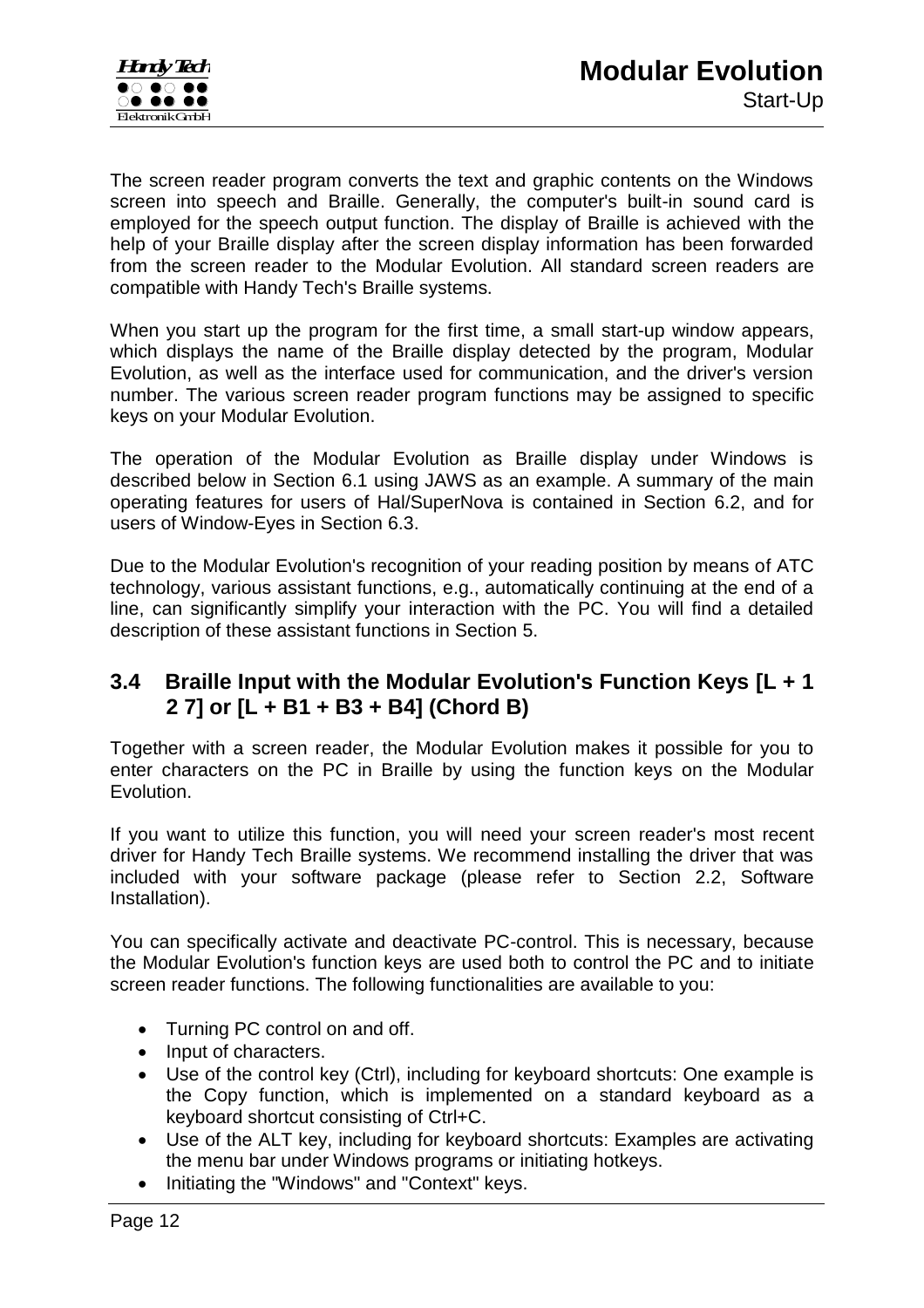Start-Up



- Initiating the Enter key.
- Initiating the Escape key.
- Initiating the Backspace key.
- Initiating the Delete key.
- Moving the cursor.
- Initiating the Pos1 and End keys.
- Initiating the Page Up and Page Down keys.
- Initiating the Shift key: One example is entering CTRL+Shift+f.
- Caps lock, for example in order to select blocks.
- Initiating the function keys, including in combination with CTRL, Shift, and ALT. This means it is possible, for example, to close certain windows or entire applications via function keys.

#### <span id="page-12-0"></span>**3.4.1 Table of Key Commands for Controlling the PC**

The key combinations for controlling the PC are listed below in the form of a table. We have included as many combinations as possible; however, if a combination is not shown, it does not mean that it is not possible. For example, all key combinations shown here with the [L] key can also be performed with the [R] key.

Key combinations are represented by the plus sign (+), e.g., Ctrl+Alt+a. Consecutive key strokes are separated by a comma. The cursor routing keys are abbreviated as CR (e.g., CR12 = cursor routing key above Braille module 12).

| PC Key(s)                | <b>Chord</b> | <b>Emulated on the Modular</b>        |
|--------------------------|--------------|---------------------------------------|
|                          | Commands     | <b>Evolution by</b>                   |
| Activate/deactivate PC   | Chord B      | $L + 127$ or $L + B1 + B3 + B4$       |
| control                  |              |                                       |
| <b>Backspace</b>         | Chord b      | $L + 12$ or $L + B3 + B4$ or 7 or B1  |
| <b>Delete</b>            |              | $L + 45$ or $L + B5 + B6$             |
| Paste                    | Chord i      | $L + 24$ or $L + B3 + B5$             |
| Alt                      |              | $TRC + L$                             |
| $Alt + character$        |              | TRC + character                       |
| Alt for next character   |              | $L + 78$ or $L + B1 + B8$             |
| Activate/deactivate Alt  |              | $L + R + 78$ or $L + R + B1 + B8$     |
| Enter                    |              | 8 or B8 or TRC                        |
| Ctrl + character         |              | TLC + character                       |
| Ctrl for next character  |              | $L + 36$ or $L + B2 + B7$             |
| Activate/deactivate Ctrl |              | $L + R + 36$ or $L + R + B2 + B7$     |
| Tab                      | Chord t      | $L + 2345$ or $L + B2 + B3 + B5 + B6$ |
| Shift + Tab              | Chord T      | $L + 23457$ or $L + B1 + B2 + B3 +$   |
|                          |              | $B5 + B6$                             |
| $Ctrl + Tab$             |              | TLC + L + 2 3 4 5 or TLC + L + B2 +   |
|                          |              | $B3 + B5 + B6$                        |
| Ctrl + Shift + Tab       |              | TLC + L + 2 3 4 5 7 or TLC + L + B1   |
|                          |              | $+ B2 + B3 + B5 + B6$                 |
| Escape                   | Chord e      | $L + 15$ or $L + B4 + B6$ or TLC      |
| Shift + Escape           | Chord E      | $L + 157$ or $L + B1 + B4 + B6$       |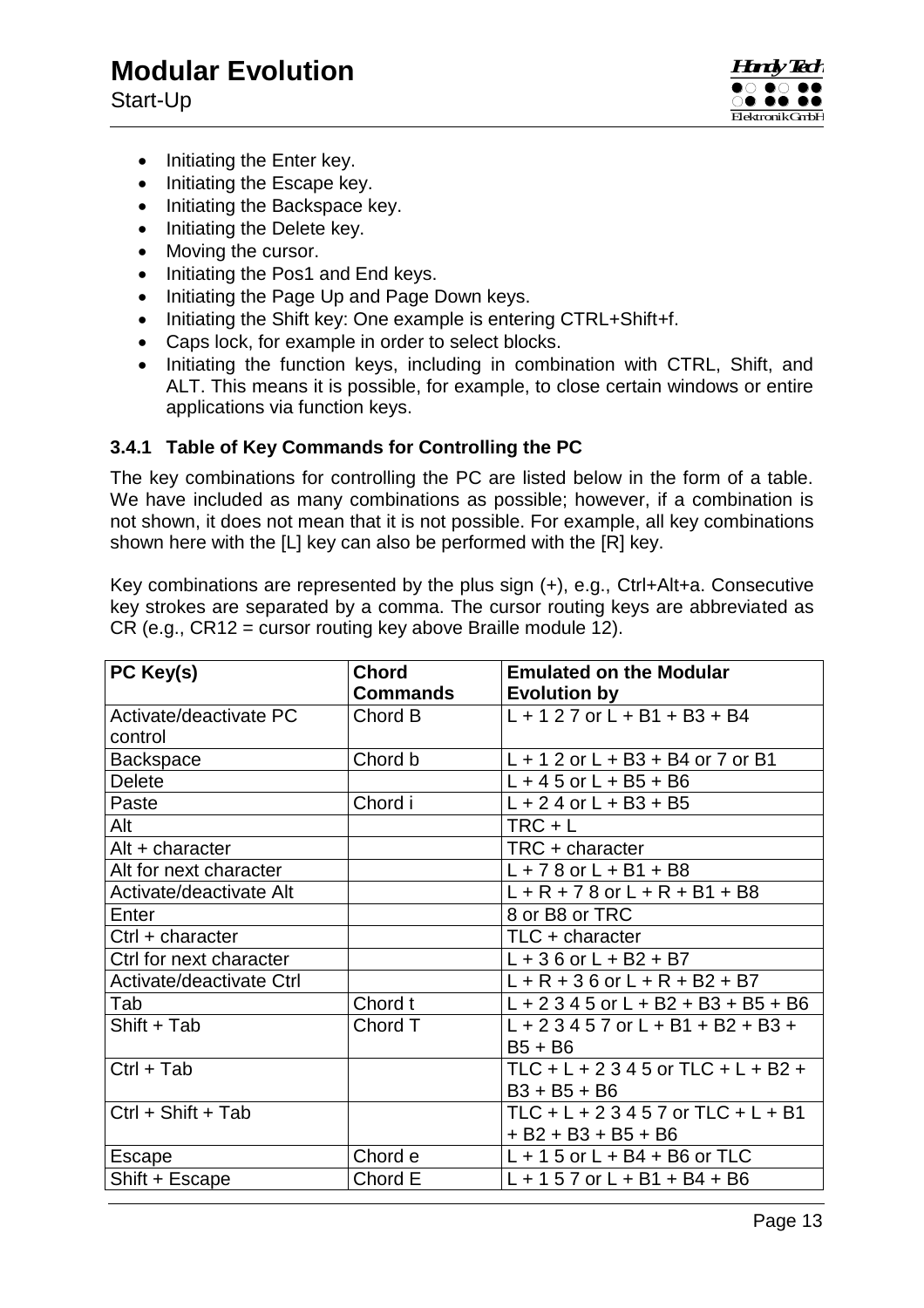# **Modular Evolution**



Start-Up

| PC Key(s)                  | <b>Chord</b>    | <b>Emulated on the Modular</b>                   |
|----------------------------|-----------------|--------------------------------------------------|
|                            | <b>Commands</b> | <b>Evolution by</b>                              |
| Ctrl + Shift + Escape      |                 | TLC + L + 1 5 7 or TLC + L + B1 +                |
|                            |                 | $B4 + B6$                                        |
| Shift + character          | Chord s         | $L + 234$ or $L + B2 + B3 + B5$ ,                |
|                            |                 | character                                        |
| Lock/unlock Shift          | Chord S         | $L + 2347$ or $L + B1 + B2 + B3 + B5$            |
| <b>Cursor keys</b>         |                 | Up: $L + 1$ or $L + B4$ , Left: $L + 7$ or $L +$ |
|                            |                 | B1, Down: $L + 4$ or $L + B5$ , Right: $L +$     |
|                            |                 | 8 or L + B8                                      |
| <b>Mark</b>                | Chord S         | $L + 2347$ or $L + B1 + B2 + B3 + B5$            |
|                            |                 | "holds down" the shift key until $L + 2$         |
|                            |                 | $347$ or L + B1 + B2 + B3 + B5 is                |
|                            |                 | pressed again. It is therefore possible          |
|                            |                 | to work with all cursor movements,               |
|                            |                 | such as Pos1, End, etc. If you                   |
|                            |                 | wanted to mark two characters to the             |
|                            |                 | right of the cursor, you would enter L           |
|                            |                 | $+ 2347$ or L + B1 + B2 + B3 + B5,               |
|                            |                 | then $L + 8$ or $L + B8$ (cursor right)          |
|                            |                 | twice, and $L + 2347$ or $L + B1 + B2$           |
|                            |                 | $+ B3 + B5$ again.                               |
| Previous word (Ctrl + left |                 | $L + 3$ or $L + B2$                              |
| cursor key)                |                 |                                                  |
| Next word (Ctrl + right    |                 | $L + 6$ or $L + B7$                              |
| cursor key)                |                 |                                                  |
| Page Up                    |                 | $L + 2$ or $L + B3$                              |
| Page Down                  |                 | $L + 5$ or $L + B6$                              |
| Ctrl + Page Up             |                 | TLC + L + 2 or TLC + L + B3                      |
| Ctrl + Page Down           |                 | TLC + L + 5 or TLC + L + B6                      |
| Pos1                       | Chord k         | $L + 13$ or $L + B2 + B4$                        |
| End                        |                 | $+46$ or L + B5 + B7                             |
| Ctrl + Pos1                | Chord I         | $L + 123$ or $L + B2 + B3 + B4$                  |
| Ctrl + End                 |                 | $L + 456$ or $L + B5 + B6 + B7$                  |
| Function Keys F1 - F12     |                 | $L + CR1 - CR12$                                 |
| Left Windows Key           | Chord w         | $L + 2456$ or $L + B3 + B5 + B6 + B7$            |
| <b>Context Key</b>         | Chord W         | $L + 24567$ or $L + B1 + B3 + B5 +$              |
|                            |                 | $B6 + B7$                                        |
| Windows Key + character    |                 | $L + 24568$ or $L + B3 + B5 + B6 +$              |
|                            |                 | B7 + B8 followed by character                    |
| Lock/unlock Windows Key    |                 | $L + R + 24568$ or $L + R + B3 + B5$             |
|                            |                 | $+ B6 + B7 + B8$                                 |
| <b>PAUSE Key</b>           | Chord p         | $L + 1234$ or $L + B2 + B3 + B4 + B5$            |
| Windows + PAUSE Key        |                 | $L + 24568$ or $L + B3 + B5 + B6 +$              |
|                            |                 | B7 + B8 followed by $L + 1234$ or L              |
|                            |                 | + B2 + B3 + B4 + B5                              |
| Space Key                  |                 | $L$ or R                                         |
| Screen Reader Key +        |                 | $L + 2348$ or $L + B2 + B3 + B5 + B8$            |
|                            |                 |                                                  |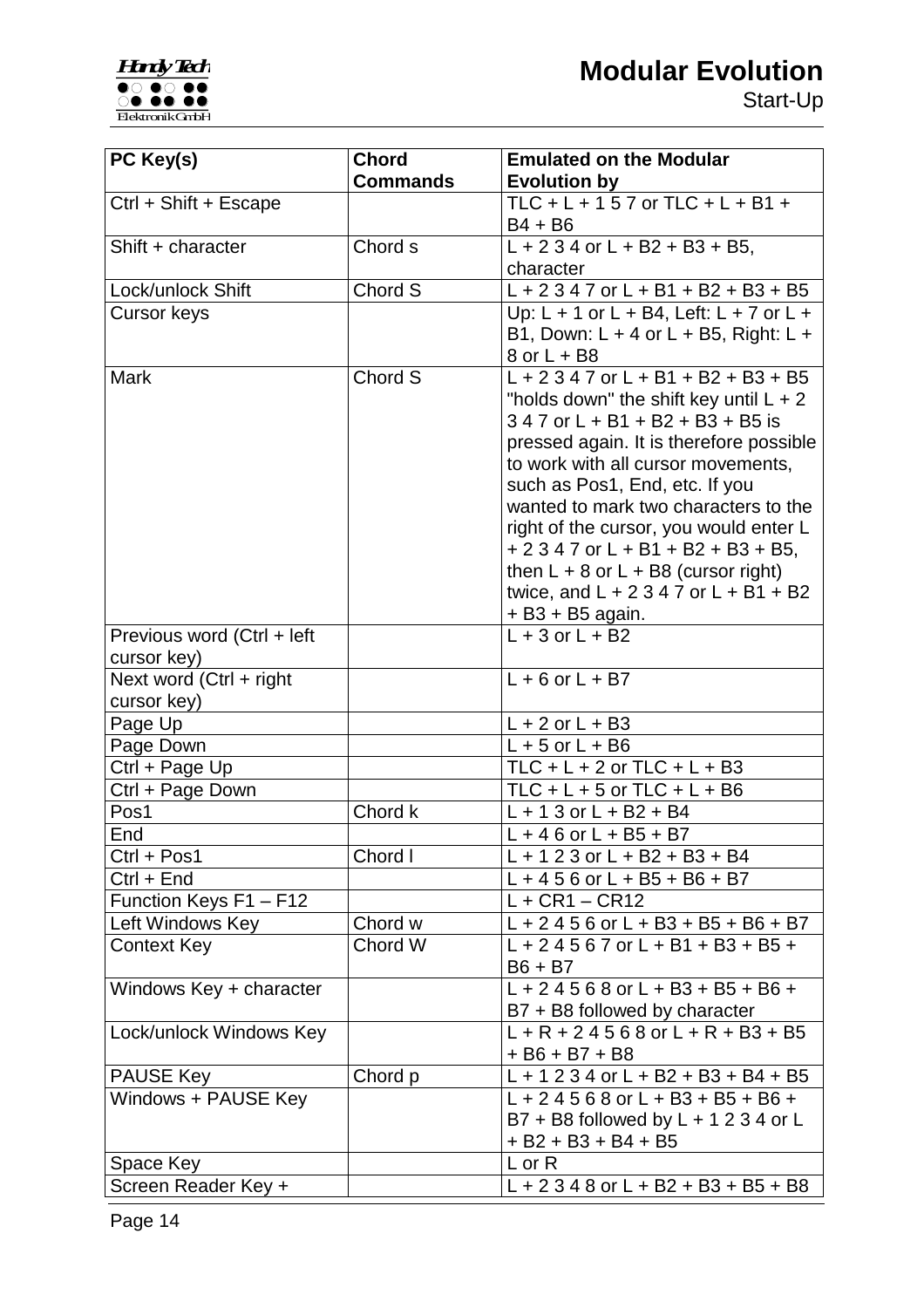# **Modular Evolution**

| $PC$ Key(s)                      | <b>Chord</b><br><b>Commands</b> | <b>Emulated on the Modular</b><br><b>Evolution by</b> |
|----------------------------------|---------------------------------|-------------------------------------------------------|
| character                        |                                 | followed by character                                 |
| Lock/unlock Screen Reader<br>Key |                                 | $ L + R + 2348$ or $L + R + B2 + B3 +$<br>$B5 + B8$   |

# <span id="page-14-0"></span>**3.5 Configuration Mode**

Configuration mode can be activated by holding down [3 7] or [B1 + B2] for longer than 3 seconds. Once configuration mode has been entered, a long signal tone sounds, followed by the message **'CONFIG MODE'** on the Braille display.

Note:

Please note that any settings changes you enter in configuration mode have a significant effect on the operation of the Modular Evolution. Make sure that you are completely certain what these effects will be before making any changes.

The keys on the Modular Evolution now have the following functions (non-functional keys are not listed):

- [7]/[B1] Exit configuration mode: A short signal tone will sound. The new settings will be in force.
- [3]/[B2] Switch between 6-dot display and 8-dot display:

After pressing the [3]/[B2] key, the display changes from the default 8-dot display to a 6-dot display, i.e., dots 7 and 8 will be suppressed. This is an emulation of a 6-dot Braille representation, although there is no actual conversion from 8-dot Braille code to true 6-dot Braille code. However, this is not needed for most characters. Pressing [3]/[B2] again toggles the display mode back to 8-dot Braille.

The Braille line will output the following message:

#### **'6-BRAILLE/8-BRAILLE'**

in either 6 or 8 dot representation, depending on the current status. The default setting is the 8-dot display.

[2]/[B3] Energy saving mode on/off: If energy saving mode is turned on, the Modular Evolution is automatically turned off after a certain period of inactivity. The Braille line will output the following message:

#### **'energy-saving mode on' 'energy-saving mode off'**

[1]/[B4] Set energy saving period:

This key allows you to specify the time period after which your Modular Evolution should switch into energy saving mode. The message **'default time: xxx min'** will appear on the display, where xxx indicates the number of minutes before energy saving mode is turned on. By pressing the [1]/[B4] key again, you can increase this setting in increments of three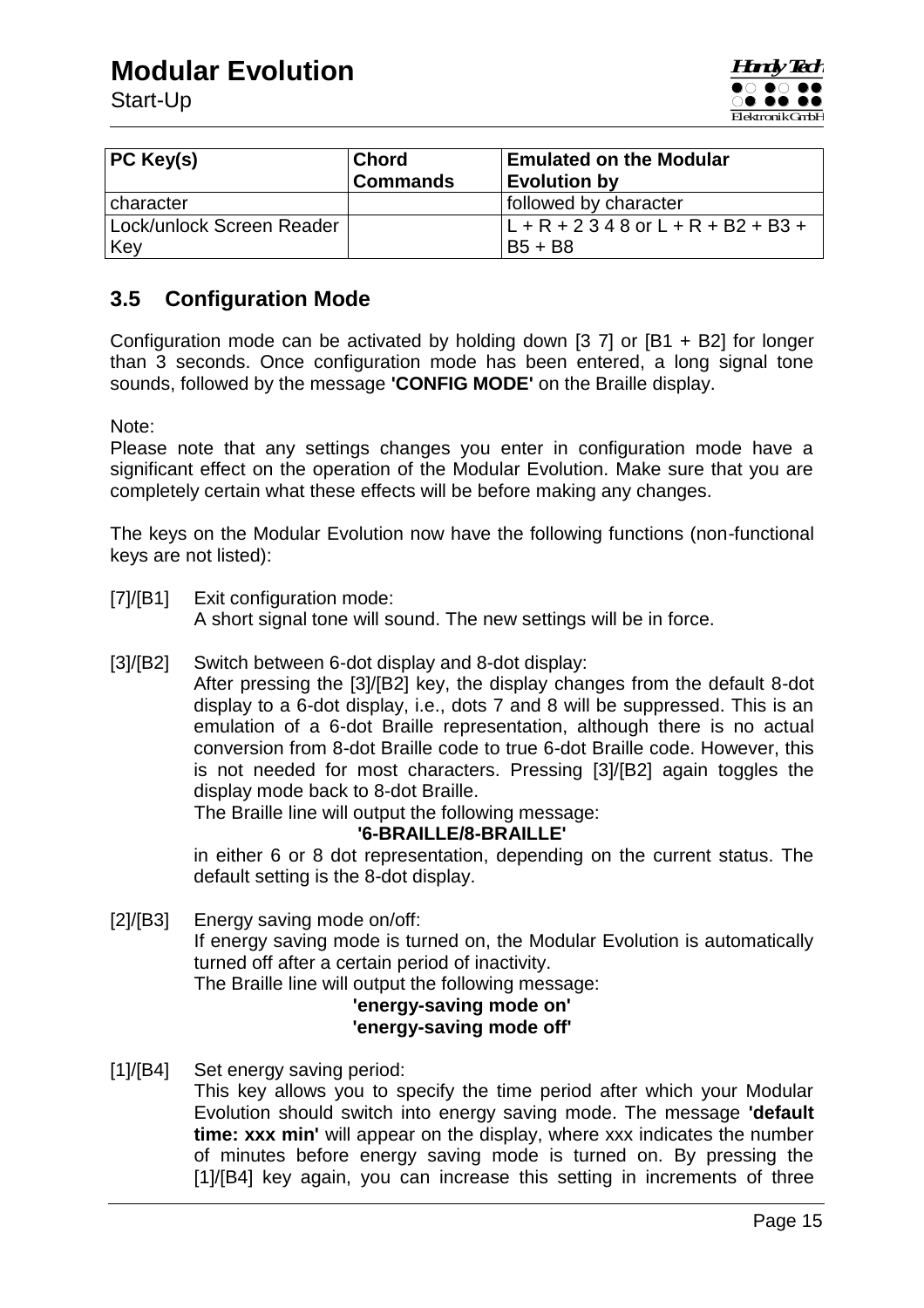



minutes. If a value of higher than 120 is entered a period of 3 minutes will automatically be set.

[L] Text messages language in configuration mode: Text messages can be provided in either German or English. You can select the desired language by pressing the [TLU] key position.

The Braille line will output the following message:

# **'Sprache: deutsch'**

### **'language: english'**

The new setting is immediately active once this key has been pressed.

[R] Representation of numbers in start-up message and in configuration mode: The following messages will appear:

#### **'number presentation: 01'**

where 01 is represented as an ISO-character, i.e., with dot 6.

#### **'number presentation: 02'**

where 02 is represented in US-English Braille, that is, the letters a through j transposed down by one position.

#### **'number presentation: 03'**

where 03 is displayed in the Norwegian numbers convention, i.e., the letters a through j with dot 8.

[4]/[B5] Turn on test mode. These automatic test programs can be shut down again by pressing the [7]/[B1] key. Exit test mode by pressing the [R] key.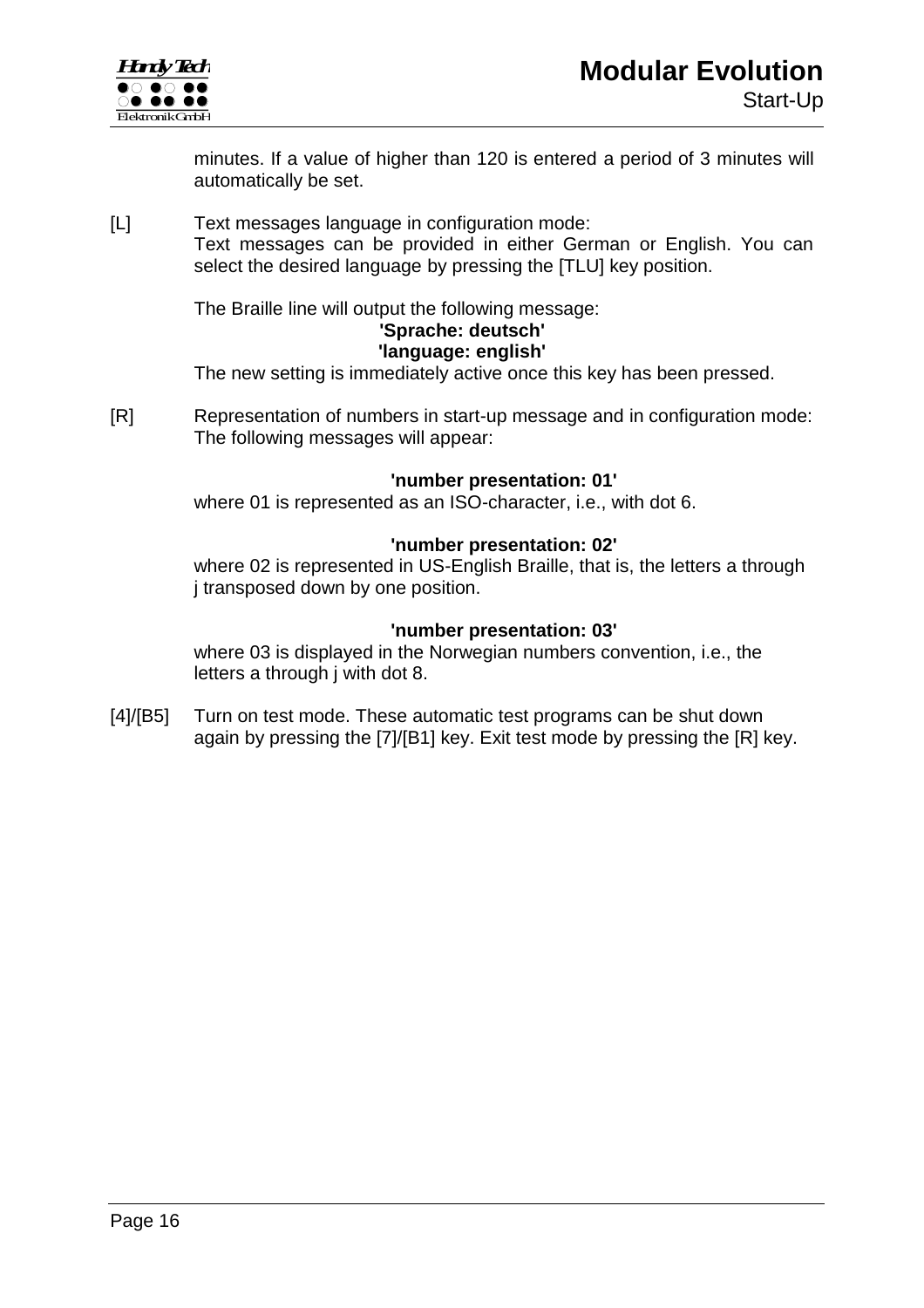# <span id="page-16-0"></span>**4 Operations Settings for Handy Tech Braille Displays**

The universal Handy Tech Braille display driver features several optional settings for operating your Modular Evolution with your PC and screen reader. In order to open the Settings window, activate the  $[1 8]$  or  $[B4 + B8]$  keys simultaneously. As an alternative, you can also use the [B12] key on the Modular Evolution 88's numbers block. The Settings window can also be started up from the Start menu, under "Programs – Handy Tech – Configure Braille display driver." The Braille display driver does not need to be running.

There are the following six tabs in the Settings window:

- Connection
- ATC
- Status Cells
- Key Actions
- Miscellaneous
- $\bullet$  Info

Your changes in the settings of the different tab sheets will be saved by pressing the OK or Apply Button. If you choose the OK Button, the dialog will be closed. The following sections provide more details about the settings that are available under these six tabs.

### <span id="page-16-1"></span>**4.1 Connection**

The check box "Activate Driver" is checked to enable your Braille system to be driven by the screen reader. If you uncheck this box, the driver will be deactivated, and you will not be able to drive any Handy Tech Braille display.

The field "Device Detection" provides two options: "Automatic" means that your screen reader will detect the Braille display regardless of the interface through which it is connected to your PC. The second option is to specify a fixed interface at which the screen reader should look for the Braille display. In the corresponding combo box you can choose one of the existing COM interfaces. The type of the interface (e.g. USB or Bluetooth) will also be shown.

The field "Show Pop-Up Braille Display Information" allows you to specify whether you want to be informed which Braille display system is connected to which of your PC's interfaces at the start-up of the screen reader. If this setting is activated, there will be a small pop-up box during start-up containing the Braille display driver's version number, any detected Braille displays, and the interface designation.

You have the following three options: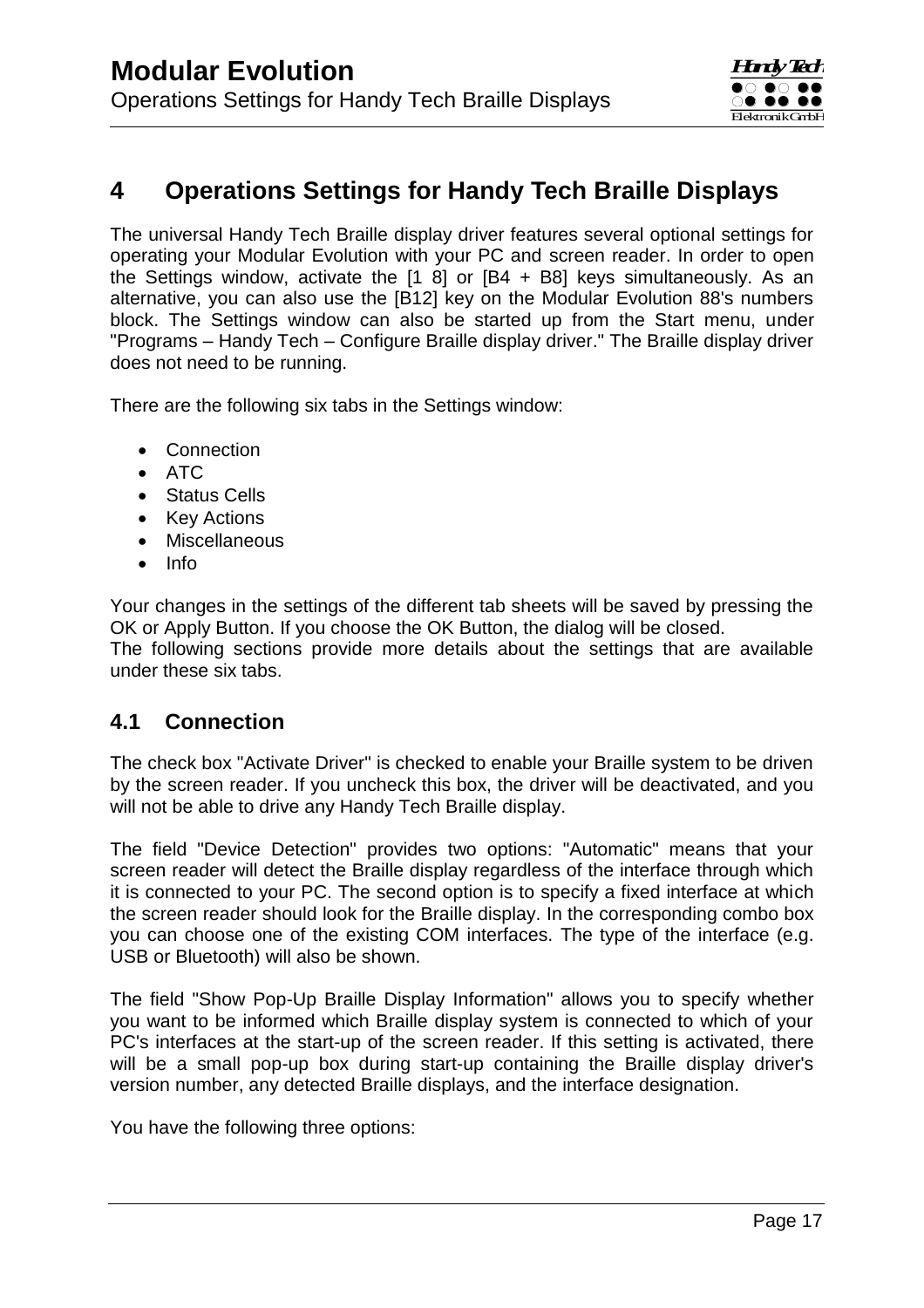

- When changing device or interface: The pop-up box appears only if you have connected a different Handy Tech Braille display to the PC, or if you have connected the same Braille display to a different interface on your PC.
- Never: The pop-up box will not be displayed during start-up.
- Always at start: Every time your screen reader starts up, the pop-up box will be displayed.

If the check box "Connect Braille display even when switched on after start up" is checked, the Braille display may be connected to the computer while the screen reader is already running, and the Braille display will be recognized. The default setting is for this check box to be unchecked.

Checking the check box "Reconnect Braille display automatically when disconnect" instructs the screen reader to search for the Braille display in brief intervals if there has been a disconnection. For example, if you turned off the Braille display in order to remove the keyboard or to install the power cable, the screen reader will continuously search for a Braille display until you turn the power back on. By checking the check box "Notify when searching for connection" you can cause the screen reader to inform you of this process. If you do, you will receive the message "Searching Modular Evolution 64/88" in short intervals.

# <span id="page-17-0"></span>**4.2 ATC**

The Modular Evolution's integrated ATC technology detects your reading position on the Braille display, which opens up innovative features in the operation and control of the PC. This tab is shown only if your screen reader supports the ATC functions through the Handy Tech Braille display driver.

ATC functionality is so extensive that we have dedicated a separate section to the ATC features. Please review the settings available under this tab in the next Chapter [5, Active Tactile Control \(ATC\).](#page-20-0)

# <span id="page-17-1"></span>**4.3 Status Cells**

The so-called status modules on your Braille display are used to indicate where your current position is on the screen, for example, within a menu or within a text field. Exactly what information is shown on the status modules depends on the screen reader. Under the "Status Cells" tab, you can specify some of the options for these status modules yourself.

The field "Device" allows you to specify which Handy Tech Braille system or Braille display you are using. By default, the actual connected device is recognized and becomes the default setting here. However, this setting provides you with the option of configuring other Handy Tech Braille displays, even though they are not currently connected to the computer.

In the next field, you may specify the size of the status display section. As a default, four Braille elements are used as status modules. There is automatically one blank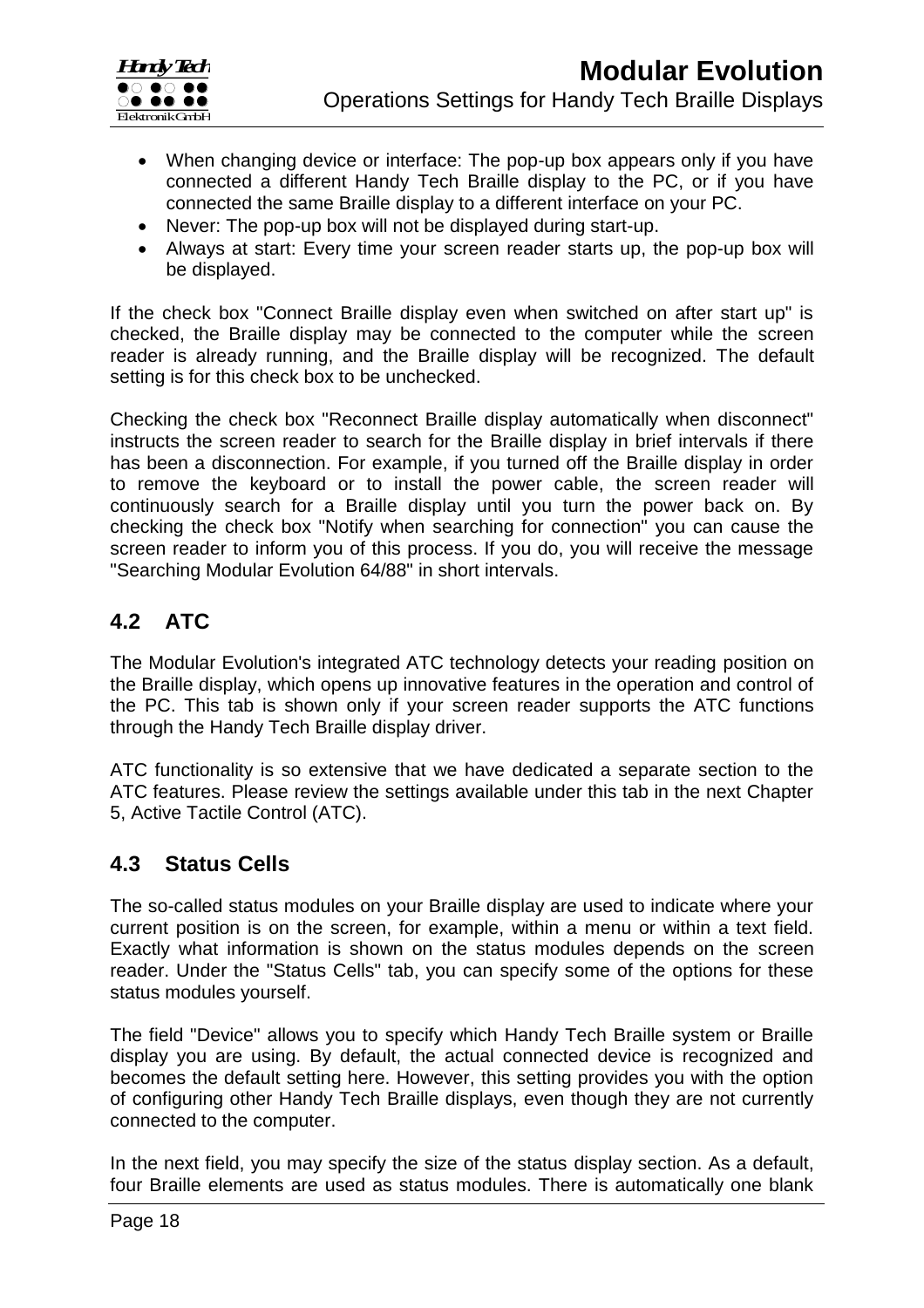position inserted between the status modules and the remaining positions on the Braille line. The blank element has no function.

The field "Position of status cells" allows you to determine whether the status modules should be displayed on the left or right side of the Braille line. As a default, they are displayed on the left.

The check box called "Display status cells" lets you enable and disable the status display. The status information is not displayed by default. There is a quicker method for enabling and disabling the status display: pressing both of the thumb keys, [L] and [R], on the front face of the housing simultaneously. When you use this method you don't need to open the Settings menu.

### <span id="page-18-0"></span>**4.4 Key Actions**

This tab sheet allows you to adjust the behavior of the single keys strokes of your Modular Evolution in the following three different ways:

- Key Lock: Keys, defined as locked, will be ignored when pressed.
- Fast Keys: Keys, defined as fast keys, performs their action already when pressed and not – as usual – when released.
- Repeat Keys: Keyes, defined as repeat keys, will repeat their action continually while be pressed.

#### **4.4.1 Key Lock**

Single keys of the Modular Evolution can be locked to prevent unintentional functions by pressing a key by mistake. This is helpful when starting to learn how to use the Modular Evolution.

With the checkbox "Use Key Lock" you can activate this function. The button "Locked Keys…" will open the dialog "Define locked keys for device". In the list box "Device" the connected Braille display is already preselected. In the list box "Available keys" you choose the keys to be locked. With the "Add" button you move the selected key into the list box "Locked keys". The "Remove" button removes the key back to the available keys. By default, no keys are locked.

#### **4.4.2 Fast Keys**

Fast keys, also known as hot keys, refer to keys that implement the function associated with that key as soon as the key is pressed, instead of when the key is released. If one of the keys to be used in a key combination is a fast key, the fast key must therefore be pressed last.

The check box "Use Fast Keys" is used for enabling this function. The button "Fast Keys…" will open the dialog "Define Fast Keys for device". In the list box "Device" the connected Braille display is already preselected. In this dialog you can then select the keys you want to define as fast keys from the list box "Available keys" and move them by pressing the "Add" button into the list box "Fast Keys". By default, no keys are defined as fast keys. There are no fast keys available for Braille input.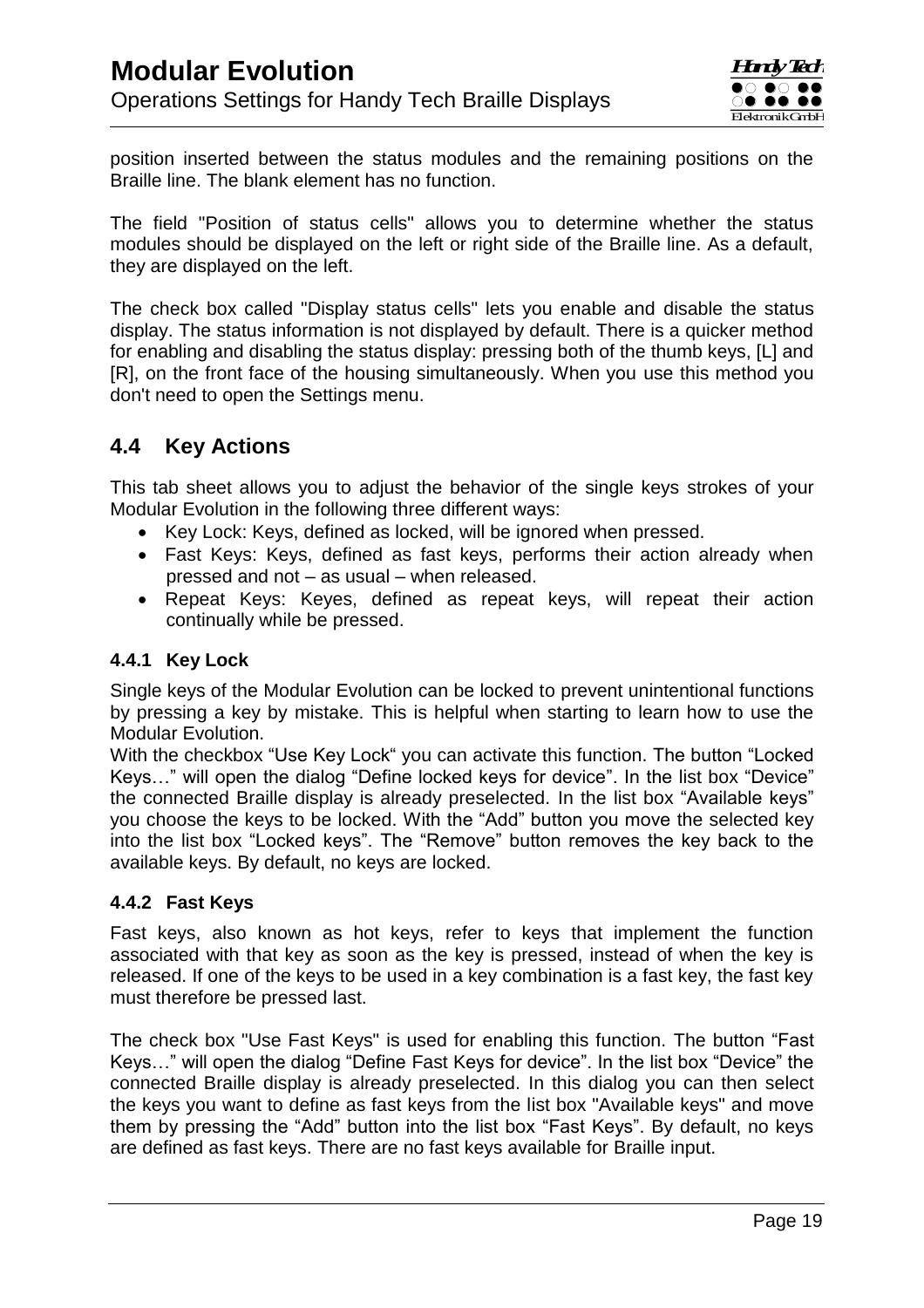

### <span id="page-19-0"></span>**4.4.3 Repeat Keys**

With the settings under "Repeat Keys" you can specify the repeat interval at which a function initiated by a key is repeated when that key is continually pressed. This feature makes it easier, for example, while you are trying to navigate through a list, because you do not need to keep pressing the forward or backward key for each item in the list, but keep holding down that key until the cursor is at the desired item.

The check box "Use Repeat Keys" is used for enabling this function. The default setting is that key repeats are disabled. The button "Repeat Keys…" will open the dialog "Settings for repeat keys". In the list box "Device" the connected Braille display is already preselected. In this dialog you can then select the keys you want to define as repeat keys from the list box "Available keys" and move them by pressing the "Add" button into the list box "Repeat Keys". For the Modular Evolution, the keys [B4], [B5], [TLU], [TLD], [TRU], [TRD], [L], and [R] are implemented with a default repeat interval of 500 milliseconds if you activate key repeats. There is no key repeat available for Braille input.

# <span id="page-19-1"></span>**4.5 Miscellaneous**

Under the tab "Miscellaneous", you can specify whether your actions should be tracked in a protocol file. This function is available in case you enlist Technical Support. Please check this box only when asked to do so by your customer service representative. You will then also be able to specify where this protocol file should be saved, in the field called "Protocol file".

The check box "Quick Entry in PC mode by Dot 7 as Back Space and Dot 8 as Enter" results in the [B1] key functioning like a Backspace key during Braille input, and the [B8] key as Enter. If you want to disable this option, you can do so by unchecking this box, which is checked by default.

# **4.6 Info**

In the "Info" tab sheet you find important information about your Modular Evolution and the driver software, you are using.

In the field "Active Braille display" you find the type of Braille display, you are using, as well as the interface it is connected to and the serial number of your Braille display. In addition you find a reference when the next recommended maintenance of your Braille display is due.

In the field "Driver properties" the type of screen reader, you are using is listed, as well as the version of your driver.

At "Your dealer" you get the contact details of your Handy Tech dealer with postal address, telephone number and E-mail.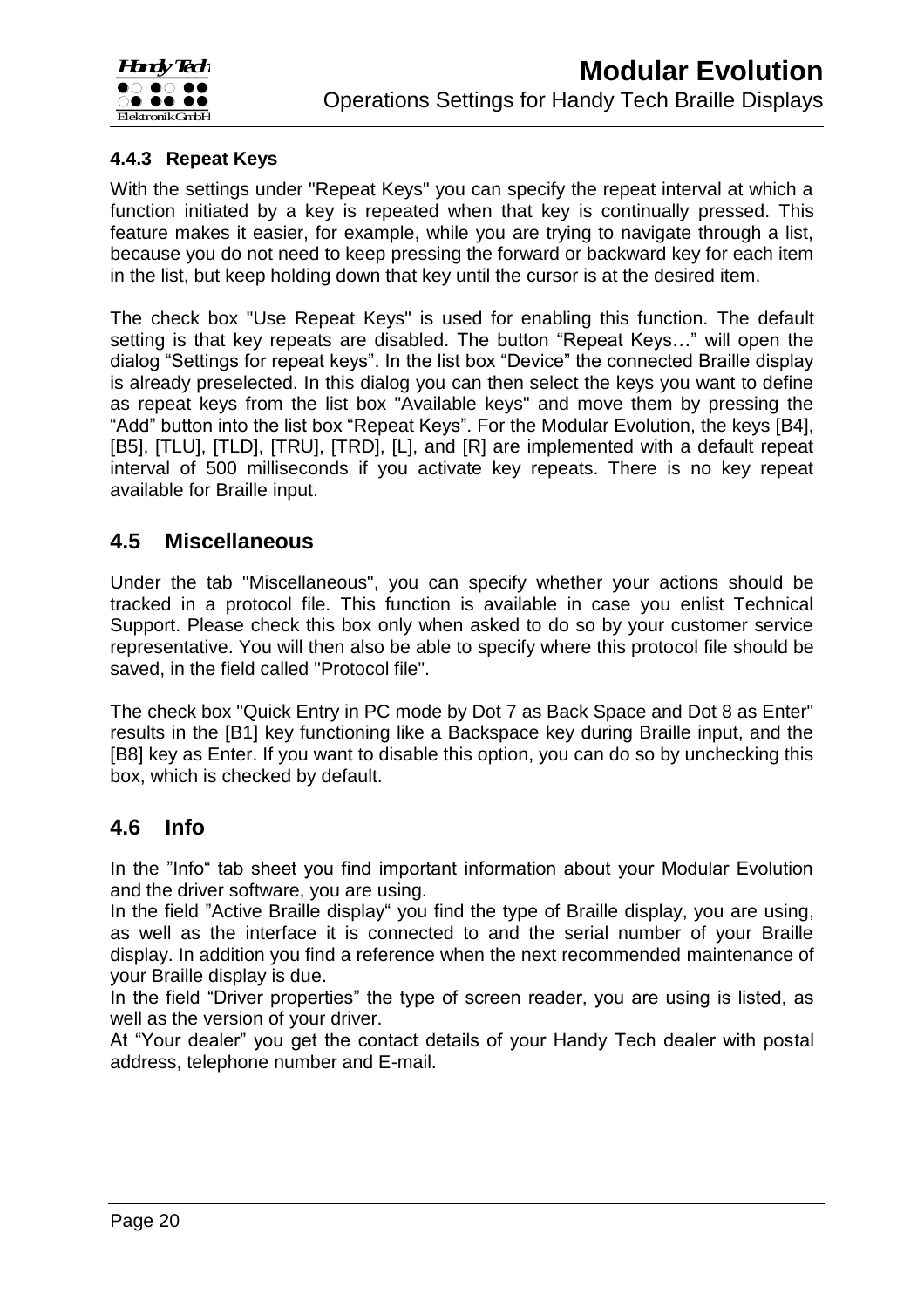# <span id="page-20-0"></span>**5 Active Tactile Control (ATC)**

The Modular Evolution's integrated ATC technology now makes it possible for the first time to detect the Braille dots that you touch. By evaluating the nature of individual tactile contacts, your reading position on the Braille line can be determined. Using various assistant functions that can be customized, your reading position can be employed to control the screen reader. Depending on your current reading status, certain actions can be initiated. ATC can recognize four different reading behaviors:

- Normal reading: The reading position is moving from left to right.
- Fast reading: Reading speed is faster than at a pre-determined rate of characters per second.
- Resting: Detected when one character is touched for longer than a specified time period.
- Reading backwards: The reading position is moving from right to left.

A certain action can be assigned to each of these four behaviors. There are two customizable modes for the so-called assistant functions. The two modes are "Reading" and "Learning". The tab "ATC" in the Settings menu of the Handy Tech Braille system is used to specify what your Modular Evolution and your screen reader should do when each reading behavior is detected, depending on whether you selected either Reading or Learning mode.

Under the ATC tab, the check box "Use ATC" allows you to enable or disable the ATC functionality. There is also a quicker way to do this, by pressing  $[L + 1 7]$  or  $[L +$ B1 + B4] (Chord A). By default, this function is unchecked.

The sliding "Sensitivity" control is used to set the sensitivity of the ATC sensors to match your personal reading style. You can increase or decrease, respectively, the sensitivity by activating the "right" or "left" cursor key.

The field "Assistant Mode" is used to specify whether you want to take advantage of the assistant functions for reading or learning Braille. If you have selected one of the two functions in the combo box, you can use the "Settings" button to determine how the screen reader should react to your reading behavior. More details on these settings are provided below in Section [5.1, ATC Assistant for Reading or Learning](#page-21-0).

The ATC-monitor enables the text currently being displayed on the Braille line to be shown in a window corresponding to the size of the Braille line on the monitor, as well, so that a seeing person is able to follow what is going on on the Braille display. The Settings button in this field allows you to specify the color used for displaying the reading position. A different color can be specified for each reading behavior. More details on these settings are provided below in Section [5.4, ATC-Monitor Settings.](#page-24-0)

If the check box "Show monitor after start-up" is checked, the ATC-monitor will automatically start upon the screen reader's start-up. If you want to turn on the ATC-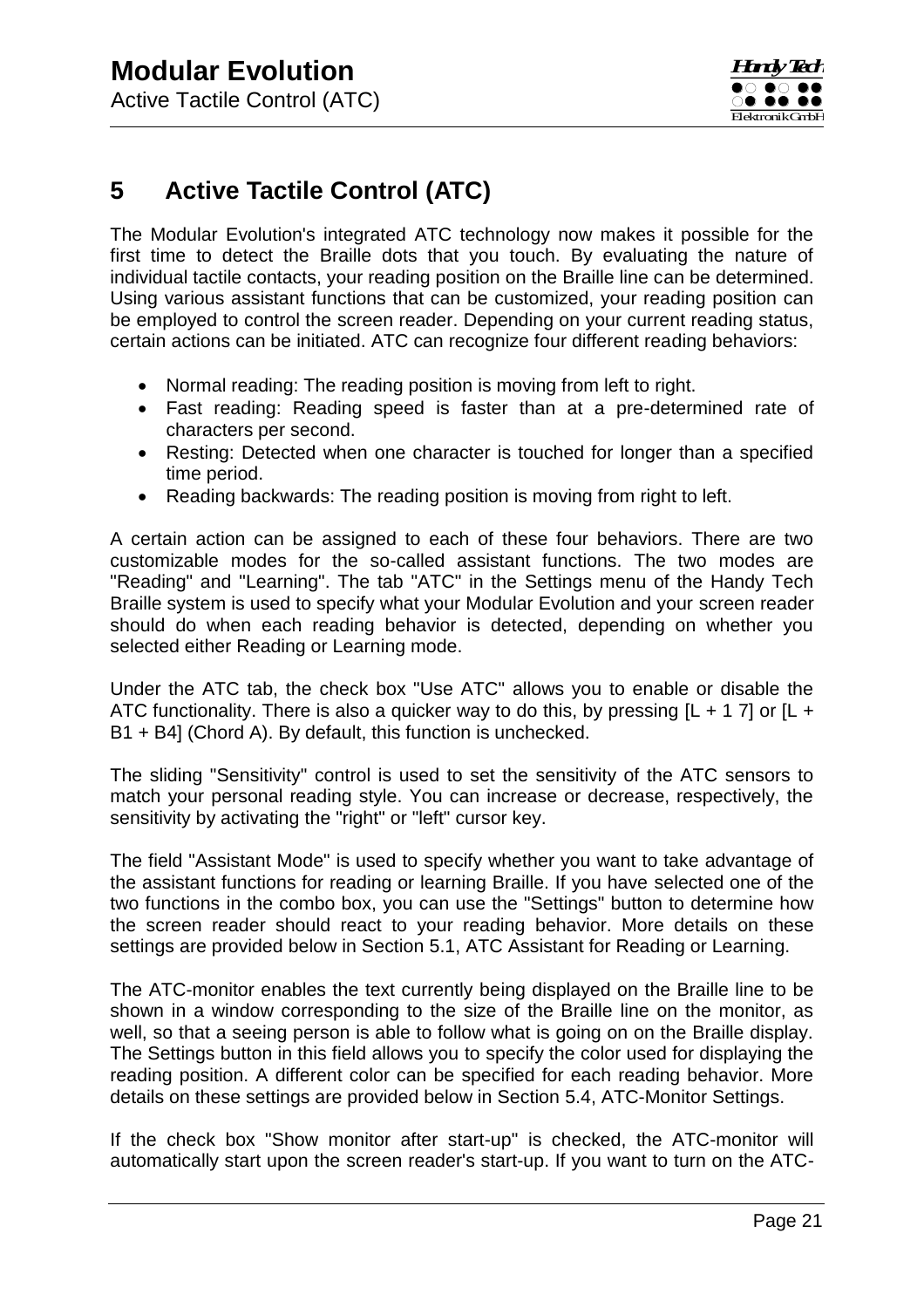

monitor at a later time, you can go into this menu and activate the button "Start monitor now".

If you check the "Generate protocol" check box at "Reading protocol", everything you enter or read on the Braille display will be logged in a protocol file as of the moment when you click "OK" or "Apply". It's faster to use the short key combination  $[L + 1 2 3]$ or  $[L + B2 + B3 + B4]$  (chord I) to activate the logging function. If ATC was off, it will be activated. You are free to choose any name for this protocol file. The default file name is HtAtc.log. Generating the reading protocol stops only when you deactivate this "Generate protocol" option again, or when you quit the screen reader. The protocol file can be scanned and analyzed by an evaluation program later.

# <span id="page-21-0"></span>**5.1 ATC Assistant for Reading or Learning**

You can specify an action as your screen reader's reaction to your reading status. The following actions are available:

- no action
- speak letter: the letter at the reading position will be spoken.
- speak word: when touching the first letter of a word, the word will be spoken. Optionally it is also possible to change the setting so that the word is spoken when read completely. Here you can also set a delay time.
- speak Braille display: the text shown on the Braille display will be spoken by the speech output.
- low signal
- high signal
- speak Braille display and move to the next line: When using this setting with "reading fast", you can skip through text by the length of the Braille display till you reach the section, where you want to read without speech. After refreshing the Braille display, the reading of the previous line will be interrupted and the reading starts with the new position.
- say all and route Braille line: starting to read the whole text and the Braille display will be synchronized with the reading position of the speech output. When detecting any reading position, the speech will stop and the Braille display shows the current position.
- say current character's attributes: the attribute at the current reading position will be announced e.g. "bold Arial 12".
- say character attribute changes: if the attribute at the reading position changes, like from normal to bold, than "bold" will be announced. Also changes of font type and font size will be announced e.g. "bold Arial 12".
- route mouse cursor to reading position: the mouse pointer will depending on the reading behavior – be moved with the reading position. This helps to synchronize the magnification area on the screen with the reading position on the Braille display.

The following four behaviors can be detected as your reading status:

reading fast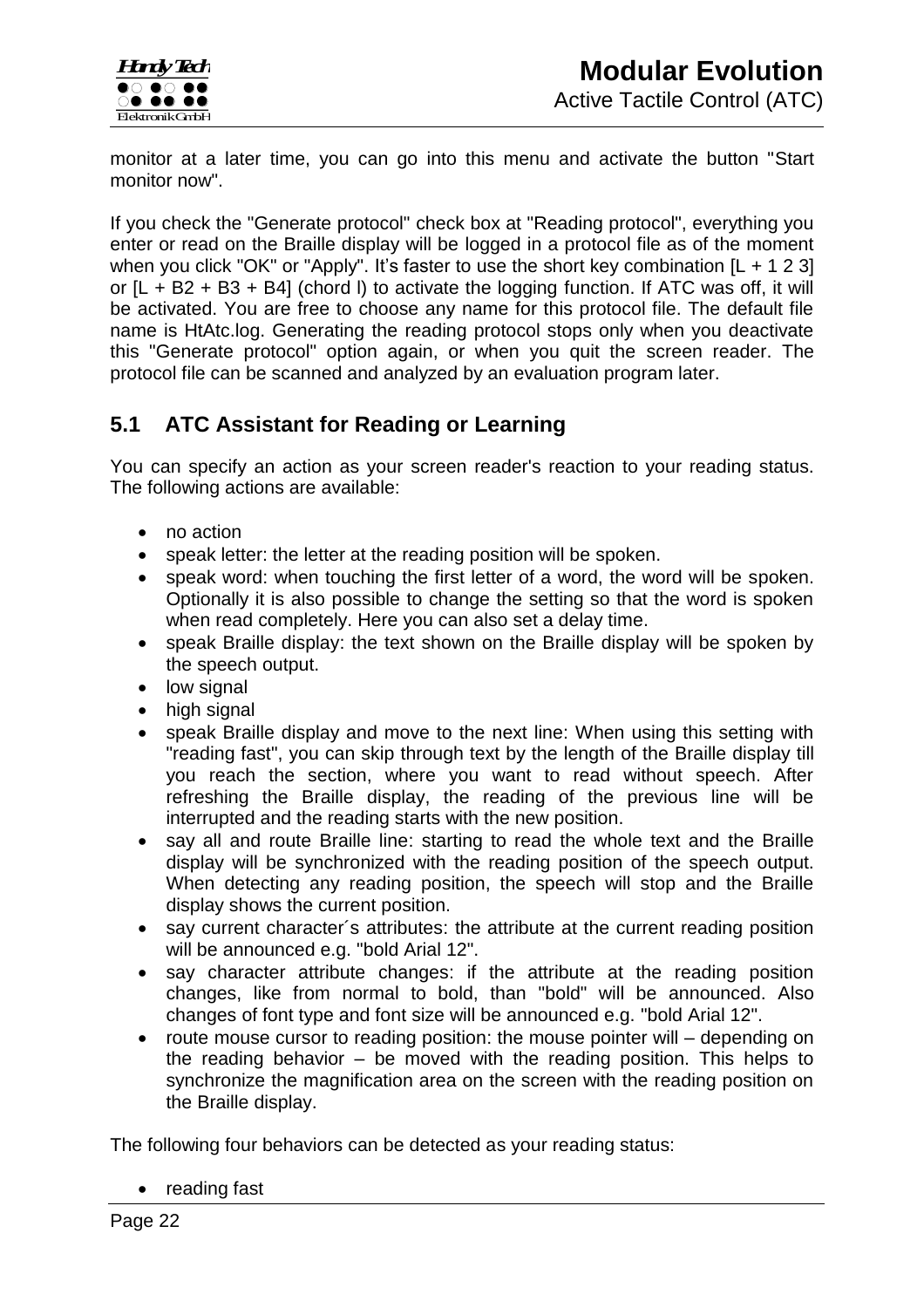- reading normal
- resting
- reading backwards

It is also possible to delay the speech output for a certain amount of time if you do not want the text to be spoken right away. This delay is entered in milliseconds. The possible range for this value is from 0 (no delay) to 5000 milliseconds.

You can also determine the reading speed after which the ATC-function should define your reading speed as "fast". For this specification, you can enter any value from 0 to 200 characters per second.

The time period after which the ATC-function should identify your reading status as "resting" can also be customized. This value is specified in milliseconds.

You can further control the speech output by checking or unchecking the check boxes "Speak word only at end of word" and "Also spell word". If "Also spell word" is checked, you can then also insert a delay before speech output starts by activating the check box "Use delay while spelling word". These settings are implemented only if you have assigned the action "Speak word" to any one of the four possible reading behaviors.

You can control what happens when you reach the end of the Braille line in the field "Action when line has been read". Three check boxes are available. If you check "Signal tone", a signal tone will be emitted when you have read the last character on the line. If the check box "Automatic scrolling after xxx milliseconds" is checked, you don't need to press [TRD] to advance when you reach the end of the line, instead, the next line will automatically be displayed after the specified time has elapsed. If you activate the check box "Indicate empty lines", blank lines will be shown on the Braille display by setting all the dots of the first three elements on the display. This is useful if you have automatic scrolling enabled, because now you do not have to manually advance through blank lines by pressing [TRD].

# <span id="page-22-0"></span>**5.2 Tips for Utilizing ATC to Learn Braille**

In this section, we provide some useful tips for how you can improve your Braille reading skills with the help of ATC. First, enable ATC by entering the key combination  $[L + 1 7]$  or  $[L + B1 + B4]$  (Chord A), that is, the B4 and B1 keys together with the left thumb key. This will activate the Braille system's reading position detection via ATC. You can turn ATC off again by entering this same key combination.

In the default setting, the Assistant Mode is "Reading". Under the tab ATC in the Settings window for Handy Tech Braille displays, change the Assistant Mode to "Learning". Now, after you have read an entire word, the word will be spoken as speech output. In this way, ATC can help you to become more secure in reading text. If you come across any Braille character that you do not recognize, you only need to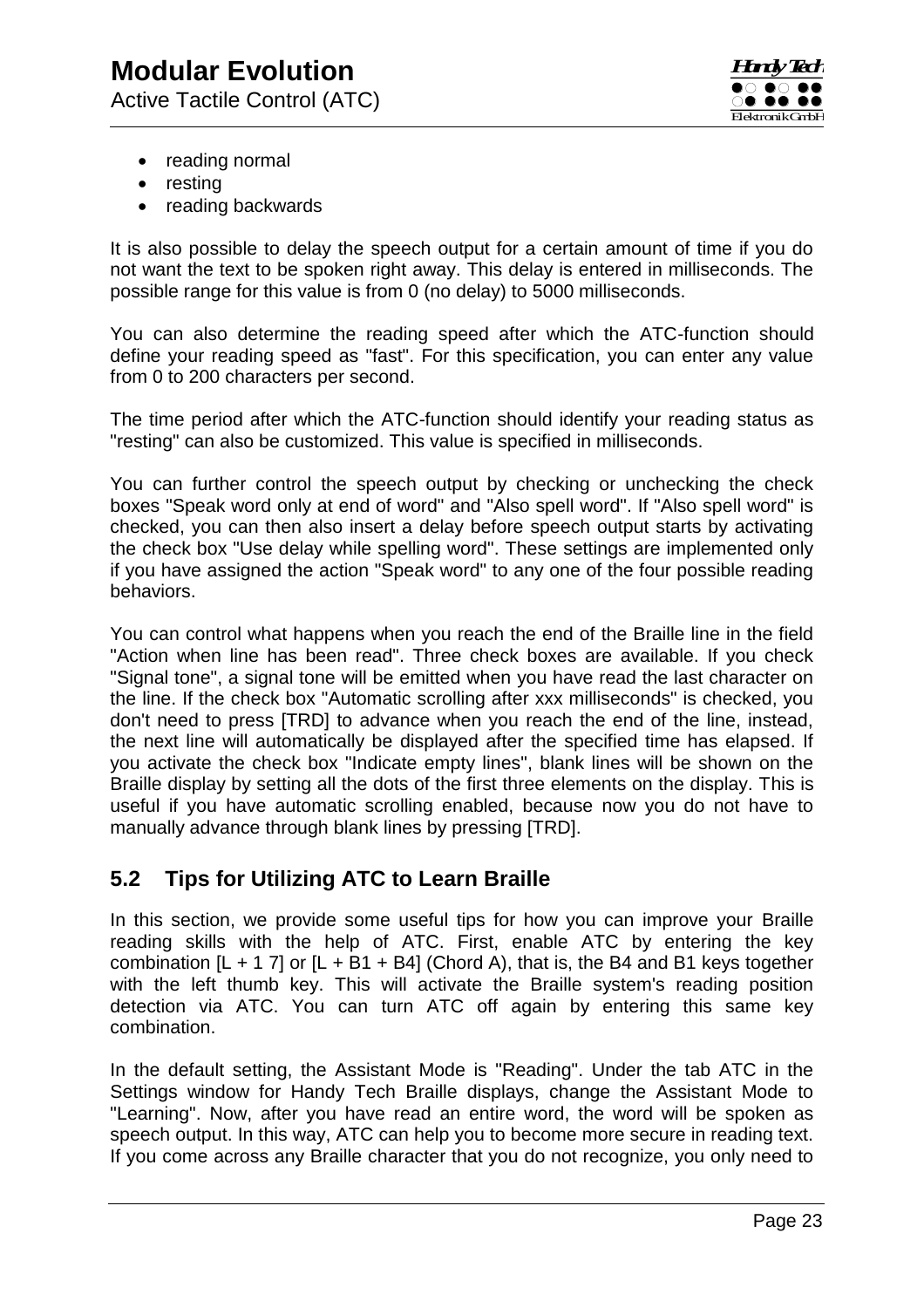remain at that character and the speech output will spell the character. Individual letters and characters are also spoken if you are reading backwards.

ATC can also be extremely useful when you are learning a foreign language. For example, if you want to learn how to pronounce, let's say, German words, correctly, you can first switch your speech output to German. Then, set the Assistant Mode under the tab ATC in the Settings window for Handy Tech Braille displays to "Learning". We recommend setting a speech output delay of approximately 2000 milliseconds, i.e., 2 seconds. Now when you activate ATC, you will have two seconds after having read an entire word to pronounce it yourself, before the speech output speaks the word as well.

### <span id="page-23-0"></span>**5.3 Tips for Utilizing ATC for the Experienced Braille Reader**

In this section, you will find tips on how the ATC technology can help you, as an experienced Braille display user, to operate your PC and your screen reader program even more efficiently.

Probably the most important Assistant function made possible by ATC is automatic text scrolling when you reach the end of the Braille line. Enable ATC by entering the key combination  $[L + 1 7]$  or  $[L + B1 + B4]$  (Chord A). This will activate reading position detection via ATC. In the default setting, the Assistant Mode is "Reading". You can turn ATC off again by entering the same key combination.

Automatic scrolling is the default setting. The active cursor should be tracking the Braille display in order to make automatic scrolling of the text possible. If ATC is active, you will find that the Braille display automatically resets itself to the next segment of text once you have read to the last character represented on the Braille line, just as if you had entered [R] or [TRD].

If you leave the default setting in Reading mode, you can also cause the entire text on the line to be spoken when ATC recognizes fast reading. Simply move quickly across at least three Braille characters from left to right, which will be detected as fast reading, and the speech output will speak the entire text on the display. By default, fast reading is recognized upwards of a reading speed of 15 characters per second. You can customize this value in the Reading Speed profile.

At this point, we would like to draw your attention to a special feature: If there is a blank line, the first three elements on the display will be set with all eight dots. This enables the Braille system to provide automatic scrolling even when there are blank lines.

If you remain at one character for longer than one second or whichever delay you specify in the Reading Speed profile, that character will be spoken.

We recommend the following ATC-settings for you as an experienced Braille reader: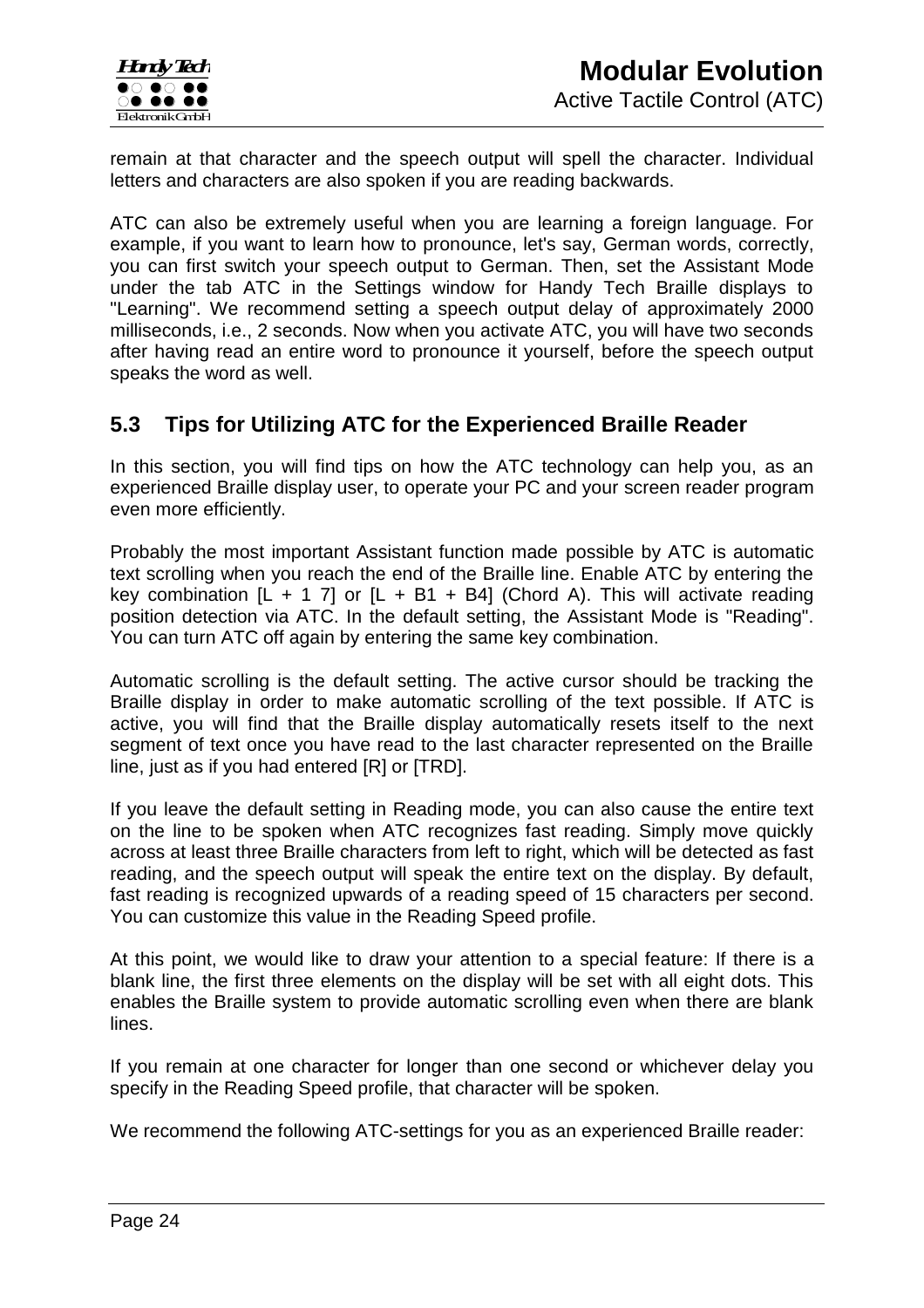With "reading normal" we recommend to use "say character attribute changes". Now you can easily follow attribute changes at the reading position without a hassle switching to attribute information. This is especially useful when checking the layout for example within a word document.

With "reading fast" it makes sense to use the action "say all and route Braille line". This allows you to browse fast through a text till you reached the position you were looking for.

You can assign the reading behavior "resting" with "say current character´s attributes". This allows you to check the current character´s attributes anytime.

For "reading backward" we recommend to assign the action "route mouse cursor to reading position". This allows you with a small gesture to place the mouse pointer to your reading position. This can be helpful to route the attention of a sighted person to a specific text position.

# <span id="page-24-0"></span>**5.4 ATC-Monitor Settings**

For the graphic display of the reading modes on the monitor screen, you may assign a different color to each reading status. The following colors are the default assignments for each mode:

- Finger on line: yellow
- Reading status fast: light blue
- Reading status normal speed: green
- Reading status resting: orange
- Reading status reading backwards: red

You can customize the colors by opening the standard Windows color dialog.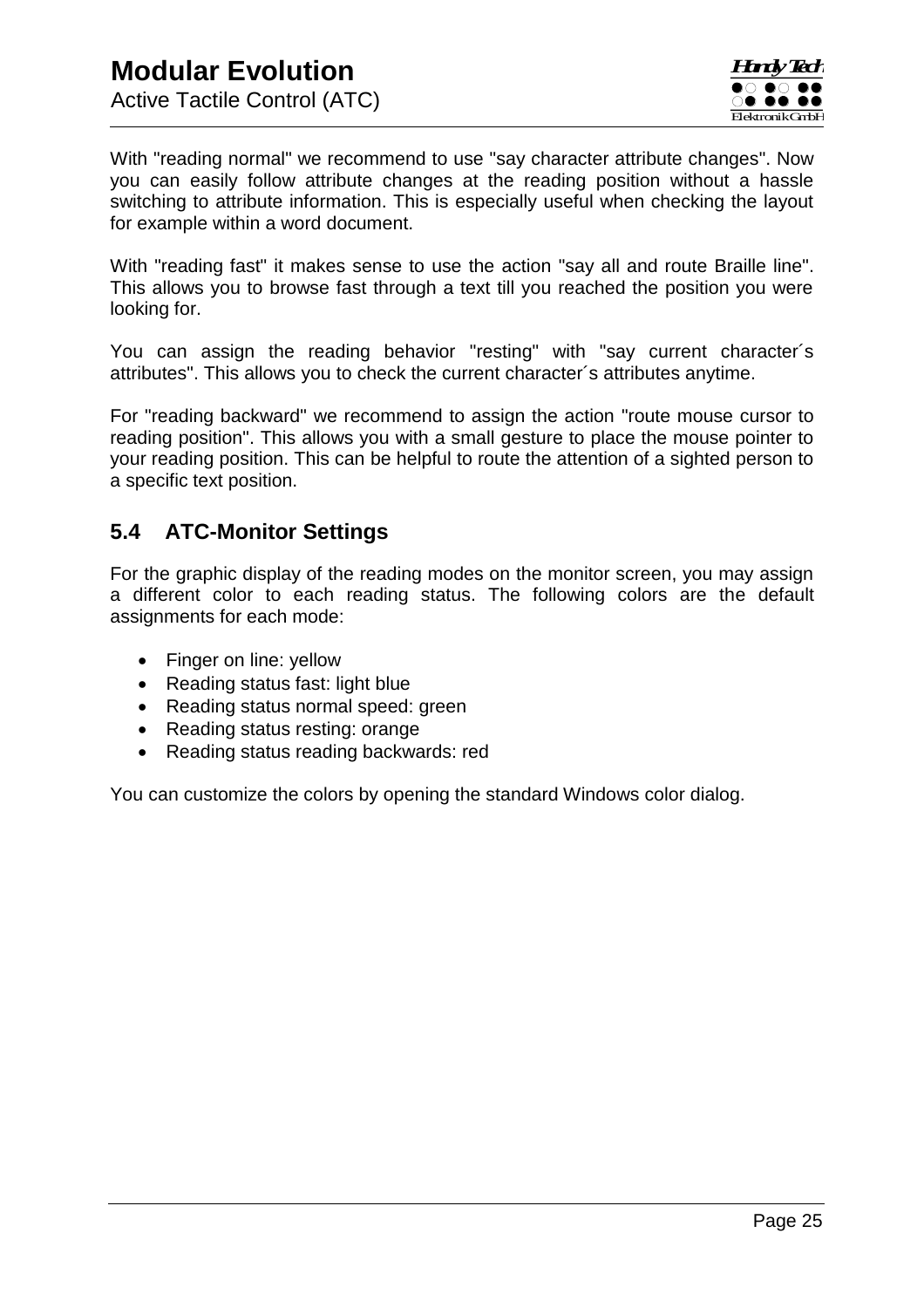

# <span id="page-25-0"></span>**6 Operating a PC with a Screen reader**

The so-called screen reader programs' task is to output the information displayed on a PC monitor screen, converting it into speech and Braille for blind users. The Modular Evolution serves to display the Braille information. Since only a small portion of the actual screen contents can be displayed on a Braille line, the screen reader must also be capable of only relaying the most relevant information in any given situation to the Braille display system.

All of the screen readers currently on the market relay only focused Windowsinformation when they are operating. For example, if a menu item is highlighted in any Windows menu, that menu item is displayed on the Braille line by default. If you move the Windows-focus up or down with the arrow keys, these changes will automatically be forwarded to the Braille display as well.

In any editable text field, the cursor is usually represented on the Braille display in the corresponding position as the blinking dots 7 and 8. If the cursor moves past the portion of the screen that is displayed on the Braille display while writing text, the Braille display content advances automatically. The reading keys, [TRD] for forward and [TLU] for back, enable you to move through the text regardless of the position of the cursor. By activating one of the cursor routing keys, the PC cursor can be placed at that text position. If you want to return to the cursor's position after moving around with [TLU] and [TRD], you can in most cases do this by pressing [7]/[B1], or by moving the cursor with the arrow keys. Any marked text, which is displayed on the monitor by highlighting, is represented on the Braille line through underlining with dots 7 and 8.

In general, the information spoken by the speech output may not be identical to the data shown on the Braille display. For example: When quitting Microsoft Word with "Save As…", the speech output will say the text "Do you want to save the changes you made to 'file name'?" followed by the buttons "Don't Save", "Cancel", and "Save". The Braille display will only show the button names. By activating one of the cursor routing keys above any of the button names, that button can be clicked. However, you can also display the other text in the dialog box on the Braille display by using the [TRD] and [TLU] keys.

The Modular Evolution is supported by various screen readers, including:

JAWS Hal/SuperNova (Dolphin Systems) Window-Eyes

The current driver for your screen reader is provided on the program CD included in your package.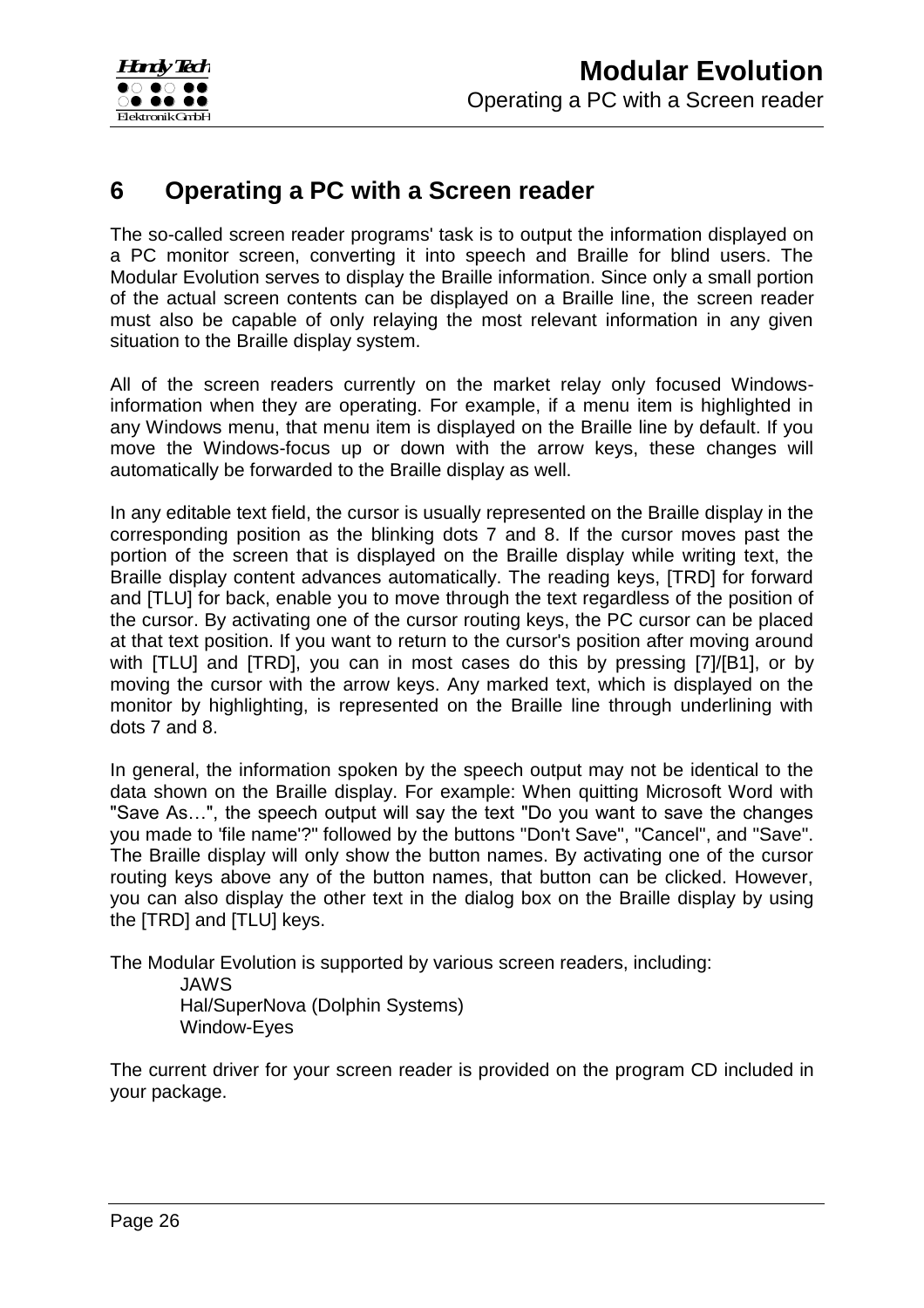# <span id="page-26-0"></span>**6.1 Screen reader under Windows, Example JAWS**

The functionality of JAWS for Windows is so extensive that only the basic functions for operating the Braille display can be described in brief in this section.

The status modules of a Braille display contain important data regarding screen positioning. Since the Modular Evolution does not include dedicated status modules, you can use  $[L + R]$  to toggle the status modules on and off. The first three status elements indicate the cursor's pixel position on the line. The fourth status element indicates which mode is currently active, as follows:

- p for PC cursor
- j for JAWS cursor
- s for structured mode

Dots 7 and 8 of the status elements show the Braille display's position within the window line. Dots 7 and 8 in the status elements have the following meanings:

- 1+2+3+4: The entire window line is shown on the Braille display
- 1+2: Left half of the window line
- 3+4: Right half of the window line
- 2+3: There is more text on the left and right in the window line

#### <span id="page-26-1"></span>**6.1.1 Overview**

This table lists all functions associated with the keys on the Modular Evolution. We have not included an exhaustive description of each of the functions, because you will find them in the JAWS for Windows manual.

| <b>Control Key / Braille Dot</b> | <b>Function</b>                                                                                                                |
|----------------------------------|--------------------------------------------------------------------------------------------------------------------------------|
| [B1] / [7]                       | Activate PC cursor tracking.                                                                                                   |
| [B2] / [3]                       | Display the first line in the window (title).                                                                                  |
| [B3] / [2]                       | Move the Braille display to the left.                                                                                          |
| [B4] / [1]                       | Move the Braille display section one line up without<br>changing the horizontal position.                                      |
| [[TLU] or [TRU] or [L]           | If there is any text to the left of the Braille display<br>section, it moves to the left, if not, it moves one line<br>up.     |
| [[TLD] or [TRD] or [R]           | If there is any text to the right of the Braille display<br>section, it moves to the right, if not, it moves one line<br>down. |
| [B5] / [4]                       | Move the Braille display section one line down without<br>changing the horizontal position.                                    |
| [B6] / [5]                       | Move the Braille display to the right.                                                                                         |
| [B7] / [6]                       | Display the last line in the window.                                                                                           |
| [B8] / [8]                       | Drag the JAWS cursor to the PC cursor and activate<br>the JAWS cursor.                                                         |
| $[L + R]$                        | Toggle status modules on and off.                                                                                              |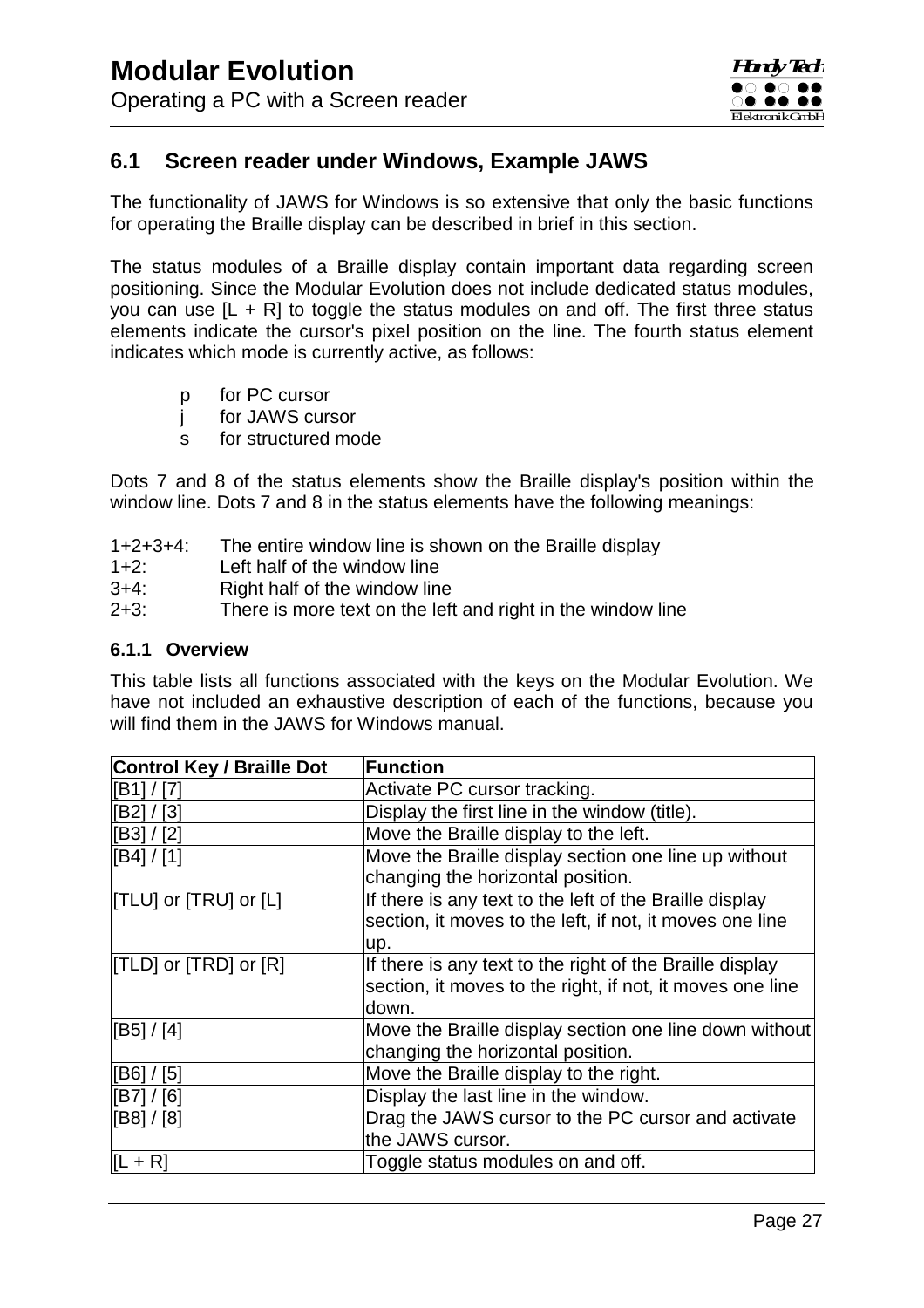

| <b>Control Key / Braille Dot</b>                        | <b>Function</b>                                                                                 |
|---------------------------------------------------------|-------------------------------------------------------------------------------------------------|
| [B9] or [B1 + B8] / [7 8]                               | Switch between structured mode, section output and<br>speech output.                            |
| [B10] or [B2 + B8] / [3 8]                              | Change cursor representation (dots 7 and 8, all 8                                               |
|                                                         | dots, blinking and non-blinking).                                                               |
| [B11] or $[B3 + B8] / [2 8]$                            | Toggle between 6/8 dot Braille.                                                                 |
| [B12] or $[BA + B8] / [1 8]$                            | Handy Tech configuration dialog (as of Handy Tech<br>JAWS Driver version 3.x)                   |
| [B13] or [B5 + B8] / [4 8]                              | Toggle between focused text on Braille display/same                                             |
|                                                         | text as on screen.                                                                              |
| [B14] or [B6 + B8] / [5 8]                              | Activate the JAWS cursor.                                                                       |
| [B2 + B3] / [2 3]                                       | Beginning of line                                                                               |
| $[B6 + B7] / [56]$                                      | End of line                                                                                     |
| $[B2 + B3 + B4]/[1 2 3]$                                | Top of file                                                                                     |
| $[B5 + B6 + B7]/[4 5 6]$                                | End of file                                                                                     |
| $[B1 + B2 + B7]/[367]$                                  | Speech interruption on/off                                                                      |
| $[0]$ through $[9]$                                     | Digits 0 through 9                                                                              |
| $[B1 + B2 + B7 + B8]/[3 6 7 8]$ Output task bar         |                                                                                                 |
| [TLC]                                                   | Tab                                                                                             |
| [TRC]                                                   | Shift + Tab                                                                                     |
| [TLC + TRC]                                             | Enter                                                                                           |
| [L + B1 + B4] / [L + 1 7]                               | Toggle ATC on/off                                                                               |
| + B2<br>$+$<br><b>B3</b><br>B4]<br>$+$<br>$[L + 1 2 3]$ | /Toggle ATC reading protocol on/off                                                             |
| $+$ B1<br>$+$ B <sub>3</sub><br> [L + 1 2 7]            | + B4] / Toggle Braille input on/off                                                             |
|                                                         | $\overline{L + B1 + B2 + B3 + B4}$ / If there is any text to the left of the Braille display    |
| $ L + 1237 $                                            | section, it moves to the left, if not, it moves one line<br>up.                                 |
|                                                         | $\overline{IR}$ + B5 + B6 + B7 + B8] / If there is any text to the right of the Braille display |
| $IR + 4568$                                             | section, it moves to the right, if not, it moves one line<br>down.                              |
| [L + R + 1 2 3 7]                                       | $[L + R + B1 + B2 + B3 + B4]$ / Move the Braille display section one line up.                   |
|                                                         | $[L + R + B5 + B6 + B7 + B8]$ /Move the Braille display section one line down.                  |
| $[L + R + 4568]$                                        |                                                                                                 |

By entering letters in Braille, you can in addition input the so-called mnemonic commands that are listed below:

|                           | $[B3 + B5 + B6]/[2 4 5]$                                            | Activate the JAWS settings menu                                                 |
|---------------------------|---------------------------------------------------------------------|---------------------------------------------------------------------------------|
|                           |                                                                     | %   $[1B2 + B3 + B4 + B5 + B6 + B7]$   Activate the screen reader settings menu |
|                           | /[123456]                                                           | (JAWS)                                                                          |
| d                         | [B4 + B5 + B6] / [1 4 5]                                            | Desktop minimizes all applications                                              |
| h                         | $\left[\frac{\text{B3} + \text{B4} + \text{B6}}{\text{125}}\right]$ | Activate JAWS Help (paste + F1)                                                 |
| $\boldsymbol{\mathsf{S}}$ | $[B5 + B7]/[4 6]$                                                   | Tab                                                                             |
| k                         | $[B2 + B4]/[13]$                                                    | <b>Shift Tab</b>                                                                |
| g                         | $\vert$ [B3 + B4 + B5 + B6] / [1 2 4 5]                             | Grade 2 on/off                                                                  |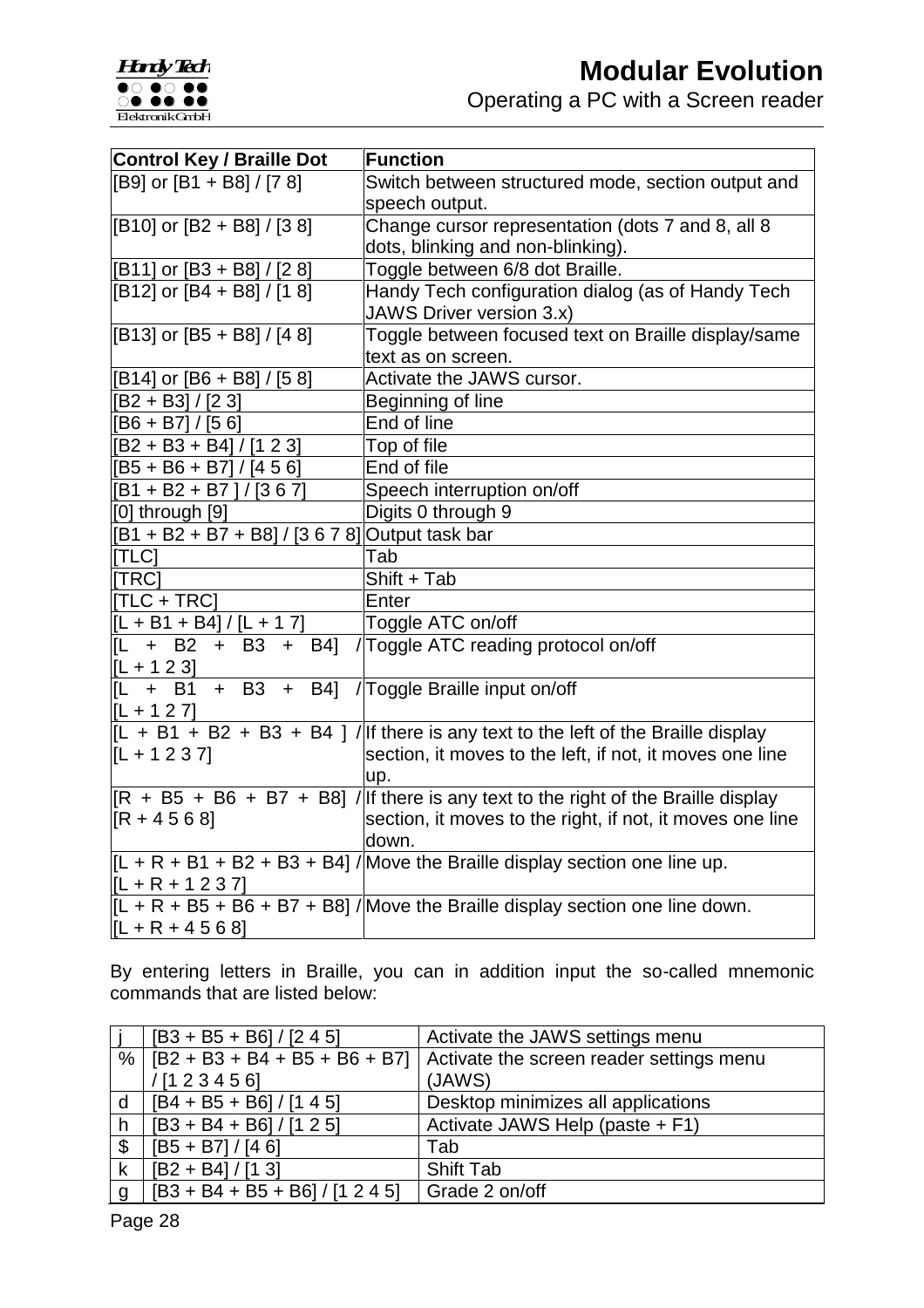| m            | $[B2 + B4 + B5]/[1 3 4]$        | Alternative for activating the menu bar |
|--------------|---------------------------------|-----------------------------------------|
| S            | $[B2 + B3 + B5]/[2 3 4]$        | Start menu                              |
| $+$          | $[B2 + B3 + B6]/[2 3 5]$        | Toggle 6/8 dot Braille                  |
| $=$          | $[B2 + B3 + B6 + B7]/[2 3 5 6]$ | <b>System Tray</b>                      |
| $\mathsf{Z}$ | $[B2 + B4 + B6 + B7]/[1 3 5 6]$ | Announce time                           |
|              | $[B2 + B5]/[3 4]$               | Status cells on/off                     |
| C            | $[B4 + B5]/[1 4]$               | Ctrl+Tab                                |
| $\mathsf{C}$ | $[B1 + B4 + B5]/[1 4 7]$        | Shift Ctrl+Tab                          |
| $\mathsf{e}$ | $[B4 + B6]/[15]$                | <b>ESC</b>                              |
| $\ddot{?}$   | $[B3 + B7]/[2 6]$               | Enter                                   |
| $\mathsf{b}$ | $[B3 + B4]/[12]$                | Braille cursor tracking on/off          |
| $\mathbf{f}$ | $[B3 + B4 + B5]/[1 2 4]$        | Active cursor tracking on/off           |
| $\mathsf{v}$ | $[B2 + B3 + B4 + B7]/[1 2 3 6]$ | Set level of Braille contractions       |

The cursor routing keys (CR) are used to directly place the cursor at that text position. In addition, the following functions can be initiated by activating cursor routing keys in combination with certain control keys.

|                          | $[CR + B4]$ or $[CR + B5]$ /Mark a text block (beginning and end of block) |
|--------------------------|----------------------------------------------------------------------------|
| $[CR + 1]$ or $[CR + 4]$ |                                                                            |
| $[CR + B7] / [CR + 6]$   | Describe object at the CR position                                         |
| $[CR + B8]/[CR + 8]$     | Right mouse click at the CR position                                       |
| $[CR + L]$ or $[CR + R]$ | Describe the font                                                          |

If the four status modules are in use on the Braille display, the CR keys above the status elements (S1 through S4) have the following functions:

| [S1] | Toggle attribute / text mode                             |
|------|----------------------------------------------------------|
| [S2] | Change attribute representation, underline with dots 7+8 |
| [S3] | Toggle unconditional / conditional cursor tracking       |
| [S4] | Toggle active cursor tracking on/off                     |

### <span id="page-28-0"></span>**6.2 Screen reader under Windows, Example Hal/SuperNova**

Hal converts the information on the PC screen into speech and into Braille output, while SuperNova offers the additional option of displaying the screen information enlarged for seeing-impaired users. The functionality of Hal and SuperNova for Windows is so extensive that only the basic functions for operating the Braille display can be described in brief in this section.

In addition to navigating, the most important keys for operating Hal/SuperNova with the Modular Evolution are [B1]/[7] and [B2]/[3]. [B1]/[7] switches into Live-Focus, and [B2]/[3] activates the virtual focus. The virtual focus can be used to explore the contents of the screen, while also providing an opportunity to activate the Windowselements displayed on the Modular Evolution. In contrast, Live-Focus tracks whichever Windows-element is the most relevant at the moment. For example, when entering text, if a cursor routing key is pressed at one of the Braille modules, this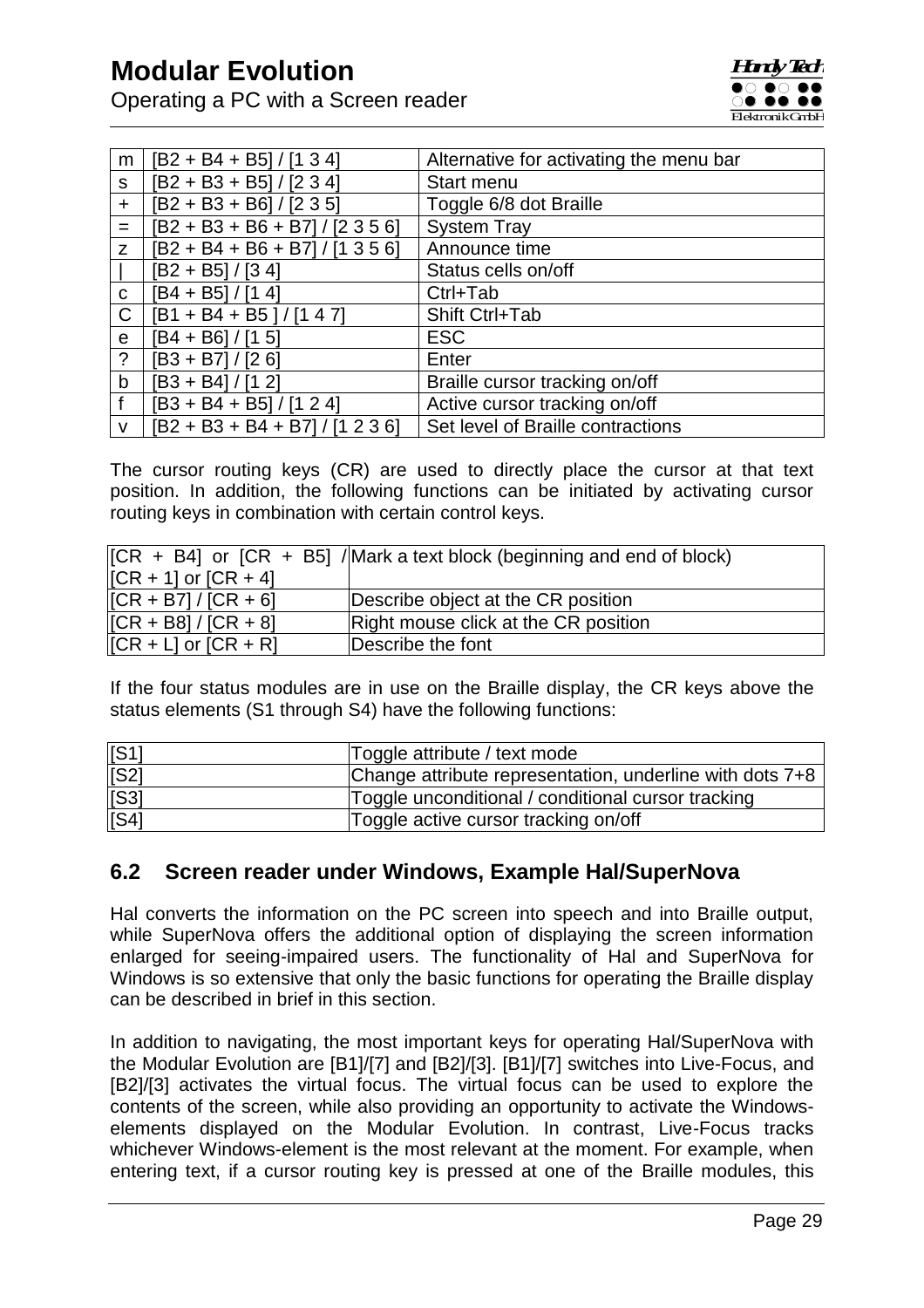

result in a mouse click at that text position, which means the cursor is now at this location.

#### <span id="page-29-0"></span>**6.2.1 Overview**

This table lists all functions associated with the keys on the Modular Evolution. We have not included an exhaustive description of each of the functions, because they are already contained in the manuals for Hal and SuperNova.

| <b>Control Key / Braille Dot</b>                                                                               | <b>Function</b>                    |
|----------------------------------------------------------------------------------------------------------------|------------------------------------|
| [B1]/[7]                                                                                                       | Use Live-Focus                     |
| [B2] / [3]                                                                                                     | Top                                |
| [B3]/[2]                                                                                                       | Left by one width                  |
| [B4]/[1]                                                                                                       | One line up                        |
| [TLU] or [TRU] or [L]                                                                                          | <b>Back</b>                        |
| [[TLD] or [TRD] or [R]                                                                                         | Forward                            |
| [B5] / [4]                                                                                                     | One line down                      |
| [B6] / [5]                                                                                                     | Right by one width                 |
| [B7] / [6]                                                                                                     | <b>Braille down</b>                |
| [B8] / [8]                                                                                                     | Go to Live-Focus                   |
| $[L + R]$                                                                                                      | Toggle status modules on/off       |
| [B9] or [B1 + B8] / [7 8]                                                                                      | Physical / logical mode            |
| [B10] or [B2 + B8] / [3 8]                                                                                     | Braille cursor style               |
| [B11] or [B3 + B8] / [2 8]                                                                                     | Eight dot / six dot Braille        |
| [B12] or [B4 + B8] / [1 8]                                                                                     | Handy Tech configuration dialog    |
| [B13] or [B5 + B8] / [4 8]                                                                                     | Expand gap on/off                  |
| [B14] or [B6 + B8] / [5 8]                                                                                     | Use virtual focus                  |
| $[B2 + B3]/[23]$                                                                                               | Beginning of line                  |
| $[B6 + B7] / [56]$                                                                                             | End of line                        |
| $[B2 + B3 + B4]/[1 2 3]$                                                                                       | Top of file                        |
| [B5 + B6 + B7] / [4 5 6]                                                                                       | End of file                        |
| $[B6 + B7 + B8]/[568]$                                                                                         | Run through attributes             |
| [0] through [9]                                                                                                | Digits 0 through 9                 |
| [TLC]                                                                                                          | Tab                                |
| [TRC]                                                                                                          | Shift + Tab                        |
| $[TLC + TRC]$                                                                                                  | Enter                              |
| $\begin{array}{ l l }\n\hline\n\vert\hline\n\vert\hline\n\end{array}$ + B3 + B4] / Toggle Braille input on/off |                                    |
| $[L + 1 2 7]$                                                                                                  |                                    |
| $[L + B1 + B2 + B3 + B4]/ Back$                                                                                |                                    |
| $[L + 1 2 3 7]$                                                                                                |                                    |
| $[R + B5 + B6 + B7 + B8]$ / Forward                                                                            |                                    |
| $[R + 4 5 6 8]$                                                                                                |                                    |
| $[L + R + B1 + B2 + B3 + B4]$ / One line up                                                                    |                                    |
| $[L + R + 1 2 3 7]$                                                                                            |                                    |
| $[I + R + B5 + B6 + B7 + B8]/ One $ line down                                                                  |                                    |
| $[L + R + 4568]$                                                                                               |                                    |
| $[L + B1 + B4]/[L + 17]$                                                                                       | Toggle ATC on/off                  |
| $[L + B2 + B3 + B4]/[L + 1 2 3]$                                                                               | Toggle ATC reading protocol on/off |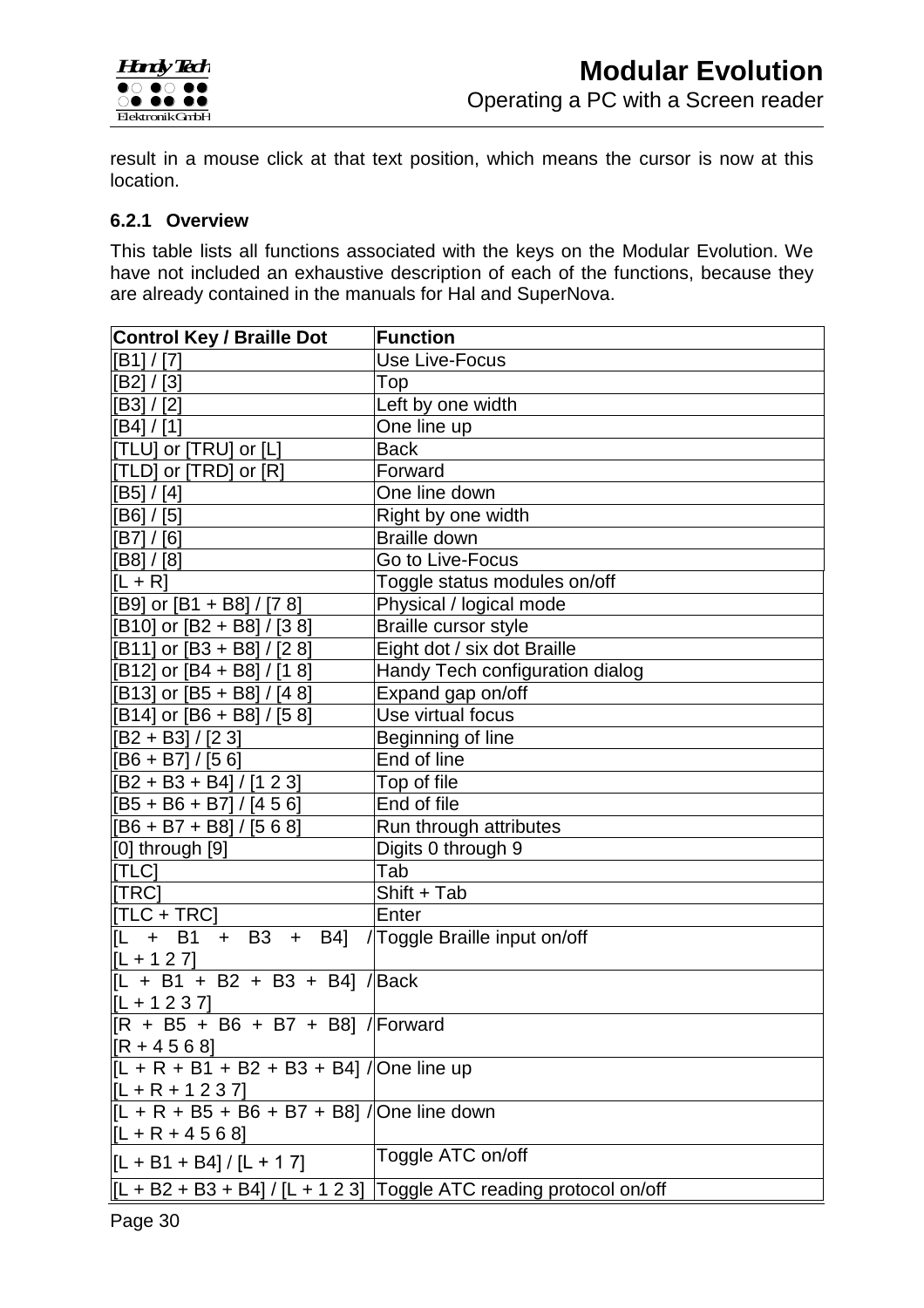By entering letters in Braille, you can in addition input the so-called mnemonic commands that are listed below:

| $\%$           | $[B2 + B3 + B4 + B5 + B6 + B7]$ Activate system control |                                         |
|----------------|---------------------------------------------------------|-----------------------------------------|
|                | /[123456]                                               |                                         |
| h.             | $[B3 + B4 + B6]/[1 2 5]$                                | Help                                    |
| \$             | $[B5 + B7]/[4 6]$                                       | Tab                                     |
| $\mathsf k$    | $[B2 + B4]/[13]$                                        | <b>Shift Tab</b>                        |
| $\overline{g}$ | $[B3 + B4 + B5 + B6]/[1 2 4 5]$                         | Literary Braille on/off                 |
| m              | $[B2 + B4 + B5]/[1 3 4]$                                | Alternative for activating the menu bar |
| S              | $[B2 + B3 + B5]/[2 3 4]$                                | Start menu                              |
| $\pm$          | $[B2 + B3 + B6]/[2 3 5]$                                | Eight dot / six dot Braille             |
| $=$            | $[B2 + B3 + B6 + B7]/[2 3 5 6]$                         | <b>System Tray</b>                      |
| Z.             | $[B2 + B4 + B6 + B7]/[1 3 5 6]$                         | Announce date and time                  |
| $\mathbf{C}$   | $[B4 + B5]/[1 4]$                                       | $Ctrl + Tab$                            |
| $\mathsf C$    | $[B1 + B4 + B5]/[1 4 7]$                                | Shift Ctrl + Tab                        |
| e              | $[B4 + B6]/[15]$                                        | <b>ESC</b>                              |
| $\ddot{?}$     | $[B3 + B7]/[2 6]$                                       | Enter                                   |
| f              | $[B3 + B4 + B5]/[1 2 4]$                                | Tracking on/off                         |
| $\vee$         | $[B2 + B3 + B4 + B7]/[1 2 3 6]$                         | Set level of Braille contractions       |

The cursor routing keys (CR) are used to directly place the cursor at that text position. In addition, the following functions can be initiated by activating cursor routing keys in combination with certain control keys. If the four status modules are in use on the Braille display, the CR keys above the status elements (S1 through S4) have the following functions:

| $[$ S1 $]$ | Run through attributes            |
|------------|-----------------------------------|
| [S2]       | Set level of Braille contractions |
| [S3]       | Tracking on/off                   |
| $[$ S4 $]$ | Physical / logical mode           |

# <span id="page-30-0"></span>**6.3 Screen reader under Windows, Example Window-Eyes**

Window-Eyes by GW Micro is one of the most commonly used screen readers worldwide. It enables access to all kinds of different applications, without complicated scripts. Window-Eyes is highly customizable, so you can control how to display the monitor information.

When you use Window-Eyes with a Braille display, you can track both the focus as well as the mouse cursor. In addition, there is also an invisible cursor, the so-called WE-cursor. If you bind the Braille display to the WE-cursor, you can move the position of the Braille display relative to the screen without changing the position of either the focus or the mouse cursor.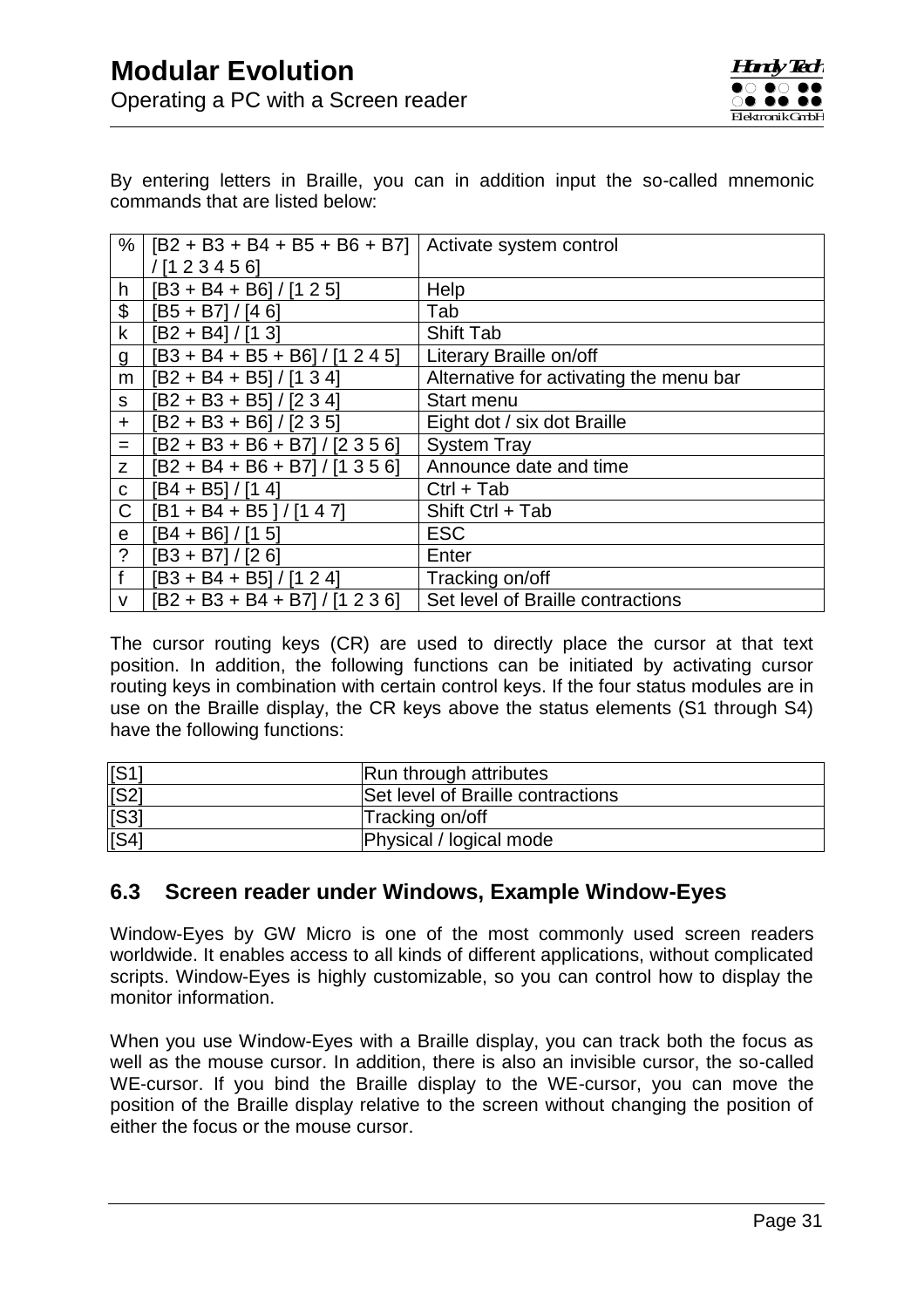

#### <span id="page-31-0"></span>**6.3.1 Overview**

Your Modular Evolution, just like all the other Handy Tech Braille displays, is supported by Window-Eyes. The following table provides an overview of Window-Eyes commands that can be entered with the control keys on the Braille display. We have not included an exhaustive description of each of the functions, because they are already contained in the Window-Eyes manual.

| <b>Control Key / Braille Dot</b> | <b>Function</b>                                       |
|----------------------------------|-------------------------------------------------------|
| [B1]/[7]                         | Go to focus                                           |
| [B2] / [3]                       | Go to the active window's title bar                   |
| [B3] / [2]                       | Toggle Braille tracking on/off                        |
| [B4] / [1]                       | Move Braille display section one line up              |
| [[L] or [TLU]                    | Braille display section to the left                   |
| [R] or [TRD]                     | Braille display section to the right                  |
| [B5] / [4]                       | Move Braille display section one line down            |
| [B6] / [5]                       | Toggle between Window-Eyes-cursor and mouse<br>cursor |
| [B7] / [6]                       | Go to the active window's status line                 |
| [B8] / [8]                       | Drag mouse to focus                                   |
| [B9] or [B1 + B8] / [7 8]        | Specifies whether type of control element will be     |
|                                  | indicated or not                                      |
| [B10] or [B2 + B8] / [3 8]       | Toggle Browser Mode on/off                            |
| [B11] or [B3 + B8] / [2 8]       | Toggle between 6/8 dot Braille                        |
| [B12] or [B4 + B8] / [1 8]       | Handy Tech configuration dialog                       |
| [B13] or [B5 + B8] / [4 8]       | Toggle blank spaces                                   |
| [B14] or [B6 + B8] / [5 8]       | Drag cursor to mouse                                  |
| $[B2 + B3]/[23]$                 | Beginning of line                                     |
| $[IB6 + B7]/[56]$                | End of line                                           |
| $[B2 + B3 + B4]/[1 2 3]$         | Top of file                                           |
| $[IB5 + B6 + B7]/[4 5 6]$        | End of file                                           |
| [0] through [9]                  | Digits 0 through 9                                    |
| [TLC]                            | Tab                                                   |
| [TRC]                            | Shift +Tab                                            |
| $[ B7 + B8]/[68]$                | Show Attributes on/off                                |
| $[BB + B7 + B8]/[568]$           | Show Single Attributes on/off                         |
| $[L + B1 + B3 + B4]/[L + 1 2 7]$ | Braille input on/off                                  |
| $[L + B1 + B4]/[L + 17]$         | ATC on/off                                            |
| $[L + B2 + B3 + B4]/[L + 123]$   | ATC reading protocol on/off                           |

By entering letters in Braille, you can in addition input the so-called mnemonic commands that are listed below:

| W |                              | $\vert$ [B3 + B5 + B6 + B7] / [2 4 5 6] $\vert$ Activate the Window-Eyes settings menu |
|---|------------------------------|----------------------------------------------------------------------------------------|
|   |                              | %   $[1B2 + B3 + B4 + B5 + B6 + B7]$   Activate the screen reader settings menu        |
|   | 1/123456                     | (Window-Eyes)                                                                          |
|   | d   [B4 + B5 + B6] / [1 4 5] | Desktop minimizes all applications                                                     |
|   | $[B3 + B4 + B6]/[1 2 5]$     | Activate Window-Eyes Help                                                              |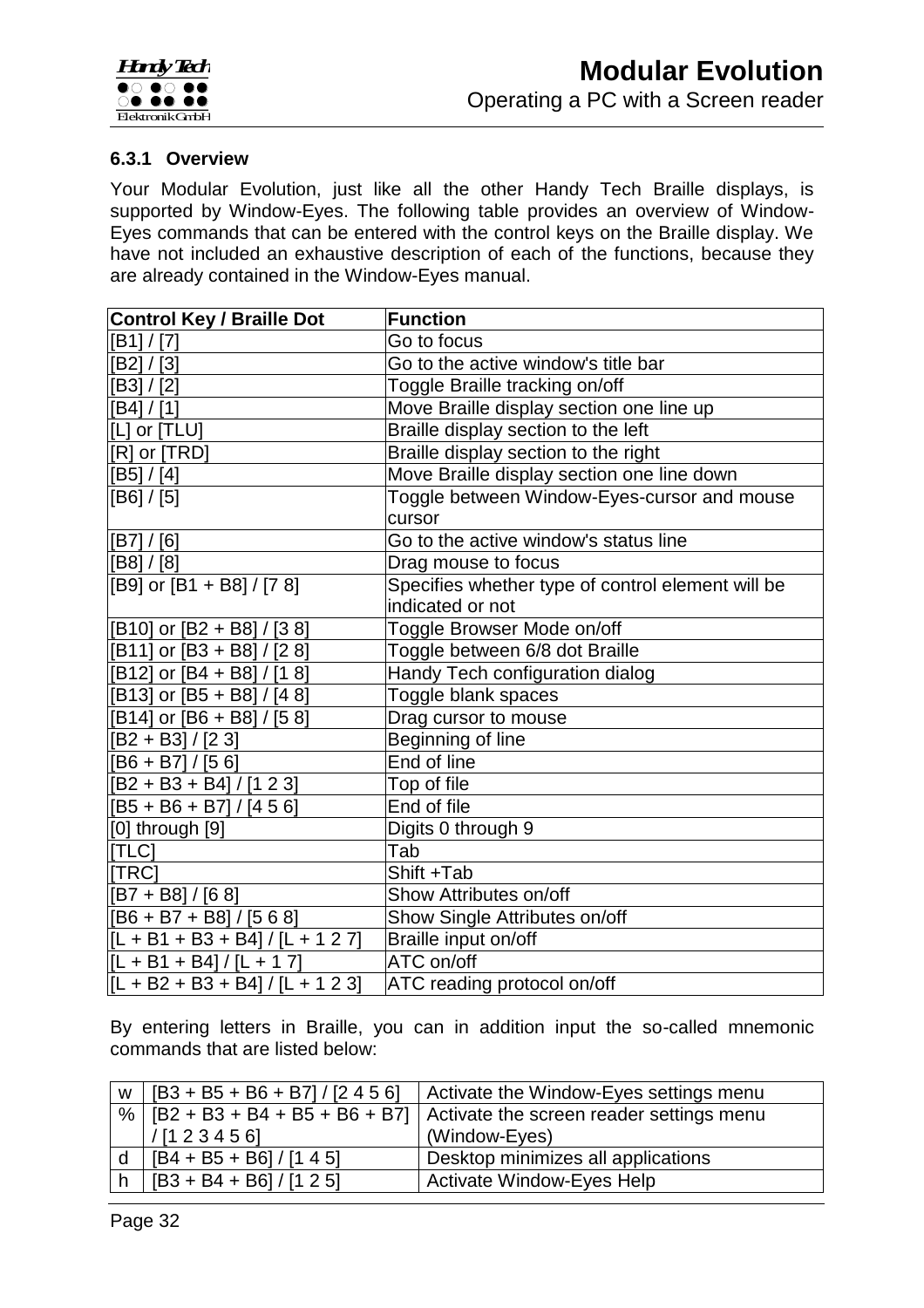Operating a PC with a Screen reader



| \$             | $[B5 + B7]/[4 6]$               | Tab                                     |
|----------------|---------------------------------|-----------------------------------------|
| $\mathsf{k}$   | $[B2 + B4]/[13]$                | Shift Tab                               |
| g              | $[B3 + B4 + B5 + B6]/[1 2 4 5]$ | Grade 2 on/off                          |
| m              | $[B2 + B4 + B5]/[1 3 4]$        | Alternative for activating the menu bar |
| S              | $[B2 + B3 + B5]/[2 3 4]$        | <b>Windows Start menu</b>               |
| $+$            | $[B2 + B3 + B6]/[2 3 5]$        | Toggle 6/8 dot Braille                  |
| $=$            | $[B2 + B3 + B6 + B7]/[2 3 5 6]$ | <b>System Tray</b>                      |
| Z.             | $[B2 + B4 + B6 + B7]/[1 3 5 6]$ | Announce date and time                  |
| $\mathbf C$    | $[B4 + B5]/[14]$                | $Ctrl + Tab$                            |
| $\mathsf C$    | $[B1 + B4 + B5]/[1 4 7]$        | Shift + Ctrl + Tab                      |
| $\mathbf e$    | $[B4 + B6]/[15]$                | <b>ESC</b>                              |
| $\overline{?}$ | $[B3 + B7]/[2 6]$               | Enter                                   |
| V              | $[B2 + B3 + B4 + B7]/[1 2 3 6]$ | Set level of Braille contractions       |

The cursor routing keys (CR) are used to directly place the cursor at that text position.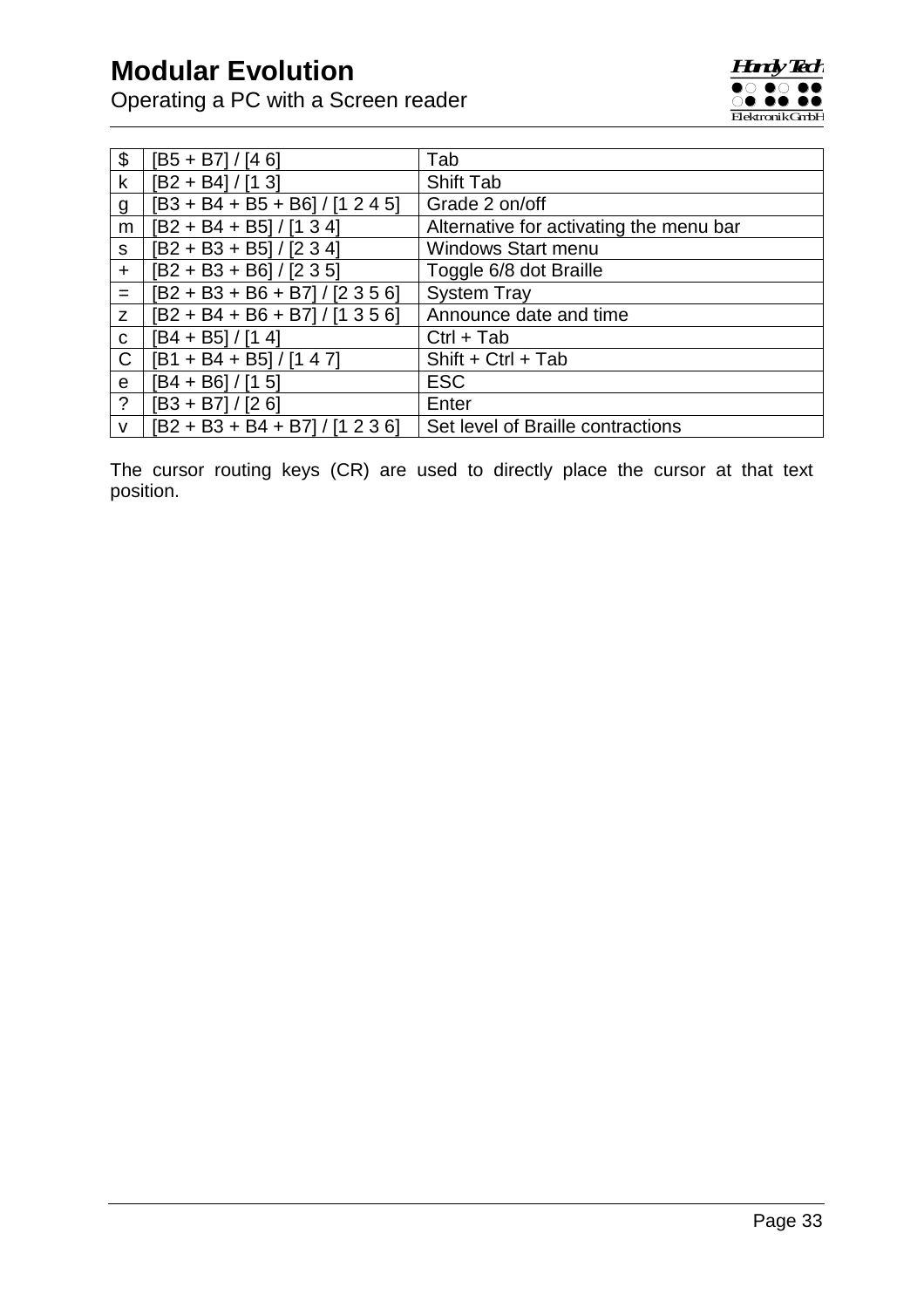

# <span id="page-33-0"></span>**7 Important Information**

This section contains important safety and warranty information. Please make sure you have read this information before starting up your Modular Evolution.

# <span id="page-33-1"></span>**7.1 Symbols**

The symbols located on the underside of the unit have the following meanings:



Please read the information in the manual!

Applied Part, Type B

# <span id="page-33-2"></span>**7.2 Safety Information under the Standards for Medical Devices**

Medical electric devices are subject to special precautions in regard to electromagnetic compatibility and must be installed and taken into operation according to the directions contained in this user manual. Please review also the general safety information in Section [7.3](#page-33-3) below.

<span id="page-33-3"></span>Portable mobile HF communications facilities may affect electrical devices.

# **7.3 General Safety Information**

Avoid any contact between your Modular Evolution and any fluids (rain, coffee...). If fluids enter into the housing, the Braille elements could be severely damaged, which can only be remedied by costly repairs.

Do not expose your Modular Evolution to extreme temperatures or high humidity during operation. The ambient temperature should be between  $+10^{\circ}$  C (= 50° F) and  $+40^{\circ}$  C (= 100 $^{\circ}$  F), and relative humidity may not exceed 80%.

The Modular Evolution must not be operated in moist rooms, for example, bathrooms, because the device generates voltages up to 200 V.

The device contains no user-serviceable parts. In the event of a defect, please contact your dealer, or Handy Tech directly. Only an authorized Handy Tech dealer has permission to service the device.

Only representatives of Handy Tech Elektronik GmbH or its authorized dealers have permission to open the Modular Evolution's housing.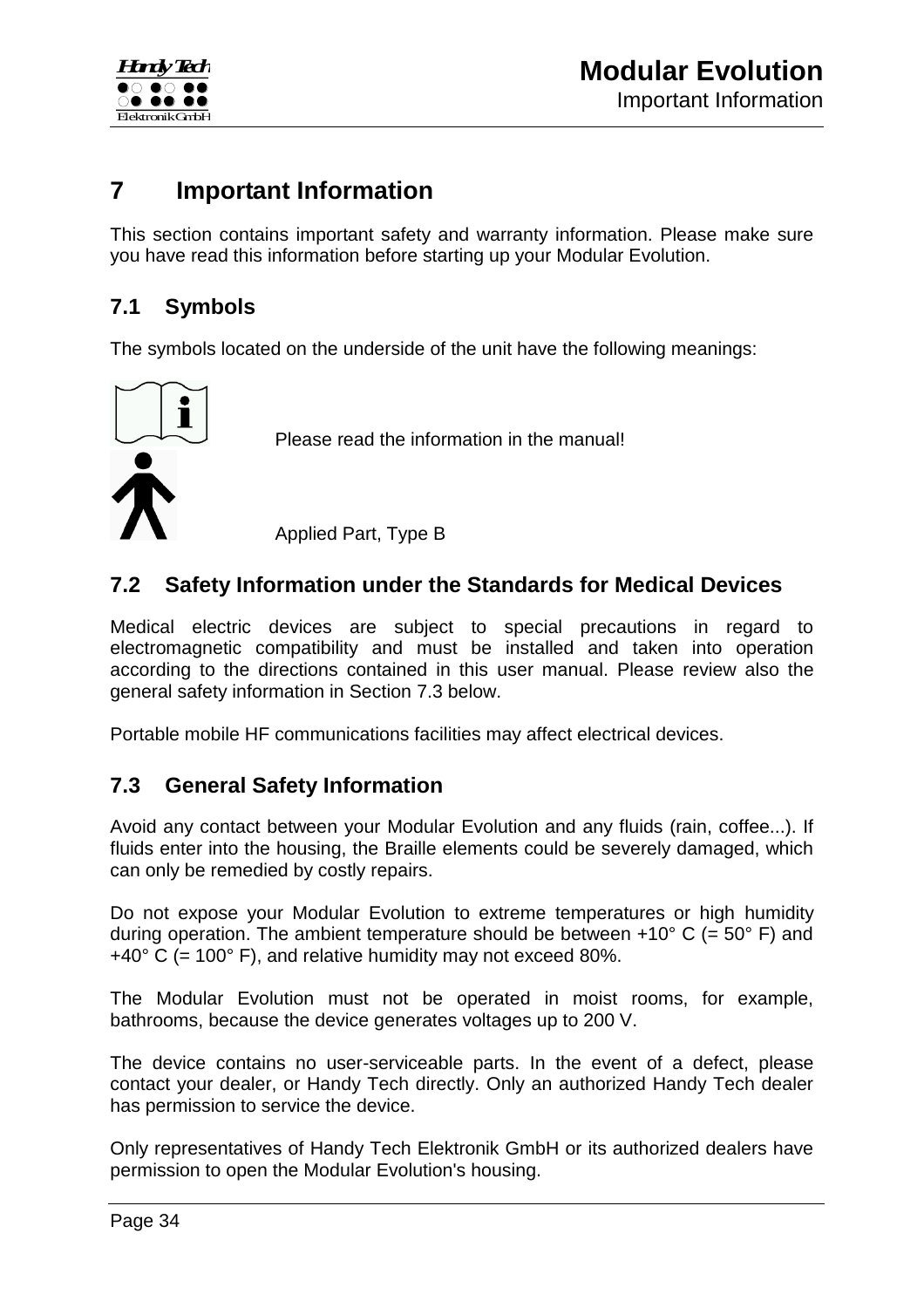# **Modular Evolution** Important Information

Avoid switching your Braille system on immediately after moving it from a cold room into a warm environment. Under unfavorable conditions, condensation can damage the device. Wait until the device has warmed to room temperature before turning it on.

All cables (interface cable, power cable) must be installed such that they do not pose any hazards (tripping hazard).

When you connect or disconnect the interface cable to or from the Braille display, always avoid directly touching the wire contacts inside the plug. Touching the contacts could damage your computer interface through static electricity overload.

Before disconnecting the interface cable from the Braille display, we recommend first disconnecting the cable from the PC.

Please use only the power supply unit shipped with your Modular Evolution for connecting it to utility power.

When cleaning the device, always disconnect both the power cable and the interface cable first.

If the Braille display was dropped, the housing is damaged, or the Braille system is malfunctioning, turn the unit off immediately. It needs to be serviced by authorized service personnel.

The power supply should be disconnected if the unit will not be used for an extended period of time.

This device must be disposed of at the end of its useful life in compliance with applicable guidelines for electronic devices.

### <span id="page-34-0"></span>**7.4 Handling the Braille Display**

The Braille system's Braille modules utilize the highly reliable and maintenance-free piezo technology. If handled properly, you will enjoy many years of trouble-free operation.

Always operate your Modular Evolution at normal room temperature and protect it from humidity. Avoid exposing the Braille display to extreme changes in temperature.

Do not drop your Braille system, and avoid exposing the device to strong vibrations. When you have to move the device, support the entire assembly from below. There are two ridges for this purpose on the left and right side.

Your Braille display will be the better for it if you take care to operate it with clean hands, because otherwise the tactile pins can become sticky and may release only if prodded.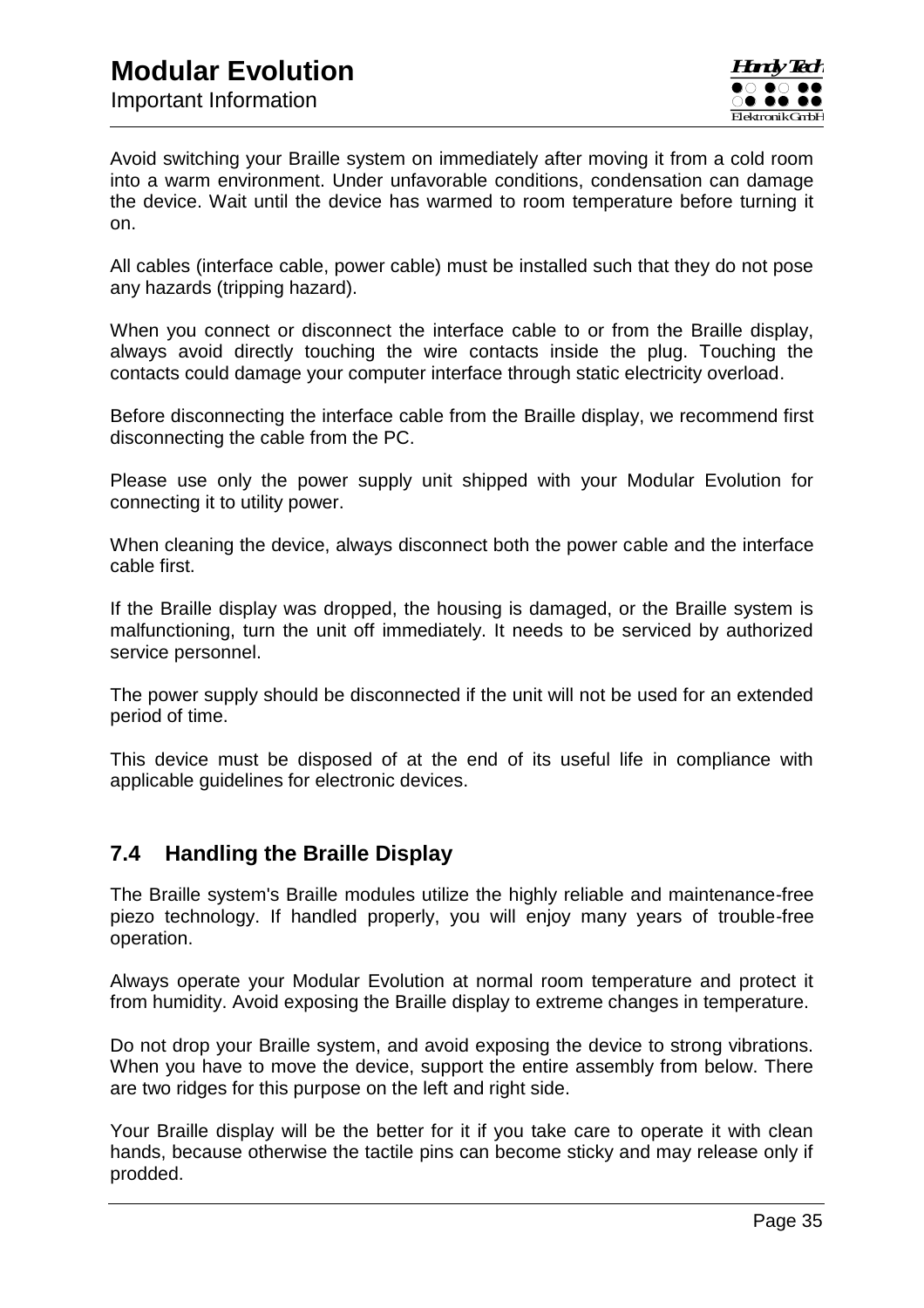

Please ensure that no fluids enter into the Braille display. The Braille elements are especially sensitive to humidity, because humidity could destroy the high-voltage piezo elements.

We recommend covering the Braille display whenever it is turned off, to prevent unnecessary contamination with dust.

Clean your Braille display with a slightly damp cloth. Do not use any cleaners. The Braille elements must be cleaned with a dry, lintfree cloth only. The Braille elements should be cleaned and serviced thoroughly every two years in average operating conditions. In general, during servicing of the Braille elements, all tactile pins and key heads will be replaced and all input elements checked. An endurance test will then be performed. We can provide you with a replacement device during the maintenance period.

### <span id="page-35-0"></span>**7.5 Warranty**

If you open the Modular Evolution housing, which is sealed, within the warranty period, the warranty becomes void. The same applies to improper handling or use.

In the unlikely event that your Braille system does become defective, our repair service is available for repairs.

# <span id="page-35-1"></span>**7.6 Technical Support**

Your Braille system is a highly complex product. Although the Braille system has been optimized to be as easy to use and as self-explanatory as possible, errors in understanding or operation, which may impede your use of the device, may occur.

Please always consult this handbook first if you encounter difficulties. All procedures are described here. If this does not solve your problem, you have the option of reviewing possible solutions in the download area on Handy Tech's web page, www.handytech.de.

As an alternative, you can also contact your dealer or local customer service representative. These agents receive ongoing training and information about the product, beyond what can be included in any manual.

If this does not result in the desired solution of your problem, do not hesitate to contact Handy Tech Elektronik GmbH in Horb directly. You have the following options:

| - Mail: |         |  | Handy Tech Elektronik GmbH, Brunnenstraße 10, D-72160 Horb, |  |  |
|---------|---------|--|-------------------------------------------------------------|--|--|
|         | Germany |  |                                                             |  |  |

- Phone: +49 7451 5546 0
- Fax: +49 7451 5546 67
- E-Mail: [help@handytech.de](mailto:help@handytech.de)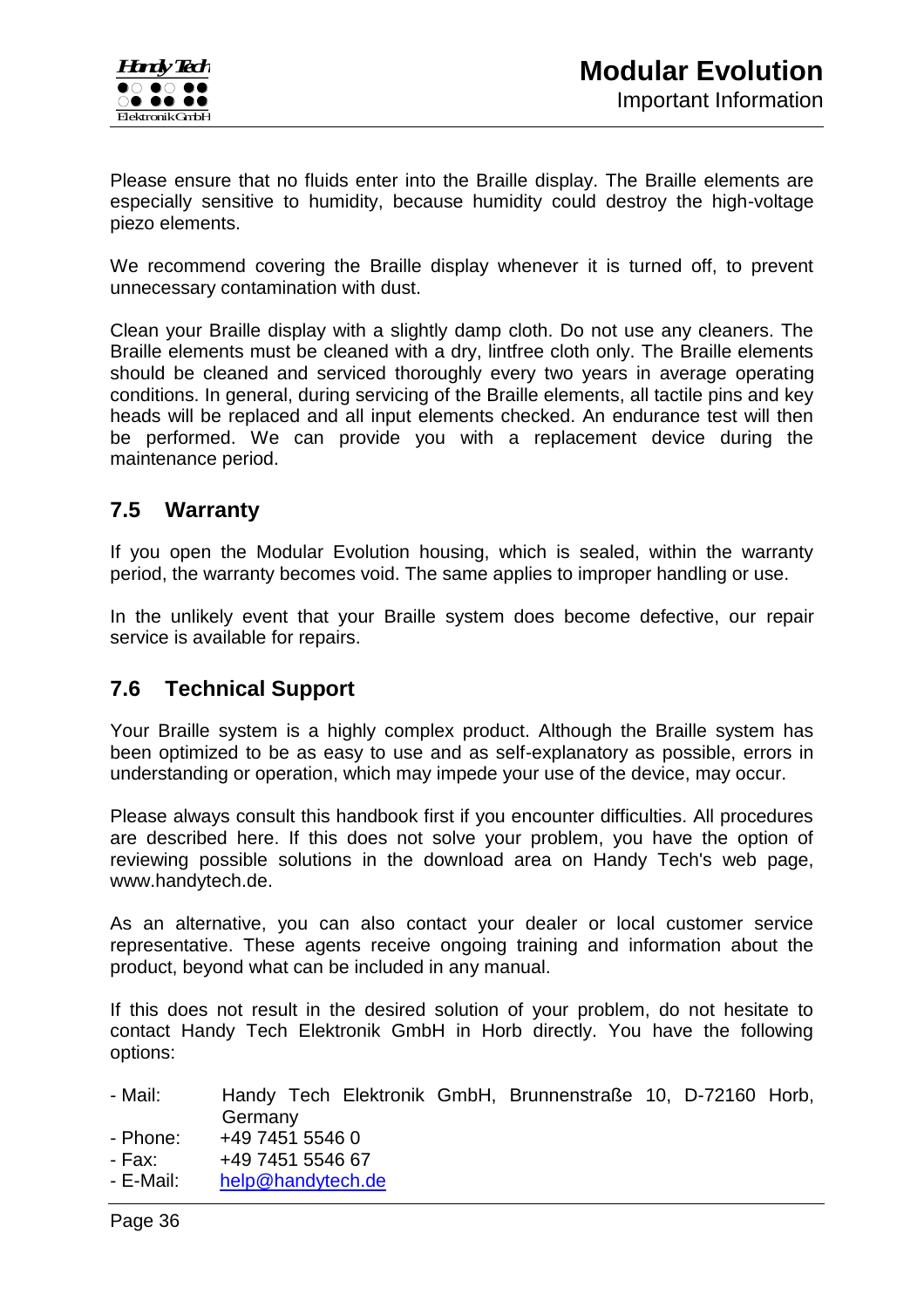# **Modular Evolution**

Important Information

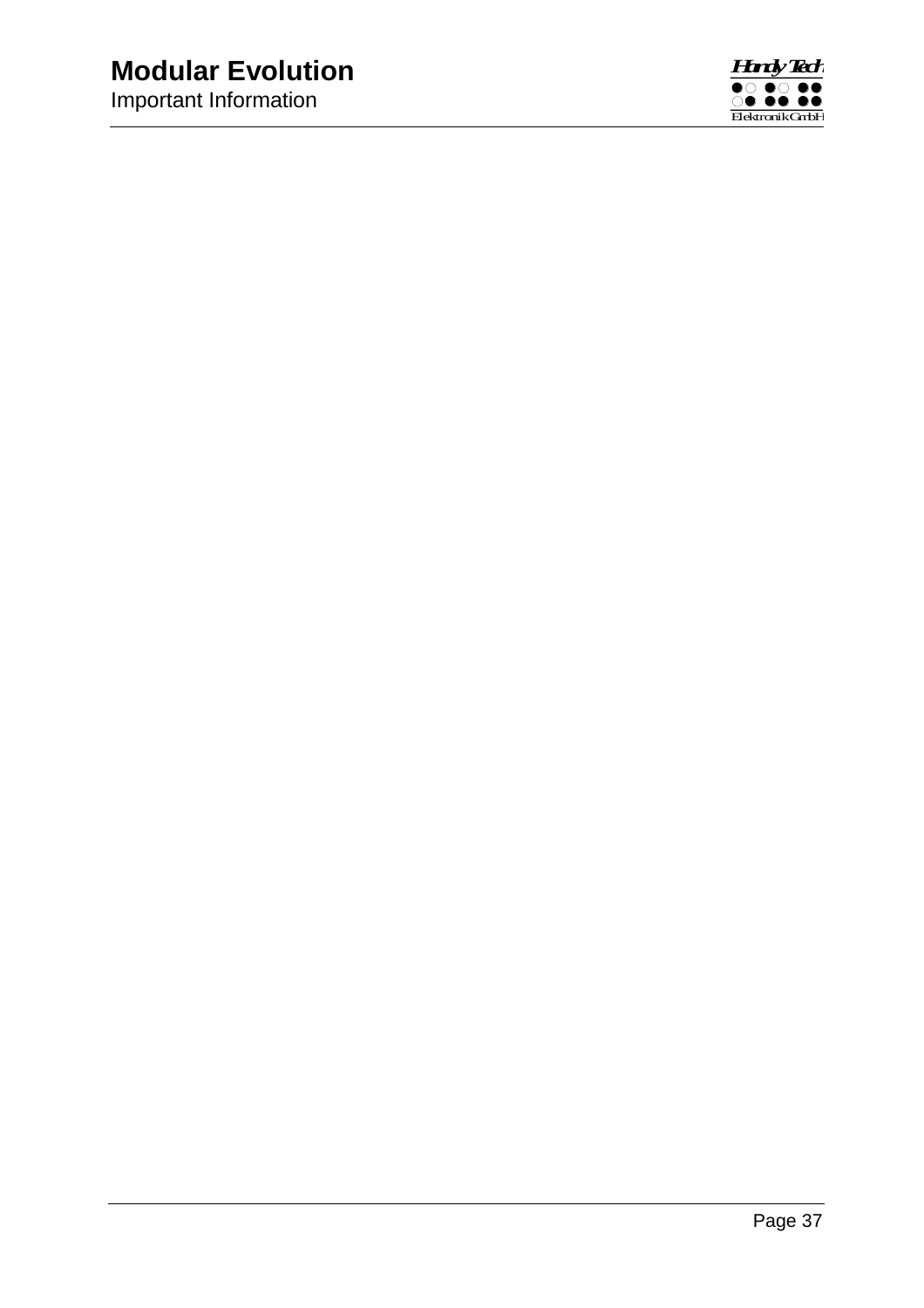

# <span id="page-37-0"></span>**8 Copyright Notice**

All rights reserved, copyright Handy Tech Elektronik GmbH. No portion of this manual may be reproduced in any form without prior written permission from Handy Tech Elektronik GmbH.

Windows is a registered trademark of Microsoft, Inc.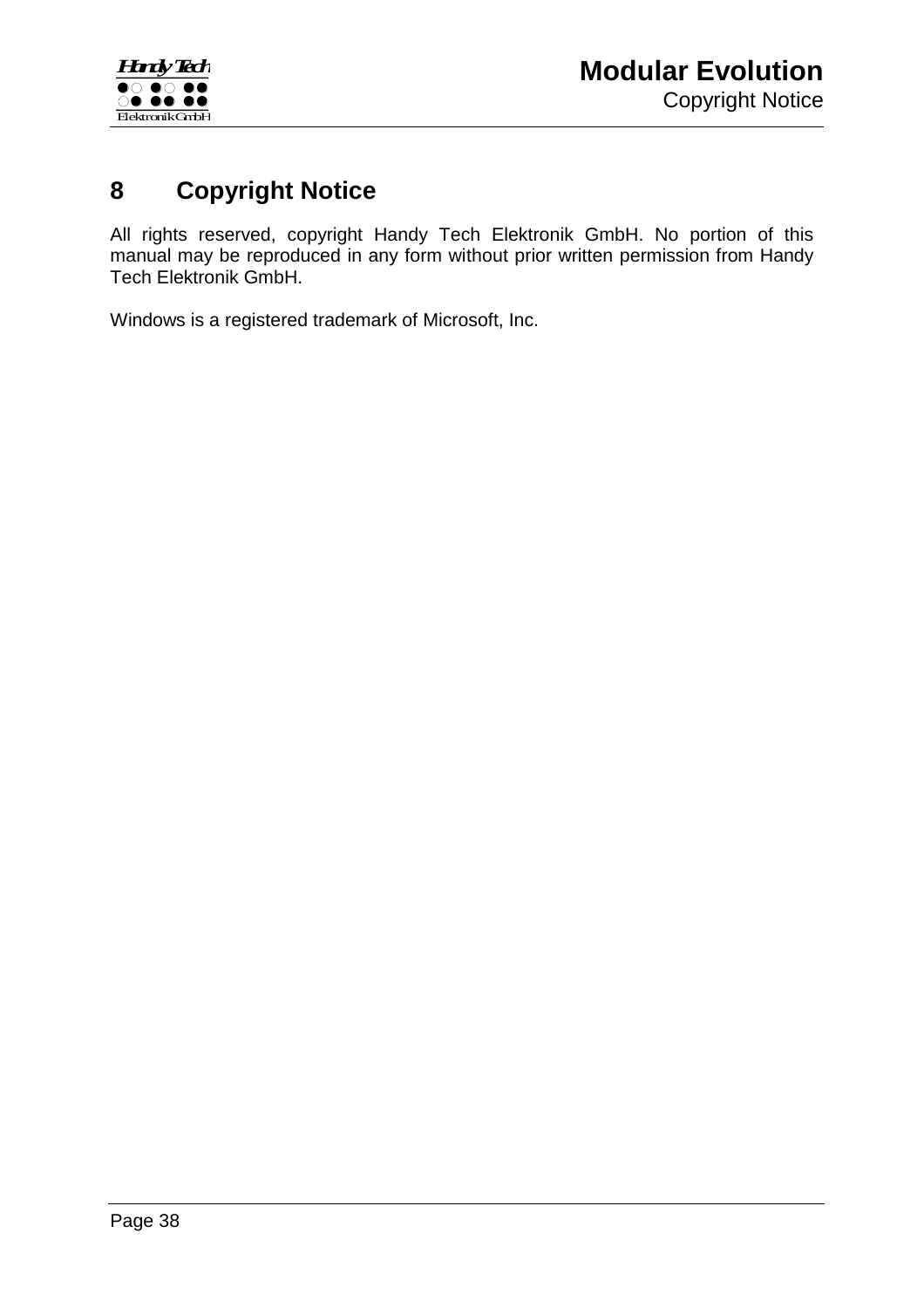# <span id="page-38-0"></span>**Appendix**

# <span id="page-38-1"></span>**Guidance and manufacturer's declaration - electromagnetic emissions**

|                                                    | Guidance and manufacturer's declaration - electromagnetic emissions                             |                                                                                                   |  |  |  |
|----------------------------------------------------|-------------------------------------------------------------------------------------------------|---------------------------------------------------------------------------------------------------|--|--|--|
|                                                    | The Braille display is intended for use in the electromagnetic environment specified below. The |                                                                                                   |  |  |  |
|                                                    |                                                                                                 | customer or the user of the Braille display should assure that it is used In such an environment. |  |  |  |
| <b>Emissions test</b>                              | <b>Compliance</b>                                                                               | Electromagnetic environment -                                                                     |  |  |  |
|                                                    |                                                                                                 | guidance                                                                                          |  |  |  |
| <b>RF</b> emissions                                | Group 1                                                                                         | The Braille display uses RF energy only                                                           |  |  |  |
| CISPR <sub>11</sub>                                |                                                                                                 | for its internal function. Therefore, its RF                                                      |  |  |  |
|                                                    |                                                                                                 | emissions are very low and are not likely                                                         |  |  |  |
|                                                    |                                                                                                 | cause any interference in nearby                                                                  |  |  |  |
|                                                    |                                                                                                 | electronic equipment.                                                                             |  |  |  |
| <b>RF</b> emissions                                | Class B                                                                                         | The Braille display is suitable for use in                                                        |  |  |  |
| CISPR 11                                           |                                                                                                 | all establishments, including domestic                                                            |  |  |  |
| Harmonic emissions                                 | Class A                                                                                         | establishments an those directly                                                                  |  |  |  |
| IEC 61000-3-2                                      |                                                                                                 | connected to the public low-voltage                                                               |  |  |  |
| Voltage fluctuations/flicker                       | power supply network that supplies<br>Complies                                                  |                                                                                                   |  |  |  |
| buildings used for domestic purposes.<br>emissions |                                                                                                 |                                                                                                   |  |  |  |
| IEC 61000-3-3                                      |                                                                                                 |                                                                                                   |  |  |  |

# <span id="page-38-2"></span>**Guidance and manufacturer's declaration – electromagnetic immunity**

| Guidance and manufacturer's declaration - electromagnetic immunity                              |                                    |                                                                                                   |                              |  |  |
|-------------------------------------------------------------------------------------------------|------------------------------------|---------------------------------------------------------------------------------------------------|------------------------------|--|--|
| The Braille display is intended for use in the electromagnetic environment specified below. The |                                    |                                                                                                   |                              |  |  |
|                                                                                                 |                                    | customer or the user of the Braille display should assure that it is used In such an environment. |                              |  |  |
| <b>Immunity test</b>                                                                            | <b>IEC 60601</b>                   | <b>Compliance level</b>                                                                           | <b>Electromagnetic</b>       |  |  |
|                                                                                                 | test level                         |                                                                                                   | environment guidance         |  |  |
| Electrostatic discharge                                                                         | ±6 kV contact                      | $±6$ kV contact                                                                                   | Floors should be wood,       |  |  |
| (ESD)                                                                                           |                                    |                                                                                                   | concrete or ceramic tile. If |  |  |
| IEC 61000-4-2                                                                                   | $±8$ kV air                        | $±8$ kV air                                                                                       | floors are covered with      |  |  |
|                                                                                                 |                                    |                                                                                                   | synthetic material, the      |  |  |
|                                                                                                 |                                    |                                                                                                   | relative humidity should be  |  |  |
|                                                                                                 |                                    |                                                                                                   | at least 30%.                |  |  |
| Electrical fast                                                                                 | $±$ 2 kV for power                 | $±$ 2 kV for power                                                                                | Mains power quality should   |  |  |
| translent/burst                                                                                 | supply lines                       | supply lines                                                                                      | be that of a typical         |  |  |
| IEC 61000-4-4                                                                                   |                                    |                                                                                                   | commercial or hospital       |  |  |
|                                                                                                 | $± 1$ kV for input/output          | $± 1$ kV for input/output                                                                         | environment.                 |  |  |
|                                                                                                 | lines                              | lines                                                                                             |                              |  |  |
| Surge                                                                                           | $± 1$ kV differential              | $± 1$ kV differential                                                                             | Mains power quality should   |  |  |
| IEC 61000-4-5                                                                                   | mode                               | mode                                                                                              | be that of a typical         |  |  |
|                                                                                                 |                                    |                                                                                                   | commercial or hospital       |  |  |
|                                                                                                 | $±$ 2 kV common mode               | ± 2 kV common mode                                                                                | environment.                 |  |  |
| Voltage dips, short                                                                             | $< 5 \% U_T$                       | $< 5 \% U_T$                                                                                      | Mains power quality should   |  |  |
| interruptions and                                                                               | $( > 95 %$ dip in U <sub>T</sub> ) | $( > 95 %$ dip in U <sub>T</sub> )                                                                | be that of a typical         |  |  |
| voltage variations on                                                                           | For 0,5 cycle                      | For 0,5 cycle                                                                                     | commercial or hospital       |  |  |
| power supply input                                                                              |                                    |                                                                                                   | environment. If the user of  |  |  |
| lines                                                                                           | 40 % $U_T$                         | 40 % $U_T$                                                                                        | the Braille display requires |  |  |
| IEC 61000-4-11                                                                                  | (60 % dip in $U_T$ )               | $(60 %$ dip in $U_T$ )                                                                            | continued operation during   |  |  |
|                                                                                                 | For 5 cycles                       | For 5 cycles                                                                                      | power mains interruptions,   |  |  |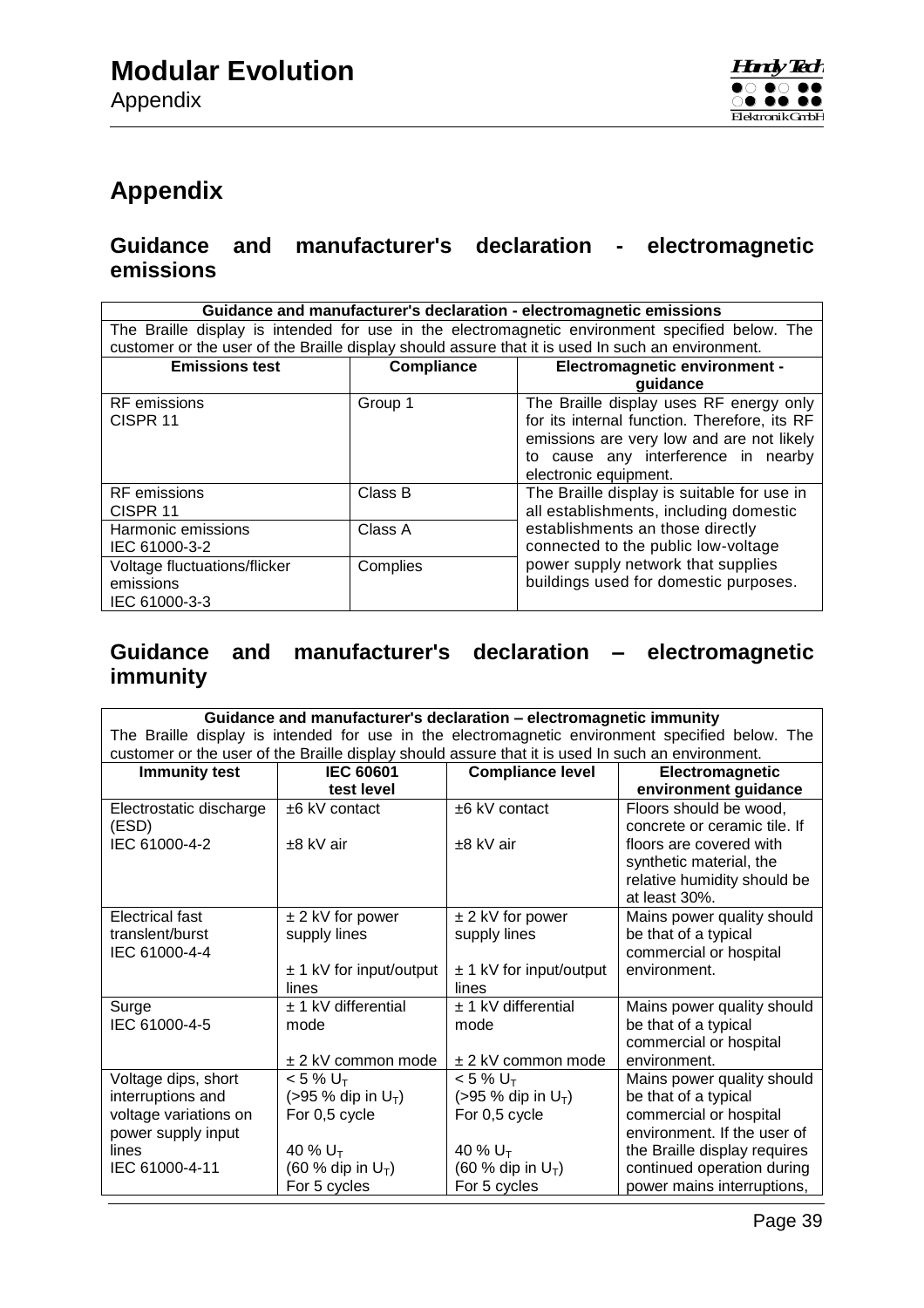# **Modular Evolution**



|                                                                                     | 70 % $U_T$<br>$(30 %$ dip in U <sub>T</sub> )<br>For 25 cycles<br>$< 5 \% U_{T}$<br>$( > 95 %$ dip in U <sub>T</sub> )<br>for $5s$ | 70 % $U_T$<br>$(30 %$ dip in U <sub>T</sub> )<br>For 25 cycles<br>$< 5 \% U_T$<br>$(>95\%$ dip in U <sub>T</sub> )<br>for $5s$ | it is recommended that the<br>Braille display be powered<br>from an uninterruptible<br>power supply or a battery.                                                                                                                                                                                                                             |  |
|-------------------------------------------------------------------------------------|------------------------------------------------------------------------------------------------------------------------------------|--------------------------------------------------------------------------------------------------------------------------------|-----------------------------------------------------------------------------------------------------------------------------------------------------------------------------------------------------------------------------------------------------------------------------------------------------------------------------------------------|--|
| $3 \text{ A/m}$<br>Power frequency<br>(50/60 Hz) magnetic<br>field<br>IEC 61000-4-8 |                                                                                                                                    | $0.3$ A/m                                                                                                                      | If image distortion occurs,<br>it may be necessary to<br>position the Braille display<br>further from sources of<br>power frequency magnetic<br>fields or to install magnetic<br>shielding. The power<br>frequency magnetic field<br>should be measured in the<br>intended installation<br>location to assure that it is<br>sufficiently low. |  |
| NOTE: $U_T$ is the a.c. mains voltage prior to application of the test level.       |                                                                                                                                    |                                                                                                                                |                                                                                                                                                                                                                                                                                                                                               |  |

# <span id="page-39-0"></span>**Guidance and manufacturer's declaration – electromagnetic immunity**

|                                                                                                   |                             |                   | Guidance and manufacturer's declaration - electromagnetic immunity                                                                                                                                                                                                                                                                                                                                                                                                                     |  |  |  |
|---------------------------------------------------------------------------------------------------|-----------------------------|-------------------|----------------------------------------------------------------------------------------------------------------------------------------------------------------------------------------------------------------------------------------------------------------------------------------------------------------------------------------------------------------------------------------------------------------------------------------------------------------------------------------|--|--|--|
| The Braille display is intended for use in the electromagnetic environment specified below. The   |                             |                   |                                                                                                                                                                                                                                                                                                                                                                                                                                                                                        |  |  |  |
| customer or the user of the Braille display should assure that it is used In such an environment. |                             |                   |                                                                                                                                                                                                                                                                                                                                                                                                                                                                                        |  |  |  |
| <b>Immunity test</b>                                                                              | <b>IEC 60601 test</b>       | <b>Compliance</b> | <b>Electromagnetic environment -</b>                                                                                                                                                                                                                                                                                                                                                                                                                                                   |  |  |  |
|                                                                                                   | level                       | level             | guidance                                                                                                                                                                                                                                                                                                                                                                                                                                                                               |  |  |  |
|                                                                                                   |                             |                   | Portable and mobile RF communications<br>equipment should be used no closer to<br>any part of the Braille display, including<br>cables, than the recommended<br>separation distance calculated from the<br>equation applicable to the frequency of<br>the transmitter.<br><b>Recommended separation distance</b>                                                                                                                                                                       |  |  |  |
| <b>Conducted RF</b><br>IEC 61000-4-6                                                              | 3 Vrms<br>150 kHz to 80 MHz | 3 Vrms            | $d = 1.2 \sqrt{P}$                                                                                                                                                                                                                                                                                                                                                                                                                                                                     |  |  |  |
| <b>Radiated RF</b><br>IEC 61000-4-3                                                               | 3 V/m<br>80 MHz to 2,5 GHz  | 3 V/m             | $d = 1.2 \sqrt{P}$<br>80 MHz to 800 MHz                                                                                                                                                                                                                                                                                                                                                                                                                                                |  |  |  |
|                                                                                                   |                             |                   | $d = 2.3 \sqrt{P}$<br>800 MHz to 2,5 GHz                                                                                                                                                                                                                                                                                                                                                                                                                                               |  |  |  |
|                                                                                                   |                             |                   | Where P is the maximum output power<br>rating of the transmitter in watts (W)<br>according to the transmitter<br>manufacturer and d is the recommended<br>separation distance in metres (m).<br>Field strengths from fixed RF<br>transmitters, as determined by an<br>electromagnetic site survey, <sup>a</sup> should be<br>less than the compliance level in each<br>frequency range.<br>Interference may occur in the vicinity of<br>equipment marked with the following<br>symbol: |  |  |  |